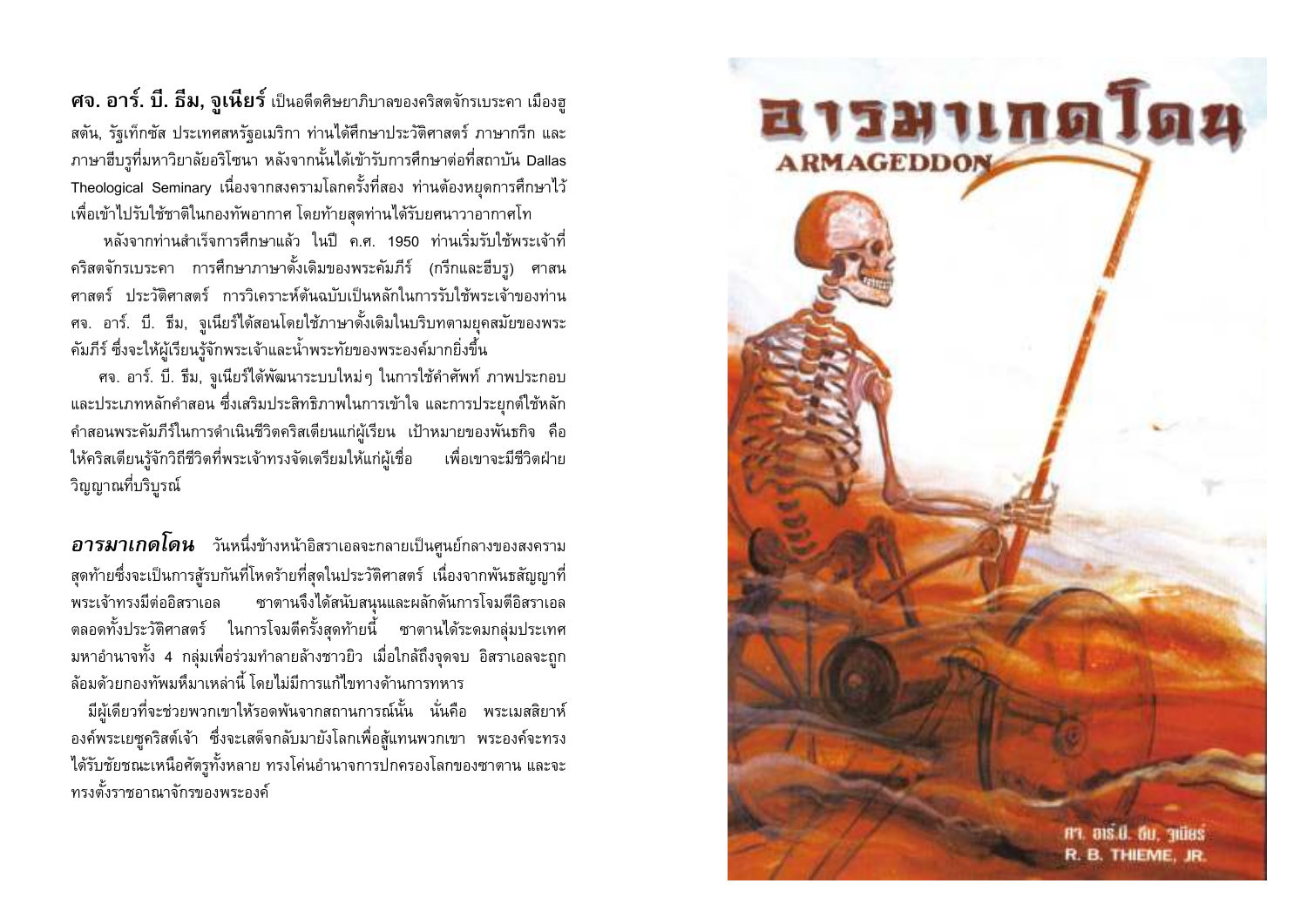# อารมาเกคโดน

## (ARMAGEDDON)

ศจ. อาร์. บี. ธีม, จูเนียร์



R.B. THIEME, JR., BIBLE MINISTRIES HOUSTON, TEXAS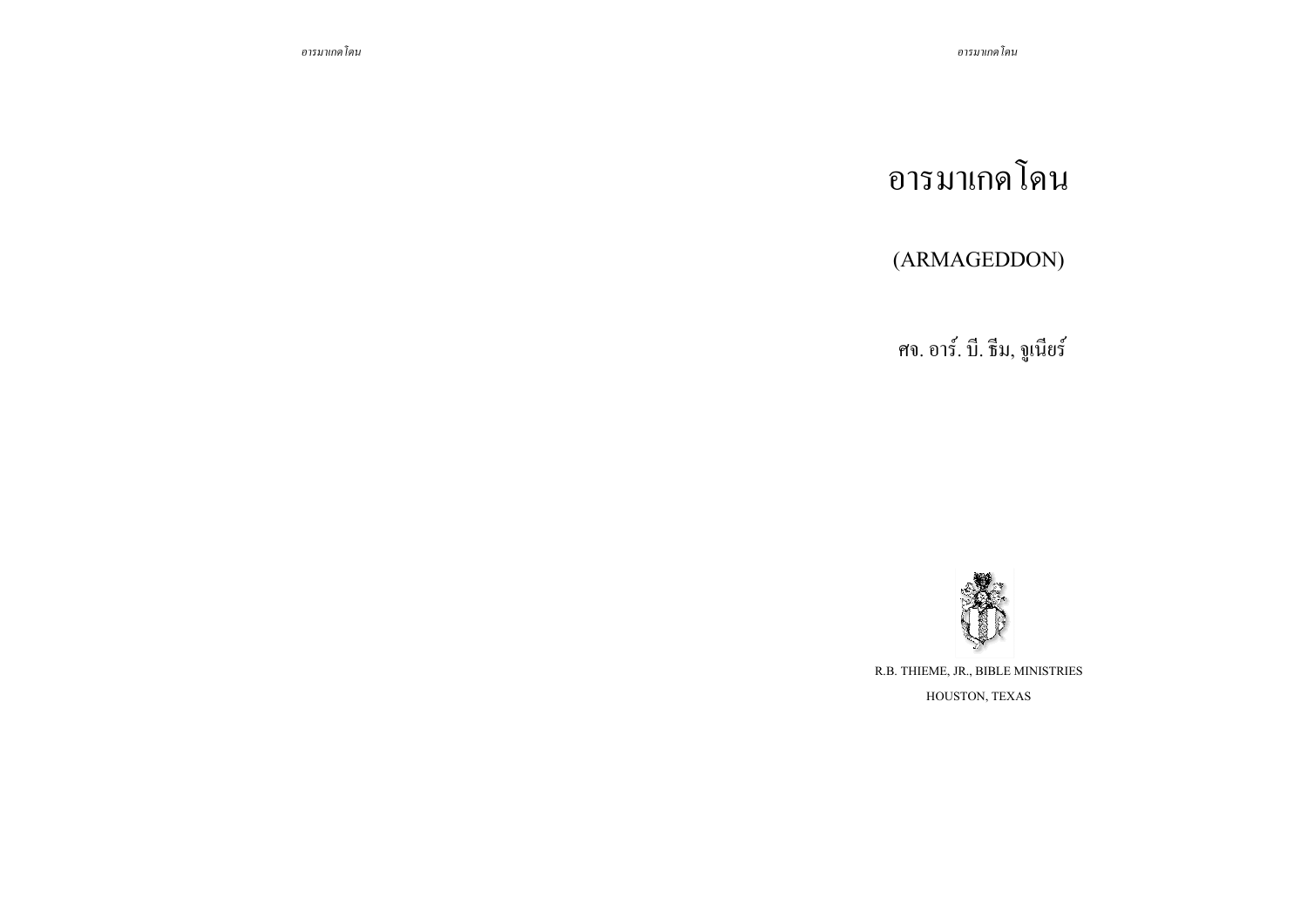#### นโยบายด้านการเงิน

ผู้ไดที่ต้องการรับหนังสือหรือซีดีจากพันธกิจ อาร์. บี. ธีม, จูเนียร์ ไบเบิล มินิสทรีส์ จะไม่ต้องเสียค่าใช้จ่ายใดๆทั้งสิ้น พระเจ้าทรง ประทานหลักคำสอนพระคัมภีร์ เราปรารถนาที่จะสะท้อนพระคุณของ ้ พระองค์ เพราะฉะนั้นทางพันธกิจนี้จึงไม่ขอค่าตอบแทน เมื่อผู้เชื่อได้ ้สำนึกถึงคุณค่าในการเผยแผ่หลักคำสอน พระคัมภีร์แล้วเขาจึงมีภาระใจ ในการสนับสนุนองค์กรที่รับใช้ในพันธกิจประเภทนี้

หนังสือเล่มนี้เรียบเรียงมาจากคำบรรยายและบันทึกของ ศจ. อาร์. บี. ธีม, จูเนียร์

ผู้ที่ประสงค์จะรับรายการชื่อหนังสือและเทปต่าง ๆ ในภาษาอังกฤษ กรุณาติดต่อที่ : R. B Thieme, Jr., Bible Ministries P.O Box 460829, Houston, Texas 77056-8829 หรือที่เว็บไซท์ : www.rbthieme.org

© (สงวนลิขสิทธิ์) 2002, 1974 โดย ศจ.อาร์. บี. ธีม, จูเนียร์ ฉบับแรก 1974

การคัดลอกส่วนใดๆ ในหนังสือเล่มนี้ไปเผยแพร่ในทุกรูปแบบต้องได้รับอนุญาตจากเจ้าของ ลิขสิทธ์

แปลและพิมพ์เป็นภาษาไทยโดยได้รับอนุญาตจาก อาร์. บี. รีม, จูเนียร์ ไบเบิล มินิสทรีส์ Translated and printed with the permission of R.B. Thieme, Jr. Bible Ministries

ฉบับนี้พิมพ์ที่เชียงใหม่ ปี ค ศ 2007

## สารบัญ

| ความสำคัญทางยุทธศาสตร์ของปาเลสไตน์1                        |
|------------------------------------------------------------|
|                                                            |
| ลักษณะของยุค 7 ปีแห่งการทนทุกข์เวทนา                       |
| พระคุณมาก่อนการพิพากษาลงโทษเสมอ11                          |
|                                                            |
|                                                            |
|                                                            |
|                                                            |
|                                                            |
|                                                            |
|                                                            |
| สิ่งที่น่าสะอิดสะเอียนซึ่งกระทำให้เกิดการรกร้างว่างเปล่า24 |
|                                                            |
|                                                            |
|                                                            |
| การช่วยกู้ผู้เชื่อของยุค 7 ปีแห่งการทนทุกข์เวทนา43         |
|                                                            |
|                                                            |
|                                                            |
| <i>ภาคผนวก</i> หลักคำสอนพระคัมภีร์เรื่อง ซาตาน54           |
|                                                            |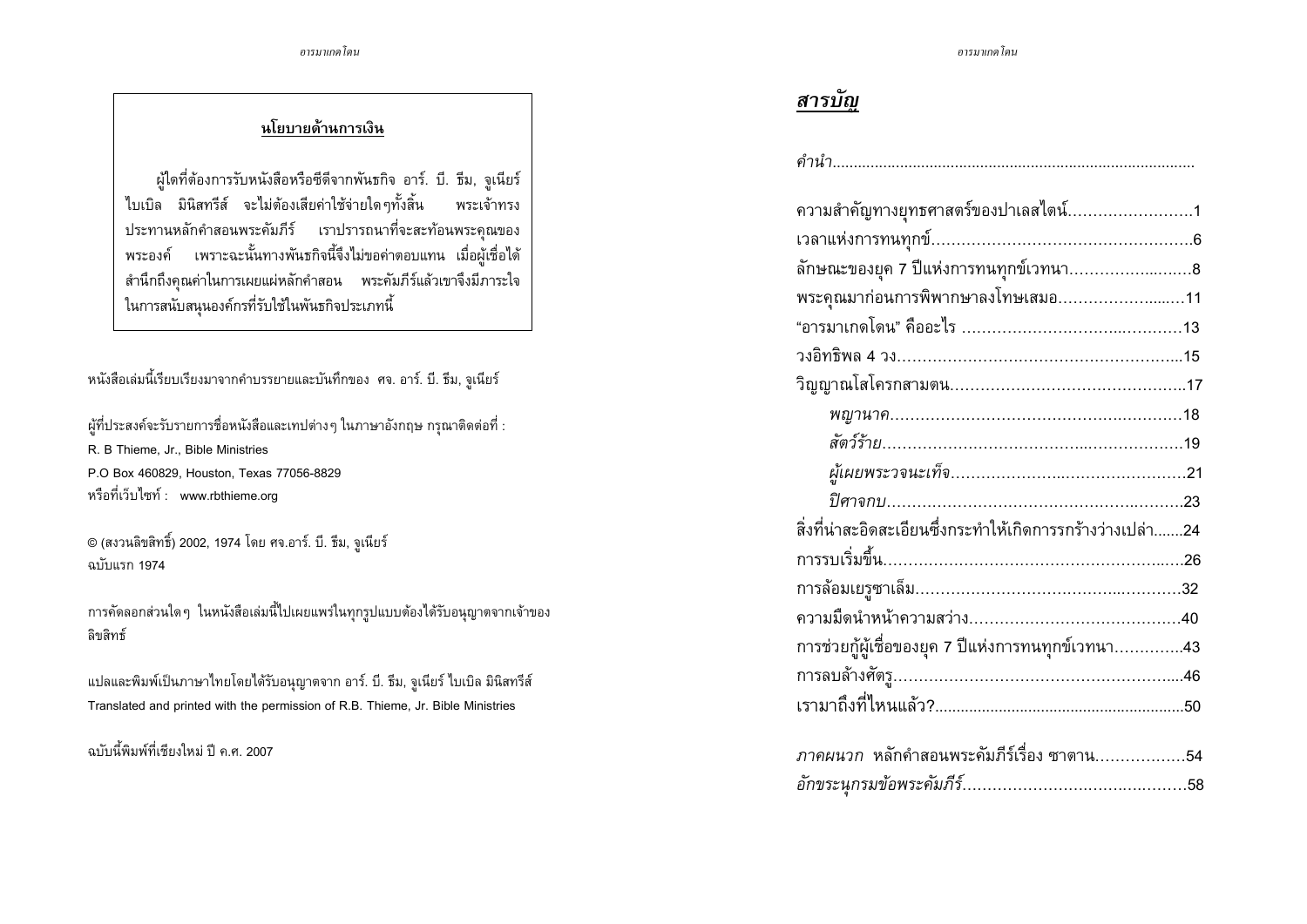# คำนำ

้ ก่อนที่คุณจะเริ่มต้นศึกษาบทเรียนพระคัมภีร์ ถ้าคุณเป็นผู้เชื่อในพระเยซูคริสต์เจ้า จงกล่าวถึง (สารภาพ) บาปของคุณโดยส่วนตัวกับพระเจ้า

ถ้าเรากล่าวถึง [สารภาพ] บาปของเรา พระองค์ทรงสัตย์ซื่อและเที่ยง ี ธรรม ก็จะทรงโปรดยกบาปของเราและจะทรงชำระเราให้พ้นจากการ อธรรมทั้งสิ้น (1 ยอห์น 1:9)

จากนี้คุณจะมีสัมพันธภาพกับพระองค์ และจะได้รับการทรงนำจากพระวิญญาณ บริสุทธิ์

คณจึงพร้อมที่จะศึกษาพระคำของพระเจ้า

พระเจ้าทรงเป็นวิญญาณ และผู้ที่นมัสการพระองค์ ต้องนมัสการ ี พระองค์ด้วย [การทรงนำจาก] พระวิญญาณ และความจริง [หลักคำ สอนพระคัมภีร์] (ยอห์น 4: 24)

ถ้าหากคุณไม่เคยเชื่อในองค์พระเยซูคริสต์เจ้าและไม่เคยเชื่อว่าพระองค์ทรงเป็นพระ ผู้ช่วยให้รอดของคุณ ประเด็นสำคัญไม่ใช่การสารภาพบาป เพราะคุณจำเป็นต้องเชื่อ ในพระเยซูคริสต์เจ้าก่อนที่จะได้รับการยกโทษจากบาปที่เคยทำมา

้ผู้ที่วางใจในพระบุตรก็มีชีวิตนิรันดร์ ผู้ที่ไม่เชื่อฟังพระบุตรก็จะไม่ได้ เห็นชีวิต แต่พระพิโรธของพระเจ้าตกอยู่กับเขา (ยอห์น 3:36)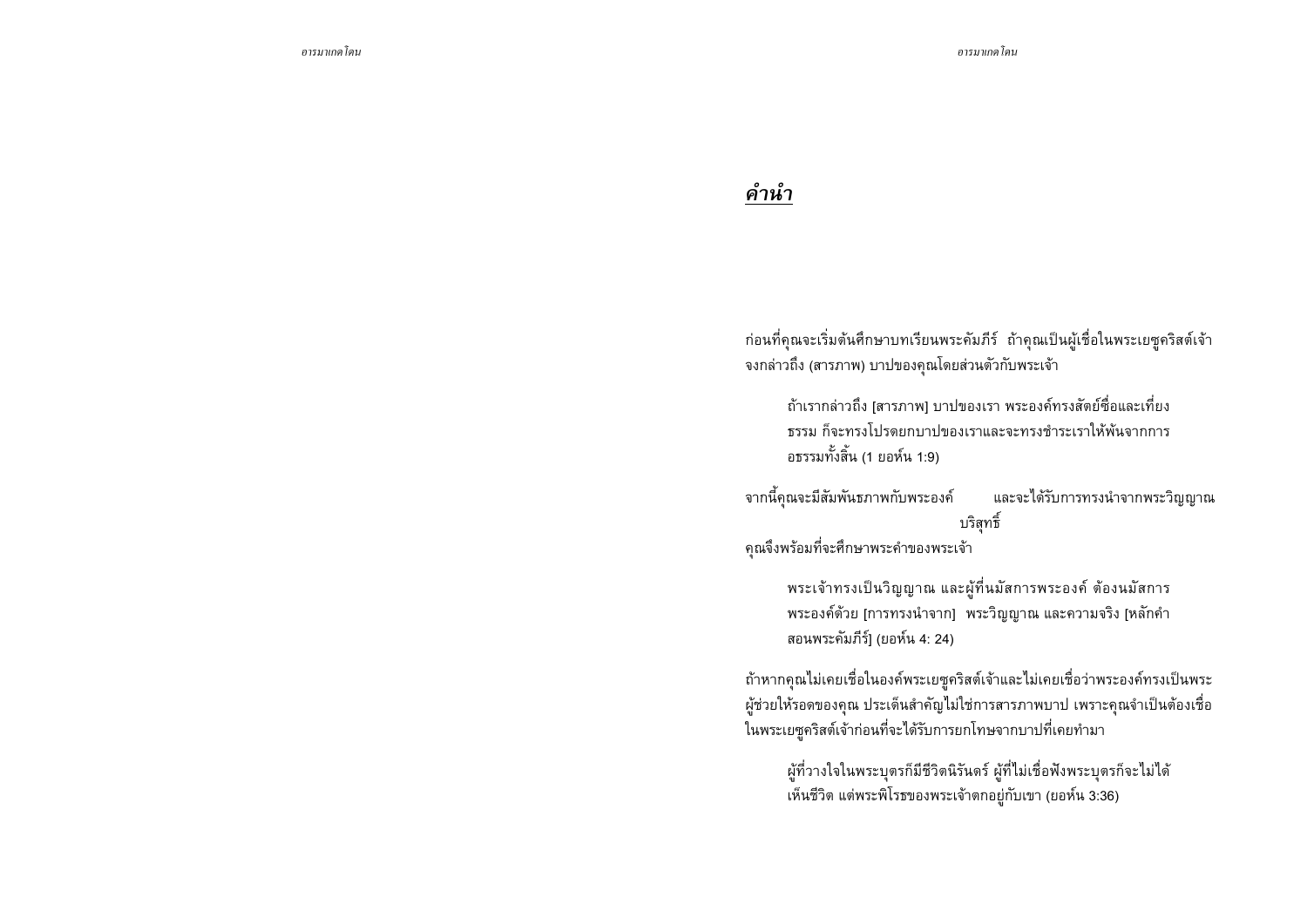# ้อารมาเกดโดน

# ้ความสำคัญทางยุทธศาสตร์ของปาเลสไตน์

ประเทศที่สามารถครองช่องแคบบอสพอรัส และคลองสุเอซได้ประเทศ นั้นก็สามารถคุมทวีปทั้งสามทวีปได้ อันได้แก่ ทวีปยุโรป ทวีปเอเซีย และ ทวีปแอฟริกา อันที่จริงช่องแคบบอสพอรัสนั้น เป็นช่องแคบยาว 20 ไมล์ อยู่ ระหว่างทะเลดำและทะเลมามารา แต่ถ้าหากพูดถึงแถบบอสพอรัส จะเริ่มต้น ้ตั้งแต่ทะเลเอเจียนจนถึงทะเลดำ และถือว่าเป็นเส้นแบ่งเขตระหว่างทวีปยุโรป ้ เพราะเหตุนี้เขตปาเลสไตน์จึงเป็นที่ต้องการของหลาย ๆ และทวีปเอเชีย 

ตลอดหลายศตารรษที่ผ่านมา กองทัพทหารจากหลายประเทศได้ พิชิตและครอบครองแคว้นปาเลสไตน์เพราะความสำคัญทางด้าน ยุทธศาสตร์และเศรษฐศาสตร์ เช่น เคลเดีย, เปอร์เซีย, กรีซ ภายใต้การนำ ของอเล็กซานเดอร์มหาราช, SPQR (จักรวรรดิโรม), จักรวรรดิออตโตมัน (ตุรกีโบราณ) และเกาะบริเทนใหญ่ ประวัติศาสตร์ของชาวยิว ทั้งในอดีต และปัจจุบันนั้นเต็มไปด้วยความวุ่นวาย อาณาจักรเหนือของ อิสราเอล ี่ ถูกทำลายโดยกองทัพอัสซีเรียในปี 721 ก่อน ค.ศ. ส่วนอาณาจักรใต้นั้นในปี 586 ก่อน ค.ศ. ได้ถูกยึดครองและประชาชนถูกจับไปเป็นทาสภายใต้การนำ ของเนบูคัดเนสซาร์ (เคลเดีย) และในปี ค.ศ. 70 ทิตัส ผู้บัญชาการของโรมได้ ทำลายกรุงเยรูซาเล็ม ซึ่งเป็นเหตุให้ชาวยิวได้กระจัดกระจายไปและถูกข่ม เหงอยู่ในทุกทวีปทั่วโลกจนถึงปัจจุบัน

้ เพราะว่าพระวจนะของพระเจ้านั้นมีชีวิต และทรงพลานุภาพ ้อยู่เสมอ คมยิ่งกว่าดาบสองคมใดๆ แทงทะลุกระทั่งจิตใจและ ้วิญญาณออกจากกันได้ และข้อกระดูกและไขในกระดูก และ เป็นผู้วินิจฉัยความคิดและความมุ่งหมายของใจ (ฮีบรู 4:12)

พระคัมภีร์ทุกตอนได้รับการดลใจ จากพระเจ้า และเป็น ประโยชน์ในการสอน การตักเตือนว่ากล่าว การปรับปรุงแก้ไข ้คนให้ดี และการอบรมในทางธรรม เพื่อให้คนของพระเจ้าจะ พรักพร้อมที่จะกระทำการดีทุกอย่าง (2 ทิโมธี 3:16-17)

้ จงอุตส่าห์สำแดงตนว่าได้ทรงพิสูจน์แล้ว เป็นคนงานที่ไม่ต้อง ้อาย ใช้พระวจนะแห่งความจริงอย่างถูกต้อง (2 ทิโมธี 2:15)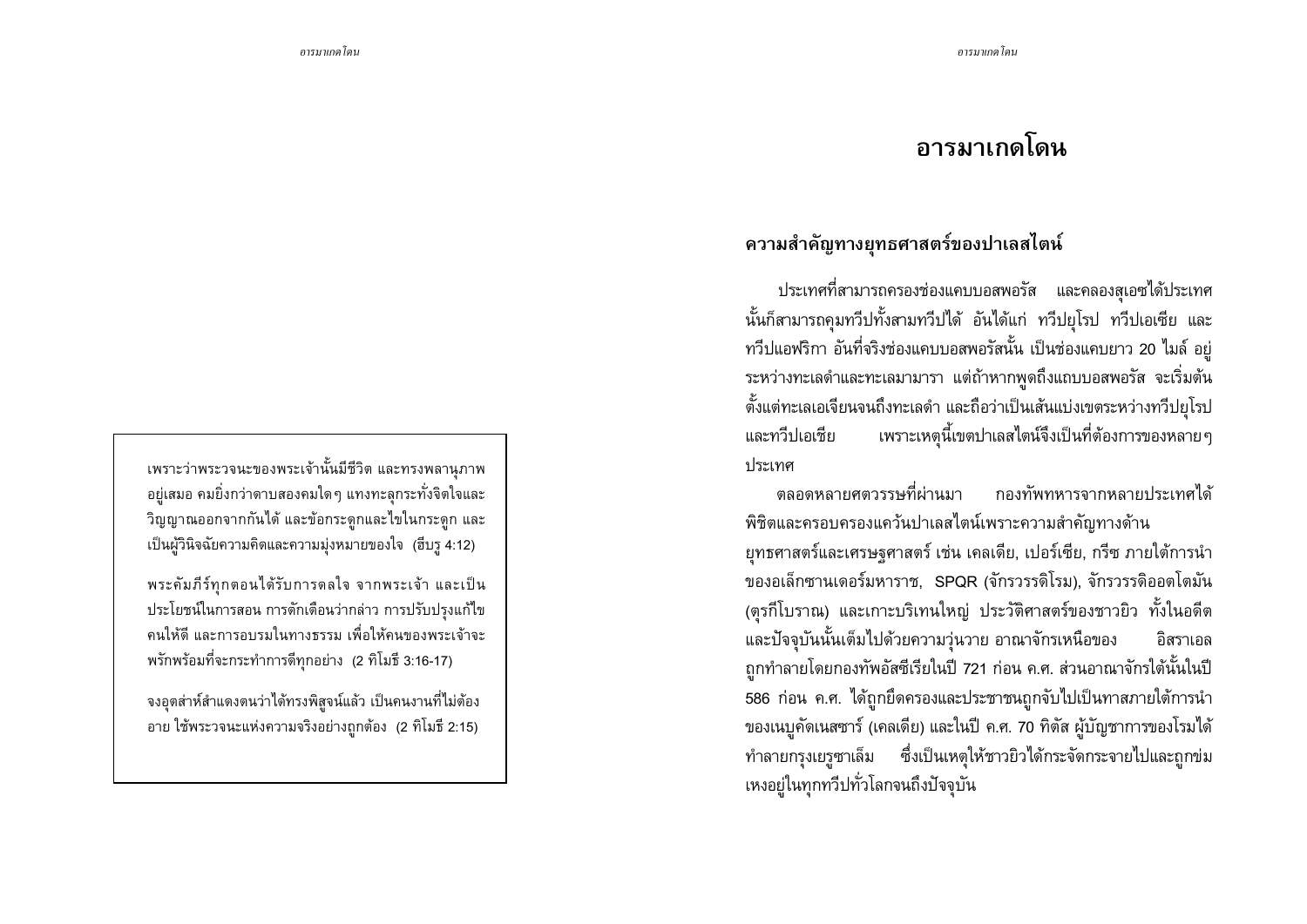แคว้นปาเลสไตน์เป็นเพียงส่วนหนึ่งของแผ่นดินที่พระเจ้าทรงสัญญา แก่อับราฮัมและลูกหลานของท่าน พื้นที่ของแผ่นดินแห่งพันธสัญญานั้น ได้รวมถึงแผ่นดินทั้งหมดที่อย่ฝั่งตะวันออกของแม่น้ำไนล์ ซึ่งได้รวมถึง ี และแผ่นดินตั้งแต่ทะเลเมดิเตอร์เรเนียนที่อยู่ทางทิศ แหลมอาราเบีย ตะวันตกจนถึงแม่น้ำยูเฟรติสซึ่งอยู่ทางทิศตะวันออกเฉียงเหนือ

ในวันเดียวกันนั้นพระผู้เป็นเจ้าทรงกระทำพันธสัญญากับอับราม ี่ ว่า "เราได้ยกแผ่นดินนี้แก่เชื้อสายของเจ้าแล้ว ตั้งแต่แม่น้ำ ้อียิปต์ [แม่น้ำไนล์] ไปจนถึงแม่น้ำใหญ่ คือแม่น้ำยูเฟรติส" (ปฐมกาล 15:18; เปรียบกับ อพยพ 23:31)

ถึงแม้ว่าชาวยิวทั่วโลกรู้ว่าบรรพบุรุษของตนมาจาก ในปัจจุบัน ้ แผ่นดินปาเลสไตน์แต่พวกเขากำลังกลับไปส่ปาเลสไตน์ในรานะเป็นผ้ที่ไม่ เชื่อในพระคริสต์ เพราะฉะนั้นอิสราเอลปัจจุบันไม่ใช่แผ่นดินที่พระคัมภีร์ ได้กล่าวถึง ซึ่งแผ่นดินต้องเป็นของผ้เชื่อภายใต้การปกครองของพระเจ้า (the prophesied theocracy) การที่ชาวยิวเข้ามาอยู่ในปาเลสไตน์นั้นได้ ี ทำให้อาหรับแสดงปฏิกิริยาต่อต้าน รัฐอาหรับซึ่งแสวงอำนาจและความ ้เป็นหนึ่งทางการเมืองในตะวันออกกลางต้องการที่จะขจัดอิสราเอลให้สิ้น ี ซากและตั้งประเทศอาหรับที่นั่นแทน<sup>1</sup> อย่างไรก็ตาม ในอนาคตพระเยซู ้คริสต์จะเสด็จกลับมาและรวบรวมชาวยิวที่เชื่อในพระองค์ เป็นพวกที่จะ ้ครอบครองแผ่นดินนี้ และอยู่อย่างสงบสันติ

หลายคนชอบนำเหตุการณ์ในปัจจุบันมาเปรียบกับเหตุการณ์ใน ้อนาคตซึ่งได้ทำนายไว้ในพระคัมภีร์ แล้วสันนิษฐานว่าเป็นเรื่องเดียวกัน การมีประเทศอิสราเอลในแคว้นปาเลสไตน์ และการเปรียบการจัดกลุ่ม

MAP (ติดต่อพันธกิจ)

<sup>1.</sup> Bernard Lewis, Semites and Anti-Semites (New York: W.W. Norton and Co., 1986) หน้า 18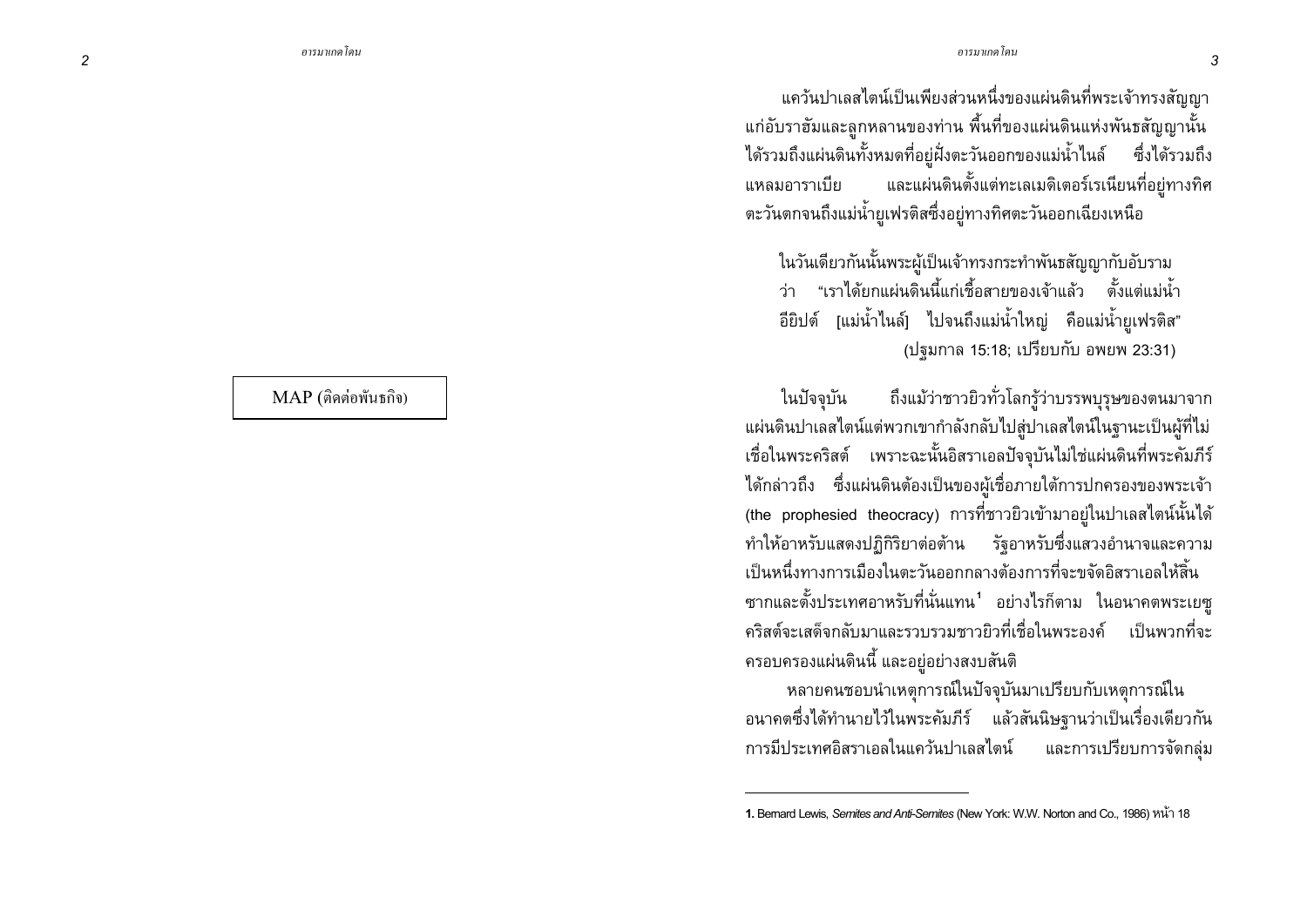

ยุคสมัยแห่งประวัติศาสตร์ของมนุษย์

ยุคอิสราเอลถูกแทรกด้วยยุคคริสตจักร การที่ชาวยิวได้ปฏิเสธ แผนการของพระเจ้า และพลาดที่จะเผยแพร่ข่าวประเสริฐและหลักคำสอน พระคัมภีร์ (โฮเชยา 4:6; มัทธิวบทที่ 23) เป็นเหตุทำให้ชาวยิวถูกกระจัด กระจายไปจนกว่าพระเยซูคริสต์จะเสด็จกลับมาอีกครั้งหนึ่ง และจะตั้ง ิภาณาจักร 1.000 ปีของพระองค์<sup>ร</sup>ิ เป็นเวลาที่อิสราเอลจะกลายเป็น อาณาจักรภายใต้การปกครองของพระเจ้า (theocratic kingdom) อีกครั้ง หนึ่ง อย่างไรก็ตาม ก่อนที่พระคริสต์จะเสด็จกลับมา โลกยังจะต้องทน ิทุกข์เป็นเวลา 7 ปี ซึ่งทำให้ยุคอิสราเอลครบวาระที่พระเจ้าทรงกำหนดไว้ ปีแห่งการทนทุกข์เวทนานี้จะรวมถึงการพิพากษาลงโทษจากพระเจ้า  $\overline{7}$ ้อย่างหนักที่สุดเท่าที่เคยมีในประวัติศาสตร์ (วิวรณ์ บทที่16)

<u> อารมาเกดโดน</u>

ประเทศในสมัยนี้ตามที่ถูกทำนายไว้ในพระธรรมดาเนียลบทที่ 7, 11 และ พระธรรมวิวรณ์บทที่ 13, 16 และ 17 ไม่ได้หมายความว่าการรบอารมา-้เกดโดนกำลังจะเกิดขึ้น ซึ่งแท้จริงจะเริ่มต้นในช่วงปลายของ 7 ปีแห่งการ ทนทุกข์เวทนา (The Tribulation) และจะจบลงเมื่อพระคริสต์เสด็จกลับมา และสู้รบแทนชาวยิวเพื่อช่วยกู้พวกเขาให้รอดจากศัตรู

ิ ความพยายามที่จะทำให้ข้อพระคัมภีร์จากพระธรรมอิสยาห์ เยเรมีย์ ้เอเสเดียล ดาเนียล โยเอล เศคาริยาห์ มัทธิว และวิวรณ์สอดคล้องกับ ้ เหตุการณ์ในอดีต และปัจจุบัน ได้แต่สร้างความสับสนวุ่นวาย แต่ "พระ ู้เจ้าไม่ใช่ผู้ก่อให้เกิดความสับสนวุ่นวาย" (1 โครินธ์ 14:33) พระองค์ทรง ประทานตารางเวลาประวัติศาสตร์แก่ผู้เชื่อ ซึ่งพระคัมภีร์เรียกว่าเป็น "ภาคการบริหาร" (administrations) หรือ "ยุคสมัยแห่งประวัติศาสตร์"<sup>2</sup> ้ (เอเฟซัส 1:10 ฉบับแปลภาษาไทยไม่ได้แปลคำนี้เลย) ความเข้าใจในการ ีที่พระเจ้าทรงแบ่งประวัติศาสตร์ให้เป็นยุคสมัยต่างๆ เป็นกญแจสำคัญใน การเข้าใจการเผยถึงเหตุการณ์ที่จะเกิดขึ้นในอนาคต และการเรียงลำดับ ่ เหตุการณ์ต่าง ๆ ที่เกี่ยวข้องกับอิสราเอล

<sup>3.</sup> ยุคพันปีของพระคริสต์ (The) Millennium คือ เวลาหนึ่งพันปี (วิวรณ์ 20:4) ซึ่งเริ่มต้นด้วย ่ การเสด็จกลับมายังโลกครั้งที่สองของพระเยซูคริสต์ ซึ่งพระองค์จะทรงกระทำพระสัญญาที่มีต่อ คนอิสราเอลให้สำเร็จ (ดูท้ายหน้า 9) จะทรงครองจากบัลลังก์แห่งดาวิด (2 ซามูเอล 7:12-16) และ จะทรงตั้งสันติภาพ และสิ่งแวดล้อมที่สมบูรณ์แบบบนโลก (อิสยาห์ 2:4)

<sup>4.</sup> เมื่อชาวยิวได้อพยพออกมาจากอียิปต์แล้ว พระเจ้าทรงตั้งชาติอิสราเอลเป็นชนชาติที่อยู่ ิ ภายใต้การปกครองของบุคคลที่สองแห่งตรีเอกาน*ุ*ภาพ

<sup>2.</sup> ยุคสมัยแห่งประวัติศาสตร์ของมนุษย์ (dispensations) เป็นหลักศาสนศาสตร์ที่ ้อธิบายถึงการที่พระเจ้าทรงแบ่งแยกประวัติศาสตร์ของมนุษย์ออกเป็นยุคสมัยต่าง ๆ พระ ้คัมภีร์ได้ระบุถึง 6 ยุคสมัยอย่างชัดเจนซึ่งต่อเนื่องกัน, มีเอกลักษณ์เฉพาะตัว และมีบทบาทที่ ้ เกี่ยวเนื่องกันกับยุคสมัยอื่นๆ แต่ละยุคสมัยนั้นได้เปิดเผยถึงแผนการ, น้ำพระทัย และพระ ประสงค์ ที่พระเจ้าทรงมีต่อมนุษยชาติ จากการศึกษาเรื่อง Dispensations ผู้เชื่อสามารถ เข้าใจมุมมองของพระเจ้าที่มีต่อประวัติศาสตร์มากยิ่งขึ้น ศึกษาเพิ่มเติมได้จาก The Divine Outline of History: Dispensations and the Church (Houston: R.B. Thieme, Jr., Bible Ministries, แปลและพิมพ์เป็นภาษาไทยปี 1999) หนังสือที่อ้างถึงในเล่มนี้ที่เป็นผลงานของ ี ศจ. อาร์. บี. รีม จูเนียร์ หากชื่อเรื่องปรากฏเป็นภาษาไทยแสดงว่าเป็นหนังสือที่ได้แปลและ พิมพ์เป็นภาษาไทยเรียบร้อยแล้ว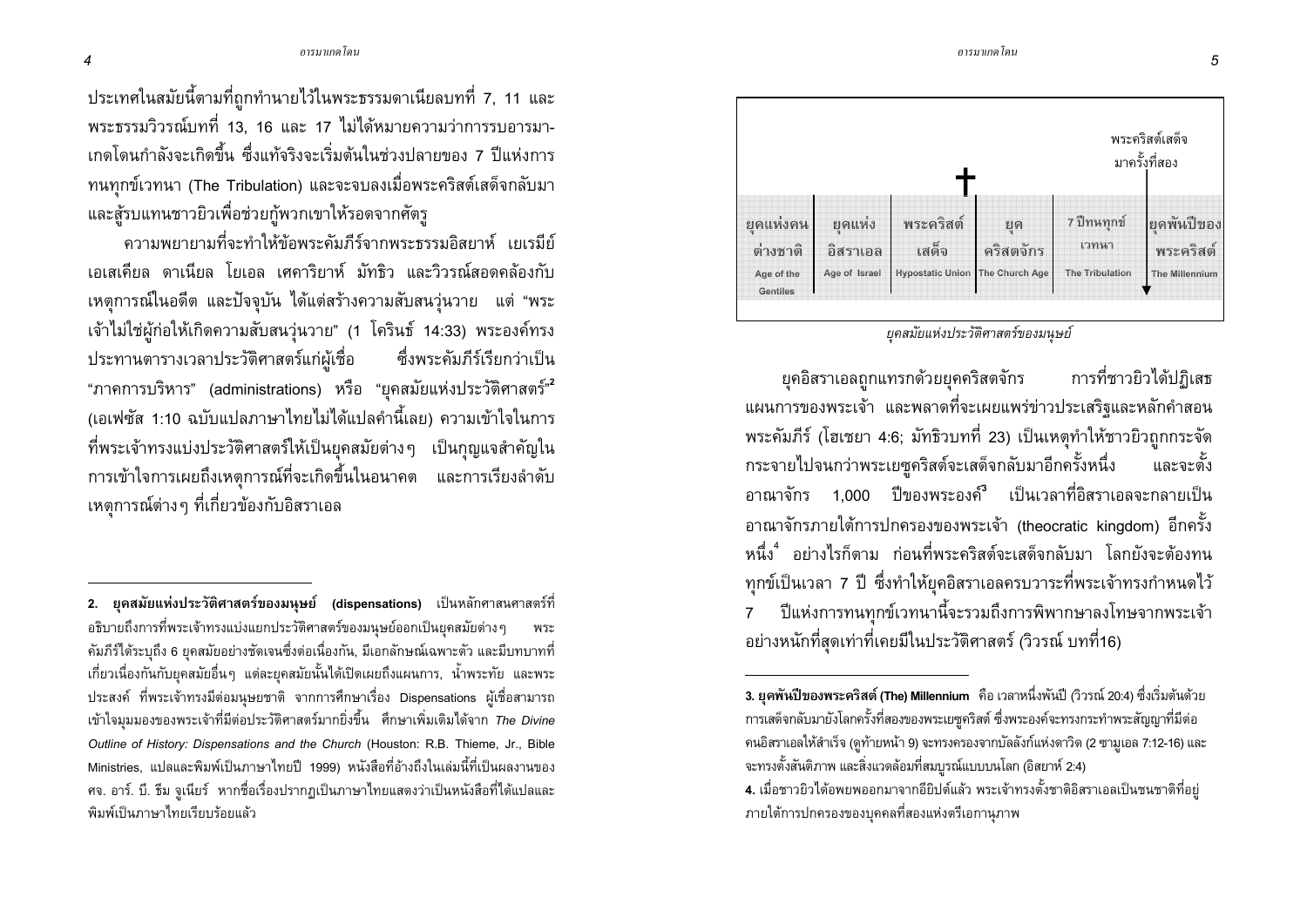<u> อารบาเกดโดน</u>

### ้เวลาแห่งการทนทกข์

ี ด้วยว่าในคราวนั้นจะเกิดความทุกข์ลำบากใหญ่ยิ่ง อย่างที่ไม่ ี เคยมีตั้งแต่เริ่มโลกมาจนถึงเวลานี้ และจะไม่มีต่อไปอีกเลย และถ้ามิได้ทรงให้วันเหล่านั้นย่นสั้นเข้า จะไม่มีเนื้อหนังใดๆ ี รอดได้เลย แต่เพราะทรงเห็นแก่ผู้ที่เลือกสรรไว้ จึงทรงให้วัน ้เหล่านั้นย่นสั้นเข้า (มัทธิว 24:21-22)<sup>5</sup>

ในคำเทศนาที่พระเยซูทรงสั่งสอนสาวกของพระองค์ที่ภูเขามะกอกนั้น ้พระองค์ได้เผยพระวจนะเรื่องยุค 7 ปีแห่งการทนทุกข์เวทนา คำพยากรณ์ ้นี้ไม่น่าจะทำให้สาากตกใจ เพราะในพระดับก็ร์เดิมได้มีการบันทึกกึ่งดาวบ ้รุนแรงนี้หลายข้อ เยเรมีย์ 30:4-7 ได้เขียนถึง "เวลาทุกข์ใจของยาโคบ" ้และเปรียบความทุกข์นั้น "เหมือนผู้หญิงจะคลอดบุตร" ส่วนเอเสเคียล 20:34-38 ก็ค้างถึงเวลาที่อิสราเอลจะ "ลอดไปใต้คทา" ช่วงเวลา 7 ปีแห่ง การทนทุกข์เวทนานั้นก็ถูกเปรียบกับเตาหลอม ที่อิสราเอลจะถูกหลอมให้ ้เป็นทองบริสุทธิ์ และขี้โลหะจะถูกแยกทิ้งไป (เอเสเคียล 22:19-22; เศคาริ ยาห์ 13:9: มาลาคี 3:1-3) ในอิสยาห์ 10:5: 13:5: 26:20: ดาเนียล 8:19 เวลาทุกข์ยากลำบากนี้ถูกเรียกว่าเป็น "ความเกรี้ยวกราดของเรา"

คำที่เราอาจค้นเคยที่สดคือคำว่า "เจ็ดสิบสัปดาห์" ของดาเนียล (ดาเนียล 9:20-27) ผ่านนิมิตจากพระเจ้า ดาเนียลได้รับรู้ถึงช่วงเวลา "เจ็ด ้สิบสัปดาห์" ซึ่งพระเจ้าจะทรงมอบไว้แก่ชาวยิว "เพื่อให้เสร็จสิ้นการละเมิด ให้บาปจบสิ้น และให้ลบความชั่วช้าเพื่อนำความชอบธรรมนิรันดร์เข้ามา ...และเพื่อจะเจิมสถานบริสุทธิ์ที่สุด" (ดาเนียล 9:24) นี่คือการเผยถึงอนาคต แต่ละสัปดาห์หมายถึง 7 ปีเต็มในเวลาจริง (เท่ากับ 70 คูณ 7 ปี)

้ ระยะเวลา 490 ปีนับตั้งแต่วันที่ 5 มีนาคม ปี 444 ก่อนคริสตกาล ซึ่ง เป็นวันที่กษัตริย์อารทาเซอร์ซิสที่หนึ่งแห่งเปอร์เซีย (คือ อารทาเซอร์ซิส ลองจิมานัส) ออกกฤษฎีกาให้สร้างกรุงเยรูซาเล็มขึ้นมาใหม่ (เปรียบกับ ูเนหะมีย์ 2:1, 5-6) ตั้งแต่วันนั้น จนถึงเวลาที่พระเยซูคริสต์ทรงลาเข้า เยรูซาเล็มมี 483 ปี (คือ หกสิบเก้าสัปดาห์) มีบางคนต้อนรับพระองค์ใน ์ฐานะทรงเป็นพระเมสสิยาห์ บุตรแห่งดาวิด แต่ในวันนั้นยังมีอีกหลายคน ู เยาะเย้ยพระองค์(มัทธิว 21:8-9, 15) ซึ่งคริสตชนหลายคนรู้จักว่าเป็น วัน อาทิตย์ทางตาล (Palm Sunday) การที่พระเยซูคริสต์ทรงถูกตรึงบนไม้ ึกางเขนเป็นจุดเริ่มต้นการระงับระยะเวลา 490 ปีนั้นชั่วคราว โดยคงเหลือ ้อีกสัปดาห์หนึ่ง (เท่ากับ 7 ปี) ก่อนที่เวลานั้นจะครบกำหนด ระหว่าง ้สัปดาห์ที่ 69 กับ 70 นั้นคือ ยุคคริสตจักร เป็นยุคซึ่งประเทศอิสราเอลเสีย ้ตำแหน่งและหน้าที่ของการเป็น ประเทศแกนนำของพระเจ้า<sup>ร</sup>์ ดาเนียล 9:26 เป็นข้อหนึ่งซึ่งให้เห็นว่าผู้เผยพระวจนะแห่งพระคัมภีร์เดิมไม่ได้รับรู้ ถึงยุคคริสตจักร ซึ่งเป็นยุค "ลึกลับ" (เอเฟซัส 3:3) ในพระคัมภีร์เดิมจะไม่ มีการเผยถึงยุคคริสตจักรเลย แต่มีข้อมูลมากเกี่ยวกับ 7 ปีแห่งการทน ิทุกข์เวทนา ยุคพันปีของพระคริสต์ และอนาคตนิรันดร์ ตามลำดับซึ่งมา ้เมื่อยุคคริสตจักรผ่านพ้นไปแล้ว

**<sup>5</sup>**.ข้อพระคัมภีร์ที่นำมาใช้ในหนังสือเล่มนี้อาจไม่ตรงกับฉบับแปลภาษาไทย ้ เพื่อให้ ี ความหมายตรงกับข้อพระคัมภีร์ที่ปรากฏอยู่ในหนังสือ Armageddon ต้นฉบับภาษา อังกฤษ (ซึ่งผู้เขียนใช้ข้อพระคัมภีร์จาก New American Standard Bible เป็นหลัก)

<sup>6.</sup> ประเทศแกนนำของพระเจ้า (client nation) คือ ประเทศชาติซึ่งมีผู้เชื่อที่เติบโตแล้ว ้เป็นจำนวนมากพอที่จะเป็นท่อพระพรถึงมนุษยชาติ และเป็นประเทศที่พระเจ้าทรงใช้เพื่อ ทำให้แผนการของพระองค์สำเร็จ (อพยพ 19:9) พระองค์จะทรงปกป้องประเทศนี้ไว้เป็น พิเศษ เพื่อผู้เชื่อจะสามารถกระทำตามพระบัญชาของพระองค์เกี่ยวกับการประกาศพระกิตติ ้คุณ การดูแลรักษาพระคัมภีร์ไว้ การสอนหลักคำสอนพระคัมภีร์ การให้ที่ลี้ภัยแก่ชาวยิว และ การส่งมิชชันนารีไปต่างประเทศ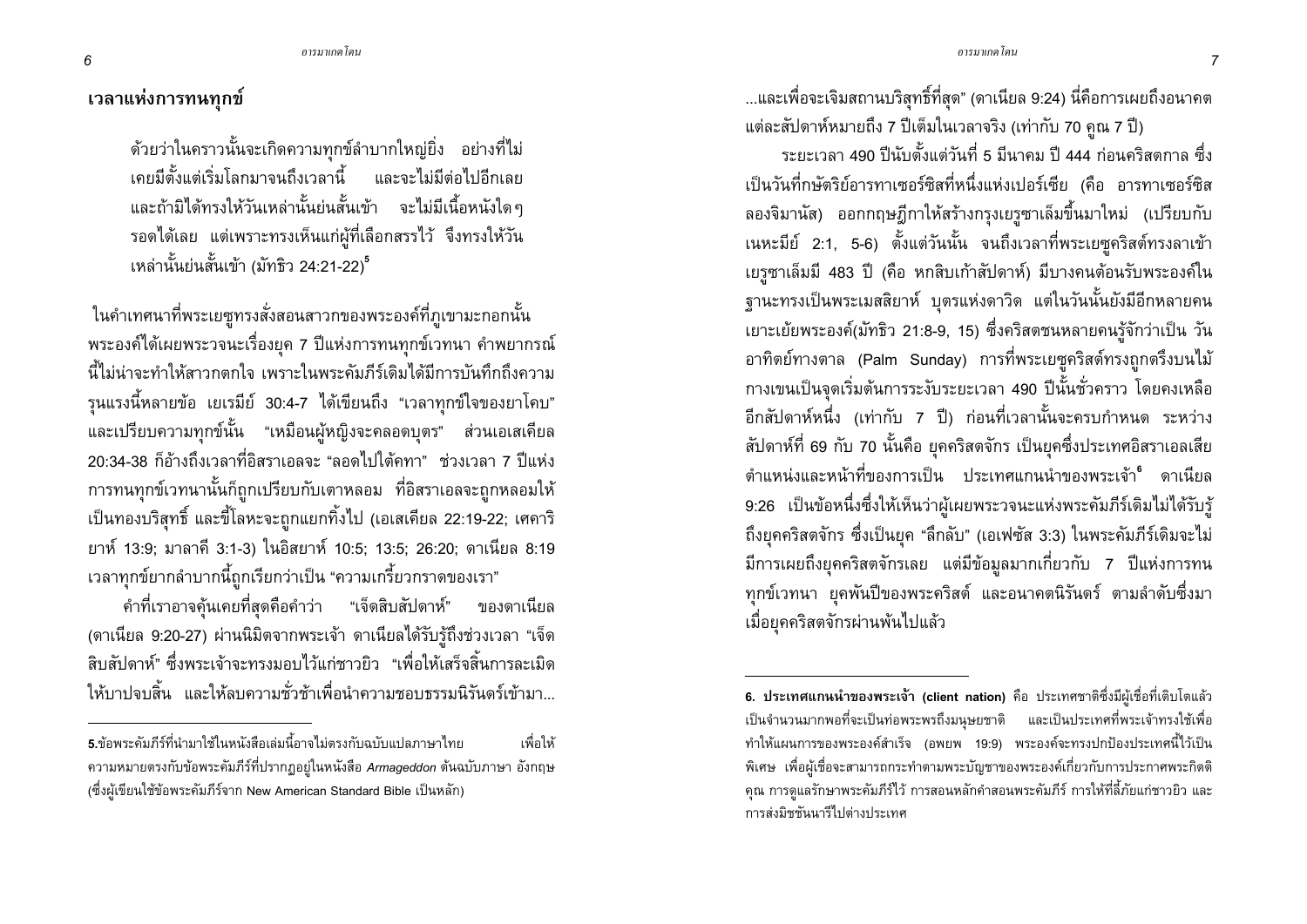ถึงแม้ว่าดาเนียลได้รับรู้ว่าชาวยิวจะต้องเผชิญกับวาระที่แสนทุกข์ แต่เขาไม่ได้รับรู้รายละเอียดมาก อีกหลายร้อยปีต่อมาอัครสาวกยอห์น ได้รับการบันดาลใจให้บันทึกรายละเอียดไว้ในพระธรรมวิวรณ์

#### ี ลักษณะของยุค 7 ปีแห่งการทนทุกข์เวทนา

ผ่านการศึกษาพระดำของพระเจ้า เราได้เข้าใจว่ามีสงครามระหว่าง ้อาณาจักรของพระเจ้าและอาณาจักรของซาตาน ซึ่งดำรงมาอย่างต่อเนื่องใ ซาตานเป็นศัตรูกับพระเจ้า และมันพยายามที่จะขัดขวางและทำลายทุกแง่ มุมของแผนการที่พระเจ้าทรงมีต่อมนุษยชาติ (เอเฟซัส 6:11-12) ด้วย ีดาาบลลาดแกบโกงของบั๊นในสานเอเดน และด้ายว่าอาดับและเอาาได้ เลือกกบฏต่อพระเจ้า ซาตานจึงสามารถมีชัยในยุทธวิธีระยะสั้น (tactical victory) เป็นเหตุก่อให้เกิดการตายทั้งฝ่ายร่างกายและฝ่ายวิญญาณเข้ามา ในโลก (ปรมกาล 2:17; 3:4; โรม 5:12)<sup>9</sup>

ี ปฐมกาล 3:15 เป็นพระสัญญาถึงพระผู้ไถ่บาปซึ่งจะปลดเปลื้อง ้มนุษย์จากบาป การตายฝ่ายวิญญาณ และกลอุบายของซาตาน ชาวยิว

เป็นองค์ประกอบหนึ่งที่สำคัญในแผนการของพระเจ้า โดยพระเจ้าทรง สร้างเชื้อชาติยิวขึ้นมาเพื่อเป็นเชื้อสายที่จะนำพระผู้ไถ่บาปมายังโลก พระ เจ้าทรงแต่งตั้งพันธสัญญาอันไม่มีเงื่อนไขสี่ฉบับ เป็นพันธสัญญาอันถาวร ้กับอับราฮัม ผู้เป็นบิดาของเชื้อชาติอิสราเอล และลูกหลานของท่านทุกคน ที่บังเกิดใหม่โดยเชื่อในพระผู้ไถ่บาป (ปฐมกาล 17:7) พระสัญญาระหว่าง พระเจ้ากับอับราฮัมสี่ฉบับนี้ได้รับรองว่าชาวยิวมือนาคต ม็จดประสงค์ และถือกรรมสิทธิ์แผ่นดินแห่งพันธสัญญานี้<sup>10</sup>

้เนื่องจากพระสัญญาที่พระเจ้าทรงมีเฉพาะอิสราเอล ี<br>**สา**ตาบลึง ส่งเสริมความเป็นปฏิปักษ์ต่ออิสราเอลตลอดประวัติศาสตร์ของมนุษย์ ซาตานใช้เหตุผลว่า หากมันสามารถทำลายเชื้อชาติยิวให้หมดสิ้นไป พระ เจ้าไม่อาจรักษาคำสัญญาของพระองค์ไว้ ในช่วง 7 ปีแห่งการทนทุกข์

1. พระสัญญาอับราฮัม Abrahamic covenant เป็นพระสัญญาที่รับรองว่าชนชาติ ้อิสราเอลมีอนาคต และจะได้รับความยุติธรรมในกรณีที่ถูกต่อต้านและข่มเหง (ปฐมกาล 12:1-3)

2. พระสัญญาปาเลสไตน์ Palestinian covenant รับรองว่าอิสราเอลจะครอง แผ่นดินปาเลสไตน์ในที่สุด (ปฐมกาล 15:18; กันดารวิถี 31:1-12; เฉลยธรรมบัญญัติ 30:1-9; โยชูวา1:3-4; อิสยาห์ 11:10-12; เยเรมีย์ 23:3-8; เอเสเคียล 37:21-25)

3. พระสัญญาดาวิด Davidic Covenant ซึ่งรับรองว่าราชวงศ์ของดาวิดจะดำรงไป เป็นนิตย์เพราะการที่พระเยซูคริสต์ทรงรับการสืบบัลลังก์ (2 ซามูเอล 7:8-16; สดุดี 89:20-37; 2 พงศาวดาร 21:7; อิสยาห์ 55:3; กิจการ13:34; ลูกา 1:32; กิจการ 2:29-30)

4. พระสัญญาใหม่แก่อิสราเอล The New Covenant to Israel (เยเรมีห์ 31:31-่ 34) ซึ่งเป็นผลลัพธ์ของการตายบนไม้กางเขนของพระคริสต์ และรับรองว่าชาวยิวที่เชื่อใน พระองค์จะรับพระพรนิรันดร์ภายใต้พระสัญญาอับราฮัม ถึงแม้ในปัจจุบันอิสราเอลกำลังเสีย สิทธิ์ในการเป็นประเทศแกนนำของพระเจ้าเพราะการที่ชนชาติอยู่ภายใต้การตีสอนจากพระ เจ้ารอบที่5 แต่อิสราเอลจะกลายเป็นประเทศชาติของพระเจ้าอีกครั้งหนึ่งในอนาคต โฮเชยา 2:14-23 เล็งถึงการที่อิสราเอล (ในฐานะเป็นภรรยาที่นอกใจสามี) ได้กลับมาหาพระเจ้าอีก ครั้งหนึ่ง

<sup>7.</sup> พระวิญญาณบริสทธิ์ ทรงนำมนษย์ให้บันทึกพระวจนะโดยไม่ได้ละเว้นเชาว์ ความรั ้คำศัพท์และภาษา บุคลิก วิธีการเขียนของผู้เขียน ความรู้สึกส่วนตัว หรือปัจจัยใดๆ ของ ้มนุษย์ และตามนี้พระองค์ทรงบันทึกข้อมูลทั้งหมดที่พระเจ้าทรงต้องการเปิดเผยแก่มนุษย์ ้อย่างแม่นยำในภาษาดั้งเดิมของพระคัมภีร์

<sup>ี่ 8.</sup> ศึกษาเพิ่มเติมได้จาก Anti-Semitism (1991) หน้า *11-13: ซาตานและกิจกรรมของปีศาจ* (แปลและพิมพ์ปี 2006) หน้า 1-14

<sup>9.</sup> การตายฝ่ายจิตวิญญาณ (spiritual death) ตั้งแต่เวลาเกิด มนุษย์ทุกคนถูกแยกออกจาก ี พระเจ้าและไม่สามารถมีความสัมพันธ์กับพระองค์ได้ แมื่ออาดัมได้กระทำบาปในสวนเอเดน ่ เขาเสียความสัมพันธ์กับพระเจ้าไปทันที ด้วยว่าเขาได้เสียวิญญาณของมนษย์ (human spirit) และรับธรรมชาติบาป (ปฐมกาล 2:17; 1 โครินธ์ 2:14) ซึ่งสืบทอดมาถึงทุกคนทางพันธุกรรม (โรม 5:12, 14) ศึกษาเพิ่มเติมได้จาก *The Barrier* (1993) *Slave Market of Sin* (1994)

<sup>10.</sup> พระสัญญาอันไม่มีเงื่อนไข (unconditional covenants to Israel) ซึ่งพระเจ้าได้ตก ้ลงกับอับราฮัมและลูกหลานของท่านซึ่งได้บังเกิดใหม่ (มี 4 ประการดังต่อไปนี้)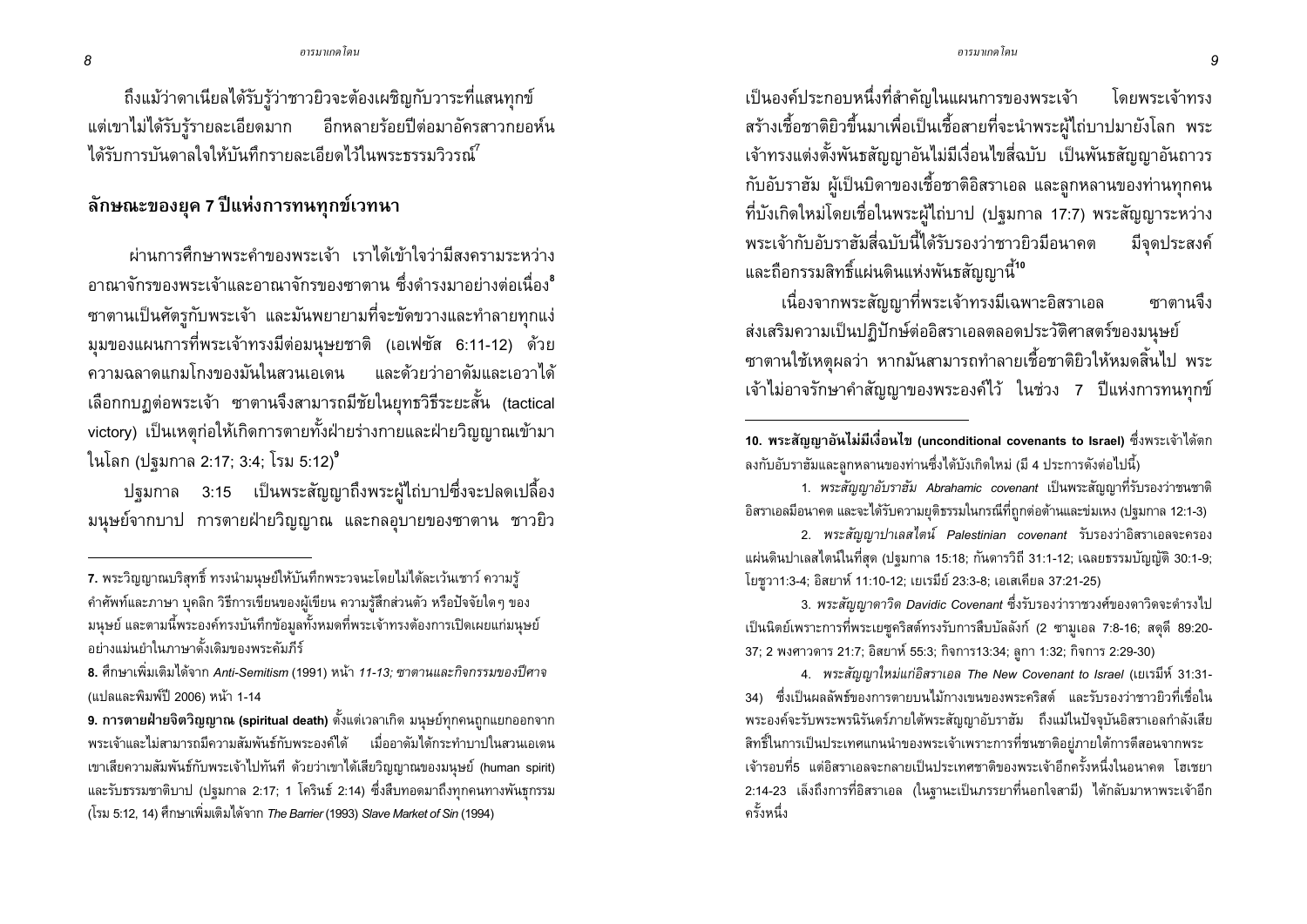้ เวทนาซาตานจะยุยงให้มีการต่อต้านชาวยิวมากที่สุดเท่าที่เคยมีมา แล้วจะ นำการโจมตีอิสราเอลด้วยเป้าหมายฆ่าล้างชาวยิวให้หมดไปจากโลก

ยังต้องมีอีกสองสิ่งที่จะเกิดขึ้นก่อน ์ ซึ่งจะเปิดหนทางให้ซาตาน ี่ สามารถเร่งการโจมตีชาวยิวในยุค 7 ปีแห่งการทนทุกข์เวทนา คือ

- ิ การถอนผู้เชื่อทุกคนออกไปจากโลก (1 เธสะโลนิกา 4:13-18)<sup>11</sup>  $1.$
- ่ การยกเลิกพันธกิจหน่วงเหนี่ยวความชั่วไว้ของพระวิญญาณ  $2.$ บริสุทธิ์ (2 เธสะโลนิกา 2:6-7)

<sub>ี</sub> ซาตานจะมีอิสระมากที่สดเท่าที่เคยมีมาในการที่จะสอนเท็จ ที่จะ ิหลอกลวง และที่จะทำลาย ในช่วงนั้นมันก็จะใช้ศาสนา ซึ่งเป็นเครื่องมือ ิ การหลอกลวงชิ้นเอกของซาตาน ให้เป็นประโยชน์มากยิ่งกว่าเดิม<sup>12</sup>

ยุค 7 ปีแห่งการทนทุกข์เวทนาถูกแบ่งออกเป็นสองช่วง แต่ละช่วง ประมาณ 3 ปีครึ่ง (ดาเนียล 9:27) ช่วงครึ่งแรกจะเต็มไปด้วยการแย่งชิง

้อำนาจการปกครองโลกระหว่าง 4 กลุ่ม ในช่วงที่สอง การละเลยกฎหมาย และการข่มเหงชาวยิวจะทวีขึ้น เมื่อถึงช่วงปลายของ 7 ปีนั้นแล้ว ซาตาน จะพยายามลบล้างชาวยิวด้วยการรวบรวมกองทัพทหารจากบรรดา ำไระเทศ ให้โจมตีชาวยิวในแคว้นปาเลสไตน์ ช่วงเวลาที่สองแห่ง 7 ปีแห่ง ้การทนทุกข์เวทนาจะรุนแรงมาก พระคัมภีร์จึงได้เรียกช่วงนี้ว่าเป็น "ความ ทกข์ลำบากใหญ่ยิ่ง" (The Great Tribulation) (มัทธิว 24:21; เปรียบกับ ดาเนียล 12:6-7, 11-12; วิวรณ์ 11:2-3; 12:6, 14; 13:5)

้เมื่อยุค 7 ปีแห่งการทนทุกข์เวทนาเริ่มต้นแล้ว ซาตานได้สนับสนน สนธิสัญญาระหว่างผู้เผด็จการแห่งจักรวรรดิโรมใหม่ (The Revived Roman Empire) และ ผู้เผยพระวจนะเท็จแห่งอิสราเอล<sup>13</sup> อีก 3 ปีครึ่งต่อมา ผู้เผด็จ การแห่งโรมจะละเมิดคำสัญญาและจะทรยศอิสราเอล และจะหันกลับมา โลบตี้ชาวยิวด้ายดาาบร้ายกาลและดาาบเดียดแด้น

7 ปีแห่งการทนทุกข์เวทนาจะปิดฉากด้วยการพ่ายแพ้ของ ยค กองทัพซาตานที่อารมาเกดโดน พระเจ้าทรงสำแดงให้ของทูตสวรรค์ ปิศาจและมนุษย์เห็นด้วยตาว่า พระเยซูคริสต์เจ้าสามารถชนะกองทัพแห่ง ้อาณาจักรความมืดทั้งหลายของพญามาร พระเยซูคริสต์ไม่ต้องการความ ช่วยเหลือจากผู้ใด ชัยชนะของพระองค์นั้นเด็ดขาดและแน่นอน

## พระคุณมาก่อนการพิพากษาลงโทษเสมอ

ในทุกครั้งก่อนที่พระเจ้าได้ทรงพิพากษาลงโทษมนุษย์ พระองค์ทรง ประทานช่วงเวลาเพื่อที่คนจะได้รับความรอดเสมอ ีก่อนน้ำท่วมโลก ี พระองค์ทรงประทานเวลา 120 ปีให้แก่คนในยคนั้น เป็นเวลาที่โนอาห์ได้ ประกาศพระกิตติคุณอย่างสัตย์ชื่อ และผู้คนก็เห็นนาวาเป็นภาพที่เล็งถึง

<sup>11.</sup> การรับคริสตจักรขึ้นไป (จากคำกรีกว่า  $\epsilon$ ξαναστασις / เอ็กซ์-อนาสตา-ซิส "exit resurrection" ภาษาอังกฤษมักเรียกเหตุการณ์นี้ว่า The Rapture of the Church) เป็น การที่ผู้เชื่อในยุคคริสตจักรทุกคน ไม่ว่ายังมีชีวิตอยู่ หรือล่วงหลับไปแล้ว ได้รับกายนิรันดร์ แล้วจะพบกับพระผู้เป็นเจ้าบนฟ้าอากาศ เพื่อกลายเป็นเจ้าสาวของพระคริสต์ (1 เธสะโลนิกา 4:13-17) การรับคริสตจักรขึ้นไปจะบังเกิดขึ้นเมื่อยุคคริสตจักรสิ้นยุคแล้ว ก่อนที่ยุค 7 ปีแห่ง ิ การทนทุกข์เวทนาจะเริ่มต้น มีแต่พระเจ้าเท่านั้นที่ทรงทราบวันเวลาที่คริสตจักรจะถูกรับขึ้น ไป (มัทธิว 24:42; 25:13; มาระโก 13:32)

<sup>ี 12.</sup> ศาสนา (religion) เป็นระบบความเชื่อที่ต่อต้านพระคุณของพระเจ้า เป็นการที่มนุษย์ พยายามแสวงหาความรอดและเป็นที่พอพระทัยพระเจ้าโดยพึ่งความดีและความพยายาม ่ ของตน ศาสนาไม่มีส่วนในชีวิตคริสเตียนซึ่งไม่ได้เป็นศาสนา แต่เป็นความสัมพันธ์ที่มีกับ ้ พระเยซูคริสต์โดยพระคุณเพราะความเชื่อ ศาสนาเป็นกลอุบายหลักของซาตานในการ ่ หลอกลวงมนุษยชาติไม่ให้เชื่อในพระเยซูคริสต์ และเพื่อไม่ให้ผู้เชื่อในพระองค์ได้เติบโตฝ่าย ้วิญญาณ (ลูกา 12:1; โคโลสี 2:23)

<sup>13.</sup> ดูหน้า 16, 19-21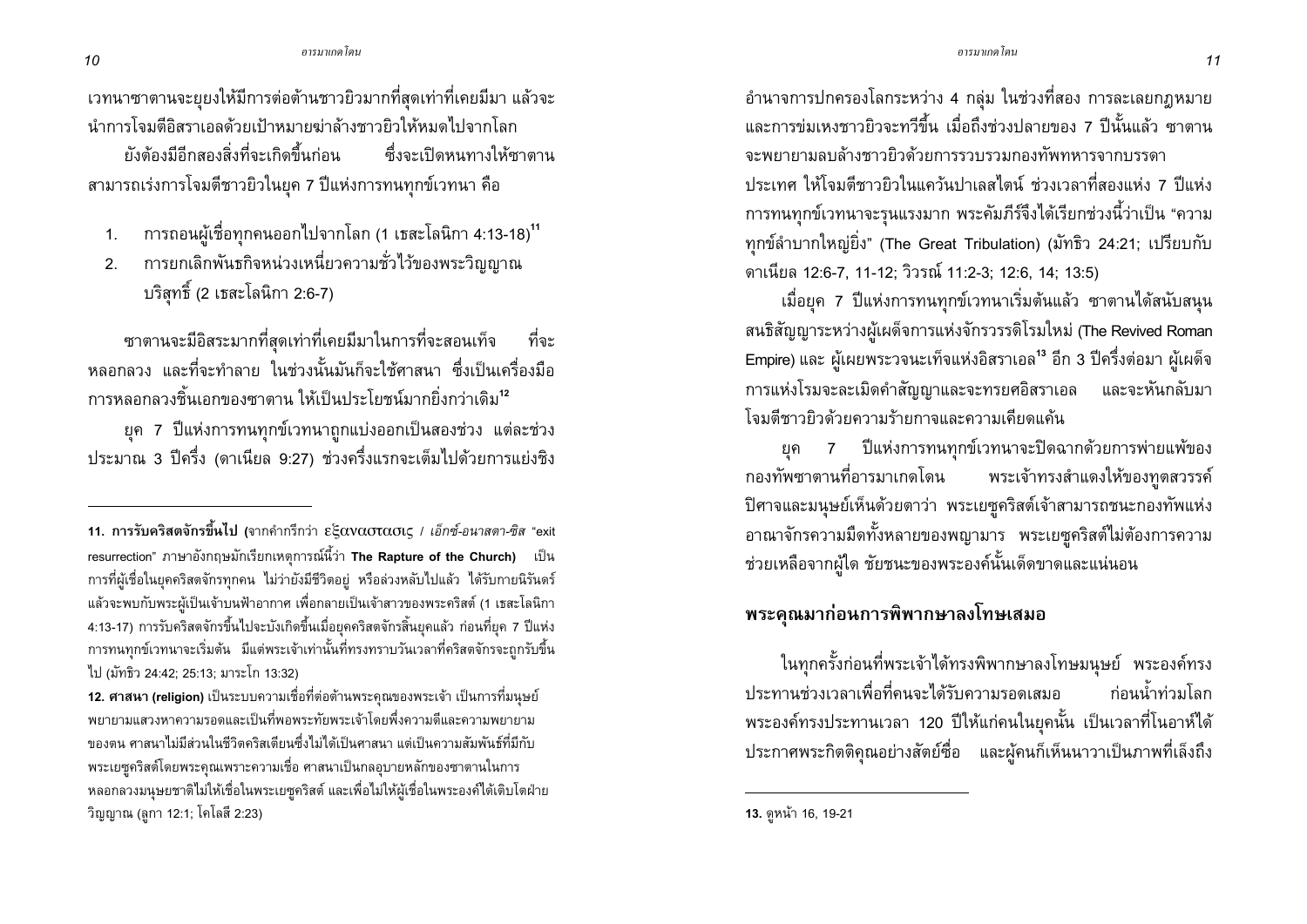ี ความรอด (ปฐมกาล 6:3; 2 เปโตร 2:5) ตลอด 7 ปีแห่งการทนทุกข์ เวทนาจะมีการประกาศพระกิตติคุณมากที่สุดเท่าที่เคยมีมาใน

ประวัติศาสตร์ของมนุษย์ (มัทธิว 24:14) ผู้เชื่อจึงจะไม่มีข้อแก้ตัว (โรม 1:18-20) โลกจะได้ฟังพระกิตติคุณทั้ง 4 ครั้ง โดยนักประกาศชาวยิว 144,000 คนซึ่งได้รับความรอดหลังจากคริสตจักรถูกรับขึ้นไปแล้ว (วิวรณ์ ิบทที่7); โดยคำพยานจากพวกวิสุทธิชน (ผู้เชื่อ) ในยุคนั้น (วิวรณ์ 14:12-13); โดยพยานสองคน คือ โมเสสกับเอลียาห์ (วิวรณ์ 11:3) และโดยทูต สวรรค์ (วิวรณ์ 14:6-7)

้วิวรณ์บทที่ 16 ได้แนะนำ "ขันเจ็ดใบ" คือ ความหายนะแห่งการ ้พิพากษาลงโทษ 7 ครั้ง ซึ่งพระเจ้าทรงสถาปนาไว้เพื่อที่จะลบล้างมนุษย์ที่ ึกบฏต่อแผนการของพระองค์ และกดดันชาวโลกที่รอดจากความหายนะ นั้นให้สำนึกถึงความจำเป็นในการยอมรับพระเยซูคริสต์ในฐานะเป็นพระผู้ ี่ ช่วยให้รอด อย่างไรก็ตาม แทนที่จะ "เปลี่ยนความคิดเกี่ยวกับพระคริสต์" ีพวกเขาจะ "พูดหมิ่นประมาทพระนามของพระเจ้า" (วิวรณ์ 16:9) ิพระคัมภีร์บทนี้ได้แสดงให้เห็นว่าคนที่ตาบอดด้วยศาสนาจะไม่ยอมเปลี่ยน ้ทัศนคติที่เขามีต่อพระคริสต์ แม้เขาจะถูกกดดันด้วยความทุกข์อย่างท่วมทัน

ขันแห่งพระพิโรธของพระเจ้าใบแรก คือ การเสียสุขภาพ (วิวรณ์ 16:2); ใบที่สองกับใบที่สาม คือ วิกฤติการณ์การขาดแคลนอาหารและน้ำ (วิวรณ์ 16:3-7); ใบที่สี่ คือ คลื่นความร้อน (วิวรณ์ 16:8-9) ใบที่ห้า คือ โรคระบาด (วิวรณ์ 16:10-11) ขันใบที่หก คือ ความหายนะทางด้าน ิการทหาร ซึ่งเป็นเบื้องหลังของการสู้รบอารมาเกดโดน (วิวรณ์ 16:12-16) และใบที่เจ็ด คือ ภัยพิบัติธรรมชาติ (วิวรณ์ 16:17-21) ถึงแม้ว่าการ ้พิพากษาลงโทษเหล่านี้จะก่อให้เกิดความเจ็บปวดและความยากลำบากที่ แสนสาหัส แต่พระเจ้าไม่ประสงค์ที่จะลบล้างมนุษย์ไปจากโลก แท้จริง คือ ี พระองค์ปรารถนาที่จะเห็นคนบาปหันกลับมาหาความจริง และเชื่อในพระ

คริสต์ก่อนที่พระองค์จะเสด็จกลับมาเป็นครั้งที่สองและให้โลกรับบัพติสมา ด้วยไฟ (มัทธิว 3:11)<sup>14</sup>

"อารมาเกดโดน" คืออะไร

ในพระธรรมวิวรณ์ 16:12-16 เป็นตอนเดียวในพระคัมภีร์ที่เราพบคำ ว่า Ἀρμαγεδδών (อามาเกดอน) บริบทของตอนนี้ได้ระบุถึงเหตุการณ์ ิบุคคล ประเทศ และสถานที่ที่เกี่ยวข้องใน "การปฏิบัติการทางด้าน การทหาร [πόλεμος *โพเลมอส*] ในวันยิ่งใหญ่ของพระเจ้า ผู้ทรงฤทธานุ ภาพสูงสุด" คำว่า โพเลมอส ในวิวรณ์ 16:14 หมายถึงสงครามหรือการ ปฏิบัติการทางด้านการทหาร (campaign) คือ การนำกองทัพบุกเข้าเขต ี ของฝ่ายศัตรู โดยมีเป้าหมายที่จะทำลายกองทัพของศัตรูและครอบครอง เขตพื้นที่นั้น การปฏิบัติการทางด้านการทหารมักจะประกอบด้วยการสู้รบ หลายครั้งในแถบเดียวกัน ซึ่งในแต่ละการสู้รบนั้นอาจเกิดขึ้นในเวลา เดียวกันหรือไม่ก็ต่อเนื่องกันตามลำดับเวลา ด้วยเหตุว่าการต่อสู้อัน ้ยิ่งใหญ่จะวิบัติขึ้นในแผ่นดินเดียว คือ ปาเลสไตน์ การแปลคำว่า โพเล ้มอส ว่าเป็น การปฏิบัติการทางด้านการทหาร คงเหมาะสมกว่าคำว่า สงคราม

พระคัมภีร์ได้บอกเราว่าการรบในวันยิ่งใหญ่ของพระเจ้านั้นจะเกิดขึ้น ใน 4 ตำบล ได้แก่

 $12$ 

<sup>14.</sup> บัพติสมาด้วยไฟ (baptism of fire) เมื่อพระเยซูคริสต์ได้เสด็จมายังโลกเป็นครั้งที่ ี่ สอง ผู้ที่ไม่เชื่อในพระองค์ ทั้งชาวยิวและคนต่างชาติ (เอเสเคียล 20:34-38; มัทธิว 25:31-46) ซึ่งยังมีชีวิตอยู่หลังจากยุค 7 ปีแห่งการทนทุกข์เวทนาสิ้นสุดแล้ว ก็จะถูกถอน ้ออกจากโลก ถูกประกาศว่าพ่ายแพ้ร่วมกับซาตาน และจะถูกขังในแดนทรมาน (Torments) เป็นเวลาหนึ่งพันปี ก่อนที่จะถูกนำมาถึงบัลลังก์สีขาวเพื่อรับการพิพากษา ิ ลงโทษครั้งสุดท้าย (the Last Judgment) (มัทธิว 3:11-12; 25:31; วิวรณ์ 19:11)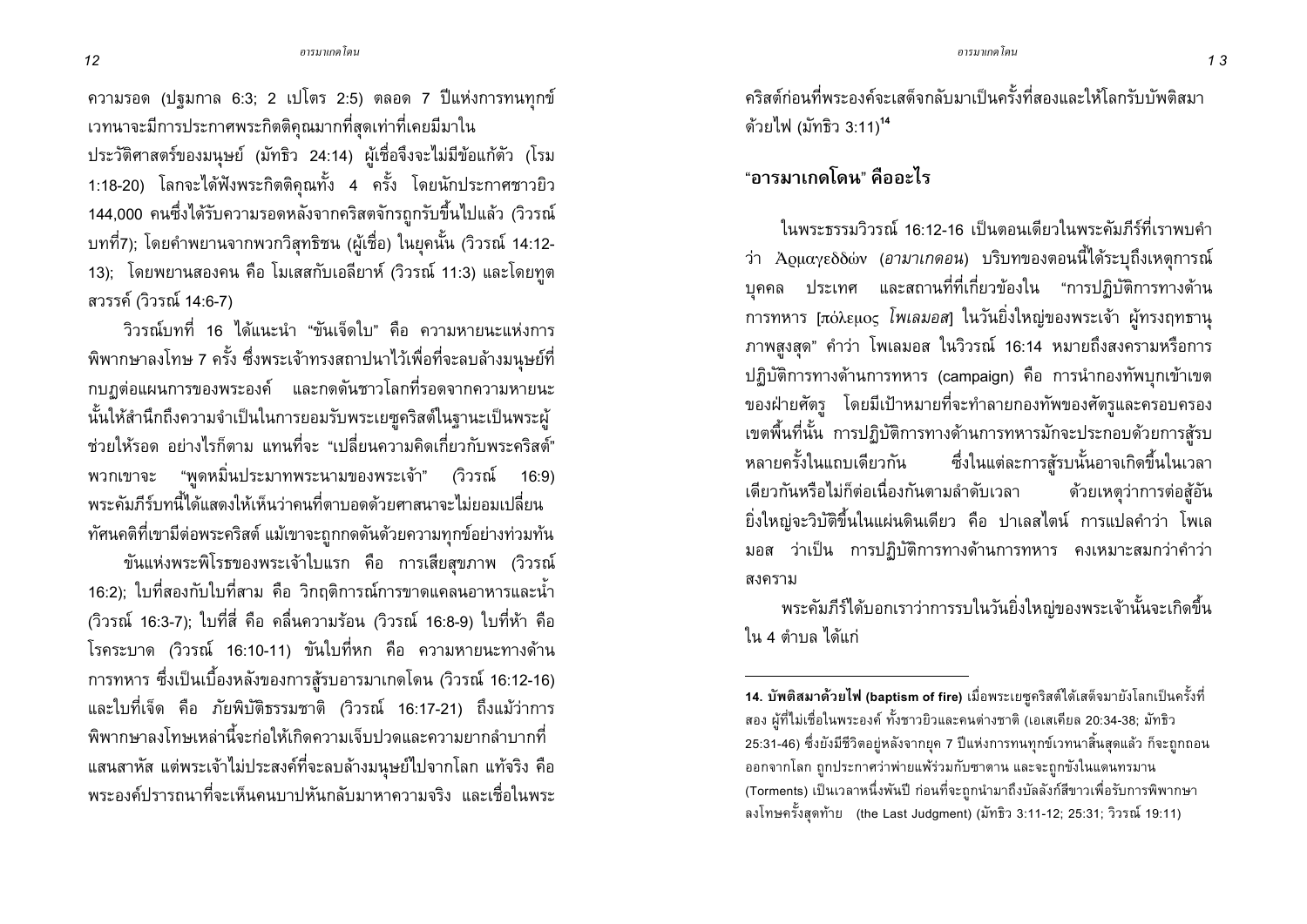- 1. เยรูซาเล็ม (เศคาริยาห์ 12:2-11; 14:2)
- 2. เมกิดโด และ ที่ราบเอสดราเอลอน (วิวรณ์ 16:16)
- 3. หุบเขาเยโฮชาฟัท ซึ่งอยู่ทางทิศตะวันออกของเยรูซาเล็ม (เอเสเคียล 39:11; โยเอล 3:2, 12)
- 4. เอโดม (อิสยาห์ 34:6; 63:1-6)

้ เอเสเคียลได้เขียนว่าการรบจะเดือดดาลตลอดทั่วแผ่นดินปาเลสไตน์ "เหมือนเมฆคลมแผ่นดิน" (เอเสเคียล 38:9, 16) เป็นคำเขียนที่ทำให้เข้าใจ ว่ากองทัพจะอยู่ทุกตำบลในทุกภูมิภาคของแผ่นดิน

ี คำว่า อารมาเกดโดน มาจากภาษาฮีบรู สองคำคือคำว่า ነาม (ฮา ้เมกิดโด) ซึ่งแปลว่า "ภูเขาแห่งเมกิดโด" เมืองเมกิดโดอยู่บนสันเขาซึ่งติด กับที่ราบเอสดราเอลอน (ผู้วินิจฉัย 5:19) ที่นี่ชาวยิวเคยได้รับชัยชนะ ้ยิ่งใหญ่สองครั้ง คือ บาราคและนางเดโบราห์เหนือกองทัพคานาอัน (ผู้ วินิจฉัย 4:15) และกิเดโอนเหนือพวกมีเดีย (ผู้วินิจฉัย บทที่7) ที่นี่เป็น สถานที่ที่กษัตริย์ซาอูลได้เสียชีวิตในการสู้รบกับกองทัพฟิลิสเตียหรือที่ เรียกว่าการสู้รบ กิลโบอา (1 ซามูเอล 31:8) และที่กษัตริย์โยสิยาห์ได้ เสียชีวิตในการสู้รบกับกองทัพของฟาโรห์เนโคกษัตริย์ของอียิปต์ (2 พงศ์-ึกษัตริย์ 23:29-30; 2 พงศาวดาร 35:22) ที่ราบเอสดราเอลอนเป็นพื้นที่ที่ ่ กว้างใหญ่ เมื่อนโปเลียน โบนาพาทได้แลเห็นก็กล่าวว่ากองทัพทั้งหมดของ โลกสามารถเคลื่อนทัพได้ในที่ราบแห่งนี้

้ถึงแม้ว่าพระธรรมวิวรณ์บทที่ 16 ไม่ได้ระบุรายละเอียดการรบ แต่ พระคัมภีร์บทนี้ได้รับรองว่าจะมีการต่อสู้ครั้งยิ่งใหญ่ในดินแดนปาเลสไตน์ ้ซึ่งจะรวบรวมทุกประเทศที่สำคัญของโลก กองทัพต่างๆ เหล่านี้จะได้รับ และด้วยความไม่เกรงกลัวพระเจ้าแต่อย่างใด การชักนำจากซาตาน ้กองทัพเหล่านี้จะพยายามลบล้างชนชาติของพระเจ้าออกจากแผนที่

้อย่างไรก็ตาม เมื่อการสู้รบสิ้นสุดลง กองทัพและบุคคลที่อยู่ภายใต้อิทธิพล ของซาตานจะถูกทำลายให้สิ้นซากโดยพระเยซูคริสต์ โดยพระองค์จะเสด็จ ึกลับมาเพื่อทรงยุติการปฏิบัติการทางด้านการทหารแห่งอารมาเกดโดน และปิดฉากยุค 7 ปีแห่งการทนทุกข์เวทนาลงตามแผนการของพระเจ้า

## วงอิทธิพล **4** วง

ใน "สัปดาห์" ที่ดาเนียลพูดถึง ตำแหน่งที่ตั้งของปาเลสไตน์มี ี ความสำคัญทางยุทธศาสตร์มากยิ่งกว่าเดิม มีวงอิทธิพลใหญ่ทั้ง 4 วงซึ่ง แย่งชิงอำนาจกัน โดยคว้าทรัพย์สมบัติและอำนาจการครอบครองโลกที่ ้กำลังตกอยู่ในความยากลำบากและมีปาเลสไตน์เป็นศูนย์กลาง พระคัมภีร์ ได้เรียก 4 วงนี้ตามตำแหน่งที่เขาอยู่ห่างจากปาเลสไตน์ ได้แก่ "กษัตริย์แห่ง ้ถิ่นตะวันตก" "กษัตริย์แห่งถิ่นเหนือ", "กษัตริย์แห่งถิ่นใต้" และ "บรรดา กษัตริย์ที่มาจากทิศตะวันออก"

ี<br>เราอาจคาดเดาได้ว่ากษัตริย์แต่ละองค์นั้นเล็งถึงประเทศ หรือกล่ม ประเทศใดในปัจจุบันแต่สถานการณ์การเมืองทางภูมิศาสตร์ย่อมเปลี่ยน ้ แม้อีกไม่กี่ปีข้างหน้าสถานการณ์อาจเปลี่ยนแปลงไปอย่าง แปลงเสมอ หนึ่งในบรรดากษัตริย์ที่จะสู้รบในวันยิ่งใหญ่ของพระเจ้าผู้ทรง สิ้นเชิง เป็นผู้ซึ่งดาเนียลเรียกว่า "กษัตริย์แห่งถิ่นเหนือ" ฤทธานุภาพสูงสุด (ดาเนียล 11:40) และเป็นกษัตริย์ที่ "...ดุร้าย และมีความเข้าใจในเรื่อง ปริศนา" (ดาเนียล 8:23) ส่วนอิสยาห์ก็เรียกคนนี้ว่า "คนอัสซีเรีย" (อิสยาห์ 10:24) และ "ภัยพิบัติอันท่วมทัน" (อิสยาห์ 28:15) เอเสเคียลเขียนถึงคนนี้ ว่าเป็น "โกกแห่งแผ่นดินมาโกก เจ้าองค์สำคัญของเมเชคและทูบัล" (เอเส ้เคียล 38:2, 39:1) กษัตริย์องค์นี้ไม่ควรสับสนปนเปกับ "โกก และ มาโกก" ์ ของวิวรณ์ 20:8 ซึ่งเป็นดำเรียกคนต่างชาติทั้งหลายที่จะต่อต้านพระเจ้า ่ ภายใต้การนำของซาตาน หลังจากที่ซาตานจะได้รับการปลอดปล่อยเมื่อ

 $14$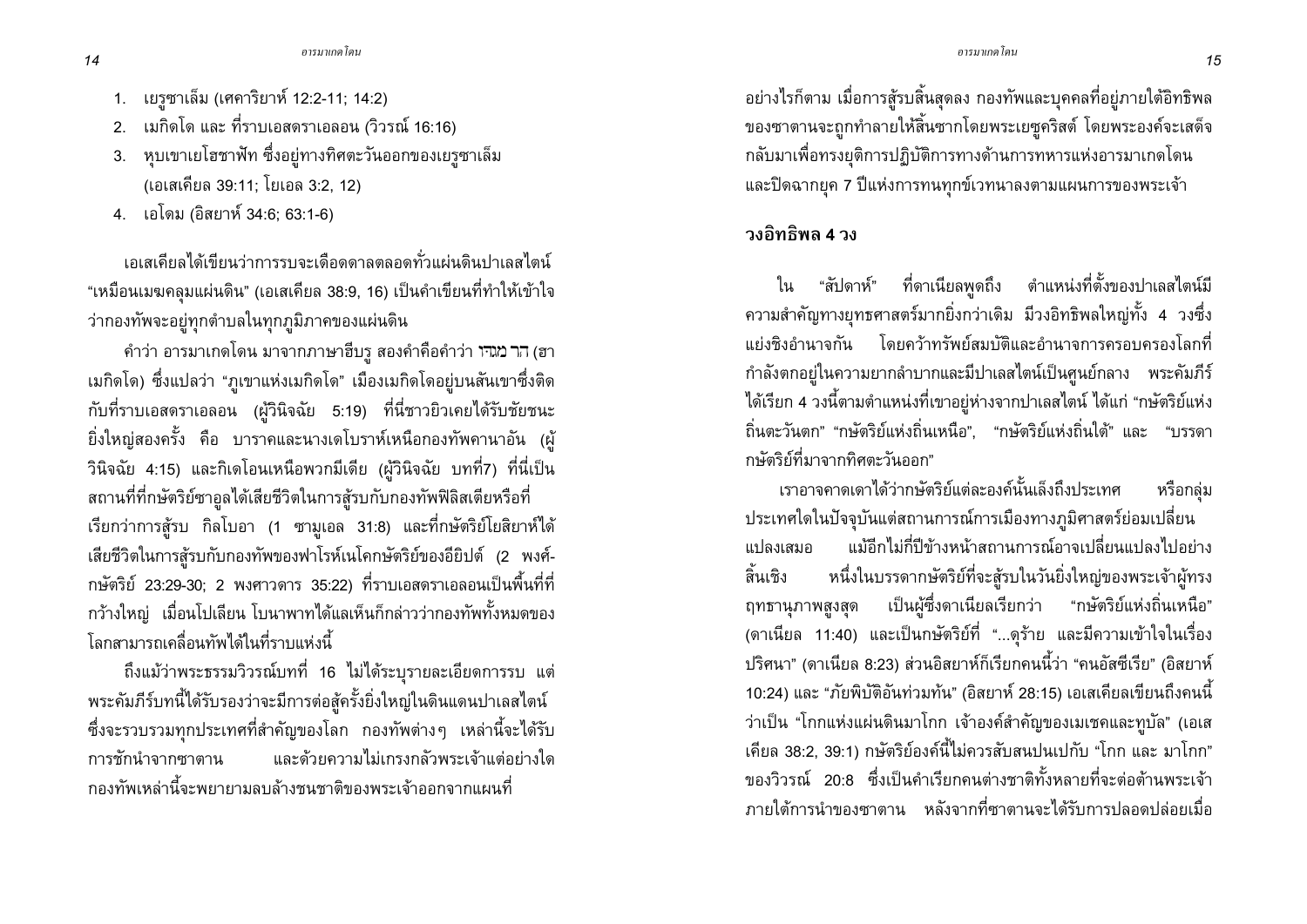ใกล้วันครบกำหนดเวลา 1,000 ปีของพระคริสต์แล้ว ถ้าเราจะเปรียบดูกับ เวทีการเมืองของโลกในปัจจุบัน "โกก" ก็คือผู้เผด็จการแห่งรัสเซีย แต่ หากจะให้มั่นใจเราก็ต้องรอคอยวันที่เหตุการณ์นั้นจะเกิดขึ้นเท่านั้น

ึกษัตริย์แห่งถิ่นใต้ ซึ่งเล็งถึงกลุ่มประเทศอาหรับ "จะทำสงครามด้วย ึกองทัพเข้มแข็งมหึมายิ่งนัก" (ดาเนียล 11:25,40-43) แต่จะถูกกำจัดในไม่ ช้าด้วยการจู่โจมอย่างฉับพลันจากกษัตริย์แห่งถิ่นเหนือซึ่งจะมา "เหมือน พายุ" (เอเสเคียล 38:9)

ึกษัตริย์แห่งถิ่นตะวันออกจะนำเหล่าทัพเอเชียข้ามแม่น้ำยูเฟรติส แล้วจะบุกเข้าปาเลสไตน์ในครึ่งหลังของ 7 ปีแห่งการทนทุกข์เวทนา ถ้า ้มองจากสถานการณ์ในวันนี้ กลุ่มประเทศนี้น่าจะเปรียบได้กับประเทศจีน ี และพันธมิตรของจีน ก่อนสงครามโลกครั้งที่สองคงมีหลายคนคาดเดาว่า ้เป็นจักรวรรดิญี่ปุ่น แต่ในอนาคตเราอาจเห็นประเทศเอเชียทุกประเทศมา รวมตัวกันเป็นกลุ่มประเทศใหญ่

"กษัตริย์แห่งถิ่นตะวันตก" หมายถึงผู้เผด็จการแห่งจักรวรรดิโรมใหม่ (The Revived Roman Empire) คือกลุ่มประเทศยุโรปในอนาคต<sup>15</sup> ตลอด ยุคคริสตจักรมีการแย่งชิงอำนาจระหว่างประเทศยุโรปตะวันตก พอเข้า ใกล้การสิ้นสุดของยุคคริสตจักร จักรวรรดิโรมเก่าจะถูกรื้อฟื้นให้เป็นขึ้นมา ใหม่ กลายเป็นกลุ่มประเทศมหาอำนาจที่ประกอบด้วยสมาชิก 10 ประเทศ เมื่อคริสตจักรถูกรับขึ้นไปและยุค 7 ปีแห่งการทนทุกข์เวทนาเริ่มขึ้น คำ ี พยากรณ์จากดาเนียลที่เกี่ยวกับ "นิ้วเท้าที่เป็นเหล็กปนดิน" จะกลายเป็น ้จริง (ดาเนียล 2:42) กลุ่มประเทศมหาอำนาจนี้ คือ จักรวรรดิโรมใหม่ จะ ดำรงอยู่ตลอดทั้ง 7 ปี ของยุคนั้น

การศึกษาเรื่องนี้ย่อมมีคำถามเสมอว่า ประเทศสหรัฐอเมริกาจะมี ิบทบาทอะไรในยุค 7 ปีแห่งการทนทุกข์นั้น? เราไม่อาจพบคำตอบในพระ ้คัมภีร์ ปัจจุบันประเทศสหรัฐอเมริกาเป็นประเทศแกนนำของพระเจ้า เป็น แหล่งสำหรับการสอนหลักดำสอนพระคัมภีร์ การประกาศ และการส่ง มิชชันนารีไปต่างแดน อย่างไรก็ตาม ประเทศสหรัฐจะไม่ได้เป็นประเทศแกน นำของพระเจ้าในยุค 7 ปีแห่งการทนทุกข์เวทนาเพราะผู้เชื่อในยุคคริสตจักร จะถูกรับขึ้นไปแล้ว ประเทศใดที่ไม่มีกลุ่มผู้เชื่อเป็นเสาหลักของสังคมจะต้อง ได้รับผลกระทบจากความชั่วร้ายอย่างง่ายดาย อย่างไรก็ตาม หากจะยังมี อำนาจคงเหลืออยู่บ้าง ประเทศสหรัฐอาจกลายเป็นนิ้วเท้าที่ทำจากดินช่าง หม้อ หนึ่งในสิบประเทศแห่งจักรวรรดิโรมใหม่ (ดาเนียล 2:41-42)

## วิญญาณโสโครกสามตน

และข้าพเจ้าเห็นวิญญาณโสโครกสามตนรูปร่างคล้ายกบออก ้มาจากปากพญานาค และออกจากปากสัตว์ร้ายนั้น และออก จากปากของผัพยากรณ์เท็จ (วิวรณ์ 16:13)

้มีหลายตอนในพระคำซึ่งอธิบายถึงการเคลื่อนทัพของบรรดากษัตริย์ และในข้อนี้ก็มีการอธิบายถึงแหล่งความชั่วซึ่งผลักดันพวกกษัตริย์เหล่า ี นั้น คือ "วิญญาณโสโครกสามตน / three unclean spirits" ซึ่งเป็นปิศาจ ที่ซาตานได้มอบหน้าที่ในการสิงผู้นำโลกและที่ปรึกษาของผู้นำโลกนั้น ให้ ิคนเหล่านี้กระทำตามความคิดของซาตาน (ดาเนียล 10:13) ในยุคคริสตจักร ้ยังมีกิจกรรมของปิศาจหลายอย่างถูกห้ามไว้ด้วยพระวิญญาณบริสุทธิ์ภาย ใต้พันธกิจการหน่วงเหนี่ยวของพระองค์ (the restraining ministry of God the Holy Spirit) ด้วยเหตุที่มนุษย์มักจะลืมว่าซาตานและปิศาจมีจริง

<sup>15.</sup> ศึกษาเพิ่มเติมได้จาก Daniel, Chapters One through Six (1996) หน้า 58-61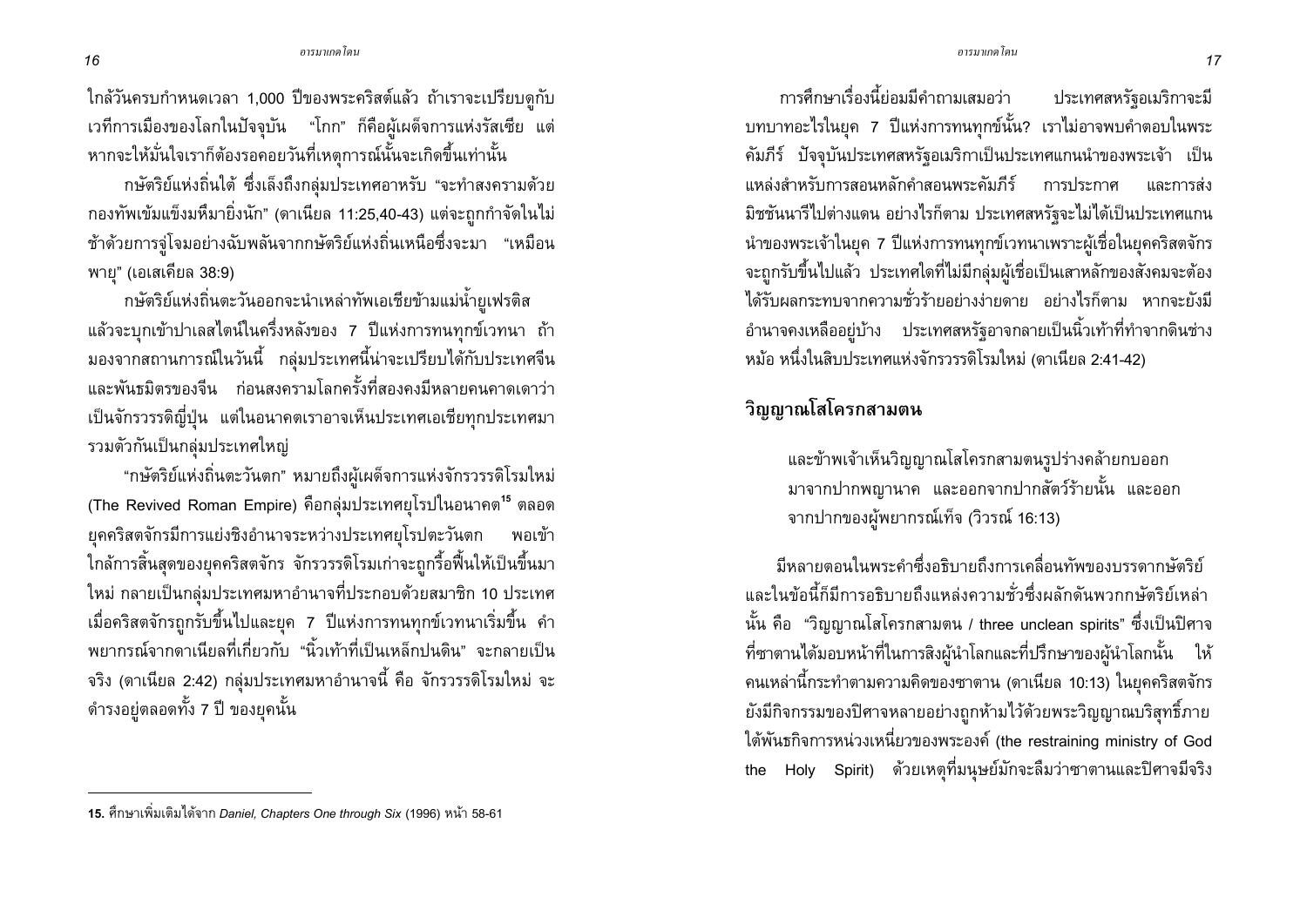้อย่างไรก็ตาม ในยุค 7 ปีแห่งการทนทุกข์เวทนา ซาตานจะมีอิสระในการ ิสร้างความโกลาหลอย่างไม่จำกัด เช่น ผ่านการใช้วิญญาณโสโครกสามตน

#### พญานาค

ิบุคคลแรกแห่งสามผู้นำอันร้ายกาจ คือ พญานาค ซึ่งคือ ซาตาน<sup>16</sup> ในยุค 7 ปีแห่งการทนทุกข์เวทนามันจะทำเช่นเดียวกับที่ทำในสวนเอเดน ี่ ซาตานจะให้คนหันเหไปจากการเคารพนับถือพระเจ้า เพื่อจะให้เคารพนับ ้ถือซาตานแทน ตั้งแต่ก่อนประวัติศาสตร์ของมนุษย์ซาตานหลงใหลกับ การใฝ่ฝันที่จะ "เป็นเหมือนองค์ผู้สูงสุด" และที่จะได้รับการยกย่องเหมือน พระเจ้า (อิสยาห์ 14:13-14) ถึงแม้ว่าพระเจ้าได้อนุญาตให้ซาตานรับ ้ตำแหน่งเป็น "ผู้ครองโลกนี้" (ยอห์น 12:31) แต่นี่ไม่ได้ยับยั้งความ ้ต้องการของซาตานที่จะเป็นเหมือนพระเจ้า เมื่อพญามารนำพระเยซุคริสต์ ให้ขึ้นไปบนยอดเขาสูงและให้เห็นบรรดาอาณาจักรของโลก มันได้ทล ้ พระองค์ว่า "ถ้าท่านจะกราบลงนมัสการเรา เราจะให้สิ่งทั้งปวงเหล่านี้แก่ ท่าน" (มัทธิว 4:9)

ิ ความพยายามของซาตานที่ต้องการให้คนนมัสการมันในฐานะเป็น ิพระเจ้า จะสิ้นสุดด้วยการที่ซาตานมอบอำนาจแก่ "คนแห่งความอธรรม" (the man of lawlessness) (2 เธสะโลนิกา 2:3) พระคัมภีร์บันทึกไว้ว่า ึกษัตริย์ (ผู้นำ) แห่งถิ่นตะวันตกจะเป็นผู้แทนของซาตานบนโลกซึ่ง "นั่งใน พระวิหารของพระเจ้า ทำตัวว่าเป็นพระเจ้า" (2 เธสะโลนิกา 2:4) คำ ่ พยากรณ์เหล่านี้จะเกิดขึ้นหลังจาก "สงครามในสวรรค์" เมื่อถึงครึ่งหลัง ของ 7 ปีแห่งการทนทุกข์เวทนาแล้ว

ี และมีสงครามเกิดขึ้นในสวรรค์ มีคาเอลและพวกทูตสวรรค์ของ และพญานาคกับพวกทูตของมันก็ ท่านได้ต่อสู้กับพญานาค ้ต่อสู้ แต่ฝ่ายพญานาคแพ้ และพวกพญานาคไม่มีที่อยู่ในสวรรค์ อีกเลย พญานาคใหญ่ซึ่งเป็นงูดึกดำบรรพ์ ที่เขาเรียกกันว่า พญามารและซาตาน ผู้ล่อลวงม<sup>ี</sup>นุษย์ทั้งโลก พญานาคและพวก ทูตของมันก็ถูกผลักทิ้งลงมาในแผ่นดินโลก (วิวรณ์ 12:7-9)

แผนการของซาตานจะเกิดผลรสขม เพราะในยุคแห่งการทนทุกข์ ้เวทนา ทั้งซาตานและสัตว์ร้ายจะได้รับการนมัสการแทนพระเจ้า (วิวรณ์  $13:4, 8, 12$ 

้ตั้งแต่ซาตานได้ล่อลวงในสวนเอเดน มันได้ปิดบังความจริงที่พระเจ้า ผ้ทรงยติธรรมและชอบธรรมได้พิพากษาลงโทษความบาป (ปฐมกาล 2:17; โรม 6:23) พญามารประสบความสำเร็จในการที่จะทำจิตใจของ ้มนุษย์ "ให้มืดไป เพื่อไม่ให้ความสว่างของข่าวประเสริฐอันมีสง่าราศีของ พระคริสต์ ผู้เป็นพระฉายของพระเจ้า ส่องแสงถึงพวกเขา" (2 โครินธ์ 4:4) พระคุณของพระเจ้าในการ "เชื่อในพระเยซูคริสต์เจ้า และท่านจะรอด" (กิจการ 16:31) ถูกปกปิดด้วยระบบการกระทำดีของมนุษย์และระบบ ี ศาสนาที่ไม่รู้จักจบสิ้นเป็นระบบที่ซาตานแต่งตั้งไว้เพื่อหลอกมนุษย์ให้เชื่อ ว่าการกระทำดีและศาสนานั้นเป็นหนทางสู่ความรอด

## สัตว์ร้าย

และข้าพเจ้าได้ยืนอยู่ที่หาดทรายชายทะเล และเห็นสัตว์ร้ายตัว หนึ่งขึ้นมาจากทะเล มันมีสิบเขาและเจ็ดหัว ที่เขาทั้งสิบนั้นมี และมีชื่อที่เป็นคำหมิ่นประมาทจารึกไว้ที่หัว มงกฎสิบอัน ้ทั้งหลายของมัน สัตว์ร้ายที่ข้าพเจ้าได้เห็นนั้น เหมือนเสือดาว

<sup>16.</sup> ดูภาคผนวก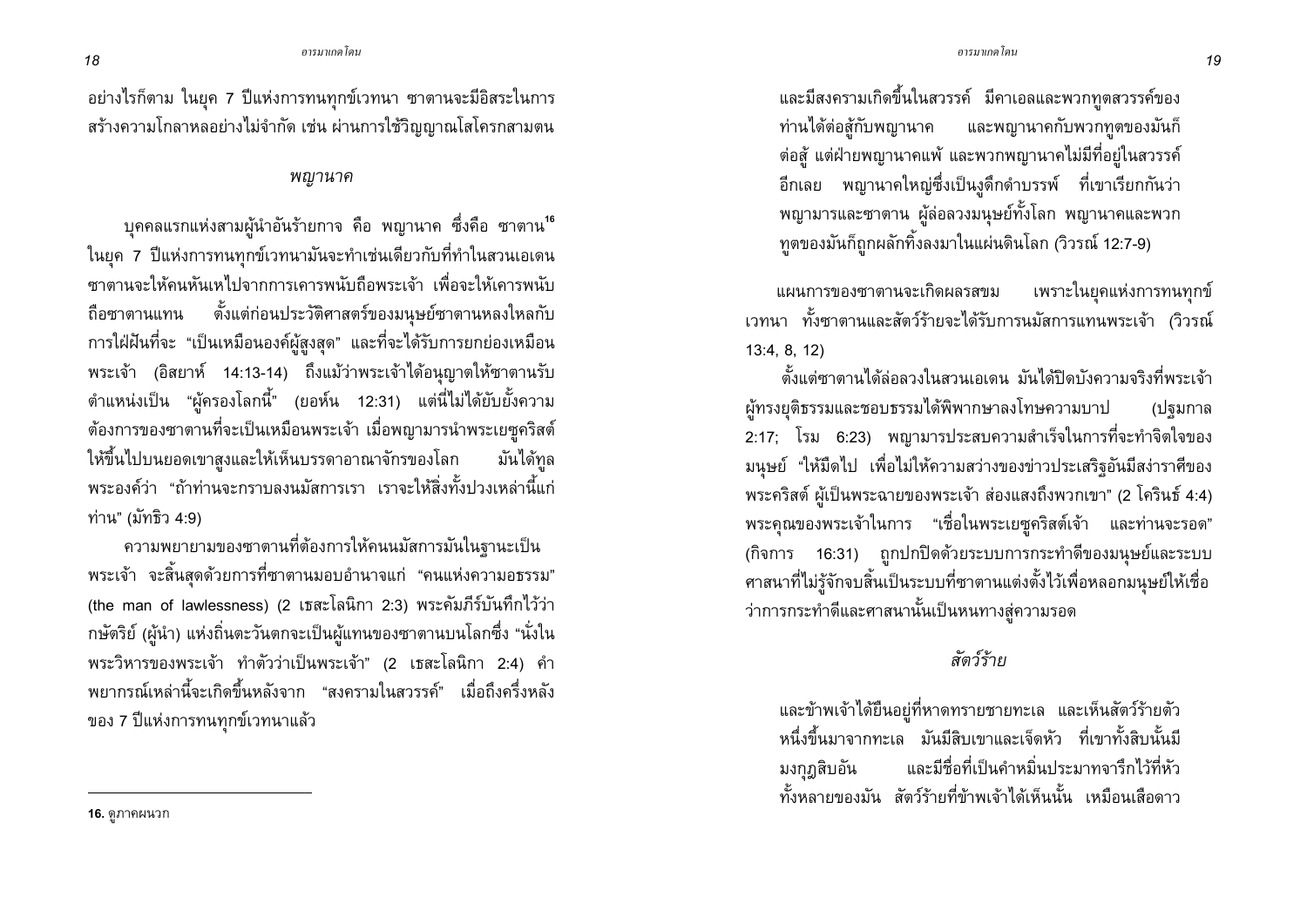้ และเท้าเหมือนเท้าหมี และปากเหมือนปากสิงโต และพญานาค ได้ให้ฤทธิ์ของมัน และที่นั่งของมัน และสิทธิอำนาจอันใหญ่ยิ่ง แก่สัตว์ร้ายนั้น (วิวรณ์ 13:1-2)

ี บุคคลที่สอง คือ "สัตว์ร้าย (ที่) มาจากทะเล" มีข้อพระคัมภีร์อื่นๆที่ พูดถึงมันว่าเป็น "เท้าของปฏิมากรขนาดใหญ่" (ดาเนียล 2:31-45); "เขา เล็กๆ" (ดาเนียล 7:8); "ประมุขผู้หนึ่งที่จะมานั้น" (ดาเนียล 9:26-27); "พระของป้อมปราการ" (ดาเนียล 11:38); "คนแห่งความอธรรม" (2 เธ-สะโลนิกา 2:3-10) และ "สัตว์ร้ายสีแดง" (วิวรณ์ 17:3) นี่คือ ผู้เผด็จการ แห่งจักรวรรดิโรมใหม่ "สิบเขา" นั้นหมายถึงสิบประเทศแห่งกลุ่มประเทศ ี ที่เขาได้ครอบครอง (ดาเนียล 7:7-8, 23-24) พระคัมภีร์ได้อธิบายว่าคนนี้ ได้ขึ้นมาจาก "ทะเล" ซึ่งเล็งถึงความวุ่นวายทางการเมืองของบรรดา ประเทศชาติ และเขาจะได้รับอำนาจที่จะข่มเหงและ "ชนะ" พวกวิสทธิชน (วิวรณ์ 13:7)

เขาสัตว์ได้เล็งถึงอำนาจ ในพระคำของพระเจ้า ซึ่งพญานาค (ซาตาน) ได้มอบแก่ เขาเล็ก คือสัตว์ร้าย (กษัตริย์จากถิ่นตะวันตก) ด้วย ้<br>เหตุนี้พระคัมภีร์ได้เผยว่าคนนี้ ซึ่งมีบุคลิกที่โอหัง (dominating personality) จะเป็นผู้แทนของซาตานในยุค 7 ปีแห่งการทนทุกข์เวทนา ินอกจากตำแหน่งที่เขามีทางการเมือง ซาตานจะผลักดันให้คนนี้ได้รับ ้ตำแหน่งประมุขของ "สหศาสนจักรแห่งโลก" (World Council of Churches) เนื่องจากซาตานเป็นทูตสวรรค์ มันต้องใช้มนุษย์ที่เห็นด้วยกับ ี แผนการของมันเพื่อเป็นตัวแทนของมันบนโลก เพราะฉะนั้นซาตานจึงจะ ปฏิบัติการผ่านจิตและกิจกรรมของคนเช่นกษัตริย์แห่งถิ่นตะวันตก ้ เพื่อที่จะมีอิทธิพลเหนือการเมืองและชาวโลก

สัตว์ร้ายตัวนี้มีอำนาจมากยิ่งกว่าประเทศมหาอำนาจที่เคยมีมาใน พระคัมภีร์จึงได้อธิบายถึงคนนี้ว่าเป็นเสือดาว ้ (เป็นการเล็งถึง โลก จักรวรรดิกรีก-มาซิโดเนียของอเล็กซานเดอร์มหาราช) (ดาเนียล 7:6); หมี (จักรวรรดิมีด-เปอร์เซีย ที่เจริญเติบโตขึ้นภายใต้ไซรัสมหาราช) (ดาเนียล 7:5) และ สิงโต (จักรวรรดิบาบิโลนภายใต้เนบูคัดเนสซาร์) ดังนั้น กษัตริย์ ้ แห่งถิ่นเหนือจะเป็นคนฉลาดปราดเปรื่องเหมือนอเล็กซานเดอร์ มีอำนาจ ้มหาศาลเหมือนไซรัส และจะใช้อำนาจเด็ดขาดเหมือนเนบูคัดเนสซาร์

จักรวรรดิของสัตว์ร้ายได้รับการอธิบายเพิ่มเติมในวิวรณ์ 17.2-12 "เจ็ดหัว" หรือ "เจ็ดภูเขา" คือจักรวรรดิทั้ง 7 ที่เคยต่อต้านอิสราเอล คือ อียิปต์ อัสซีเรีย บาบิโลน เปอร์เซีย กรีซ โรม และจักรวรรดิโรมใหม่ที่จะมา ในอนาคต<sup>17</sup> เมื่อถึงวันซึ่งท่านยอห์นได้บันทึกนิมิตที่ท่านได้เห็นบนเกาะ ้ปัทมอส กษัตริย์ห้าองค์แรกเป็นอดีตไปแล้ว และจักรวรรดิโรมที่ถูกนับเป็น กษัตริย์องค์ที่หกยังครอบครองอยู่ กษัตริย์องค์ที่เจ็ด คือสัตว์ร้าย หรือ เขา เล็ก ทำให้อีกสามเขาแห่งกลุ่มประเทศทั้งสิบได้อยู่ภายใต้อำนาจของมัน ทำ ให้เขาเล็กนั้นครอบครองจักรวรรดิโรมใหม่ได้ (ดาเนียล 7:8-24) จากนั้นกลุ่ม ึกษัตริย์ซึ่งอยู่ภายใต้การนำจากสัตว์ร้าย (เขาเล็ก) จะ "ทำสงครามกับพระ เมษโปดก" (วิวรณ์ 17:14) พระเยซูคริสต์จะทรงชนะพวกมันซึ่งจะทำให้การ รบอารมาเกดโดนยุติลง "ในวันยิ่งใหญ่ของพระเจ้าผู้ทรงฤทธานภาพสูงสุด"

## ผู้เผยพระวจนะเท็จ

้และข้าพเจ้าเห็นสัตว์ร้ายอีกตัวหนึ่งขึ้นมาจากแผ่นดิน มีสอง ้เขาเหมือนลูกแกะ และพูดเหมือนพญานาค (วิวรณ์ 13:11)

<sup>17.</sup> ศึกษาเพิ่มเติมได้จาก Daniel, Chapters One through Six (1996) หน้า 44-61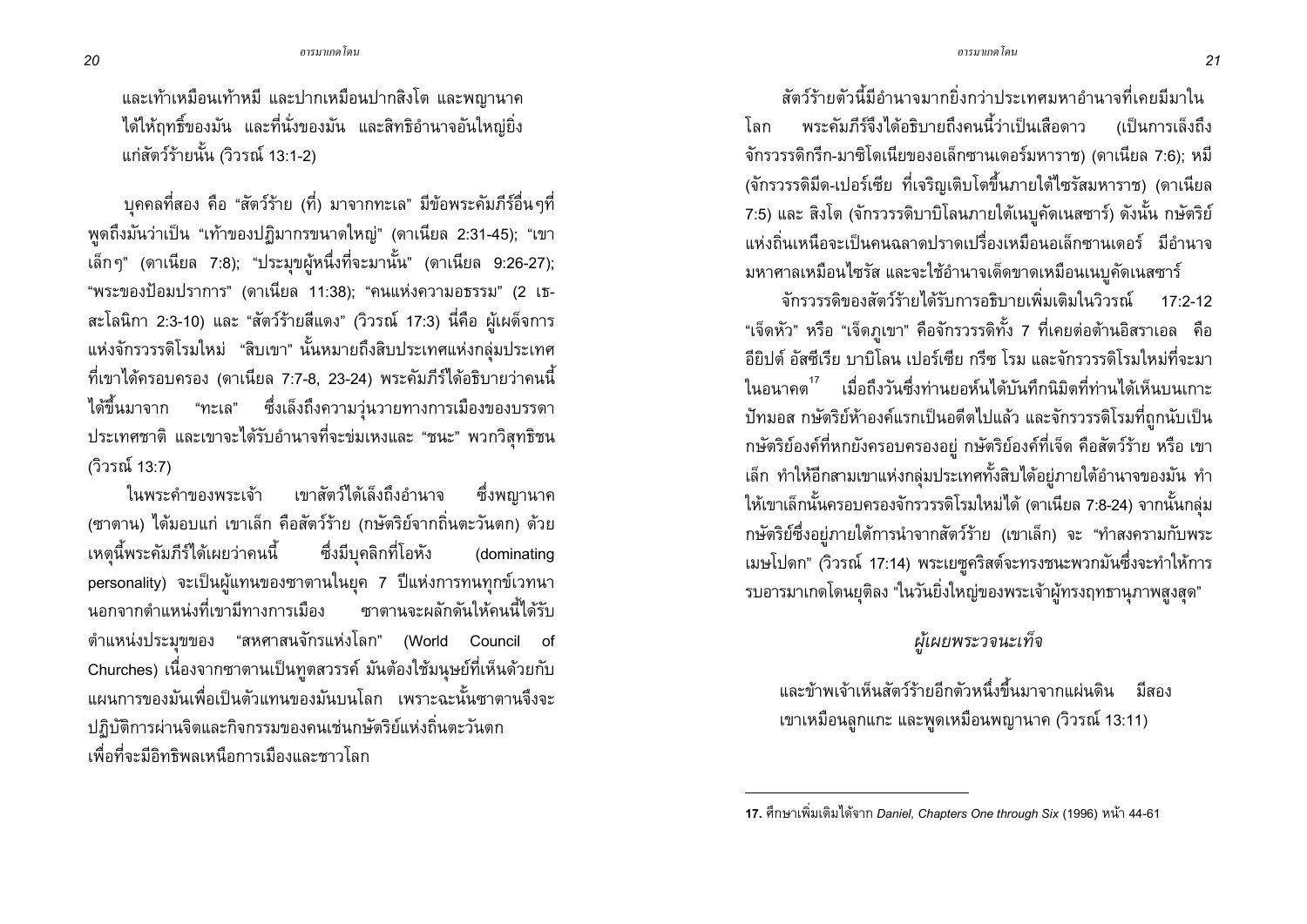ิสมาชิกผู้ที่สามของกลุ่มผู้นำอันชั่วร้ายเหล่านี้ ซึ่งถูกเรียกว่า "ผู้ พยากรณ์เท็จ" (วิวรณ์ 19:20; 20:10) เป็นชาวยิว และเป็นผู้ที่จะ ้ ครอบครองแผ่นดินปาเลสไตน์ด้วยระบบเผด็จการ พระคัมภีร์ก็ได้เรียกคน นี้ว่าเป็น "กษัตริย์ [ผู้ซึ่ง] จะกระทำตามความพอใจของเขา [ซาตาน]" (ดาเนียล 11:36-40) และ "ผู้เลี้ยงแกะไร้ค่า" (เศคาริยาห์ 11:15-17) ในขณะที่สัตว์ร้ายตัวแรกของวิวรณ์ 13:1 ได้ออกมา "จากทะเล" แต่สัตว์ ี ร้ายตัวที่สอง คือผู้เผยพระวจนะเท็จ ได้โผล่มา "จากแผ่นดิน" คือ ี ปาเลสไตน์ (ดาเนียล 11:37) ความดูร้ายของผู้เผด็จการชาวยิวคนนี้ถูก ซ่อนไว้หลังหน้ากากของ "ลูกแกะ" คือหน้าตาดีและบุคลิกอ่อนโยน ทำให้ คนเป็นอันมากถูกหลอกว่านี่คือพระเมสสิยาห์ การที่สัตว์ร้ายตัวนี้มี "สอง เขา" หมายถึงบทบาทที่เขามีในการเป็นทั้งกษัตริย์และผู้เผยพระวจนะ(เท็จ) ผู้เผด็จการคนนี้ไม่มีกองทัพใหญ่ แต่เขามีอิทธิพลและอำนาจมาก เท่ากับสัตว์ร้ายตัวแรก และจะรับอิทธิฤทธิ์จากซาตานในการทำการ กัศจรรย์

มันใช้อำนาจเท่าสัตว์ร้ายตัวแรกนั้นได้ใช้อย่างครบถ้วนต่อหน้า ้สัตว์ร้ายตัวแรกนั้น มันทำให้โลก และคนที่อยู่ในโลกบูชาสัตว์ร้าย ์ ตัวแรกนั้น ที่มีแผลปางตายแต่รักษาหายแล้ว (วิวรณ์ 13:12)

และสัตว์ร้ายแสดงการมหัศจรรย์ใหญ่ กระทำให้ไฟตกลงมาจาก ้ฟ้าสู่แผ่นดินโลกประจักษ์แก่ตามนุษย์ทั้งหลาย (วิวรณ์ 13:13)

และมันล่อลวงคนทั้งหลายที่อยู่ในโลกด้วยการอัศจรรย์นั้น ซึ่ง ู<br>มันมีอำนาจกระทำท่ามกลางสายตาของสัตว์ร้ายตัวแรกนั้น และมันสั่งให้คนทั้งหลายที่อยู่ในโลกสร้างรูปจำลองให้แก่สัตว์ ร้าย ที่ถูกฟันด้วยดาบแต่ยังมีชีวิตอยู่นั้น (วิวรณ์ 13:14)

และมันมีอำนาจที่จะให้ลมหายใจแก่รูปสัตว์นั้น เพื่อให้รูปสัตว์ ้ร้ายนั้นทั้งพูดได้ และกระทำให้บรรดาคนที่ไม่ยอมบูชารูปสัตว์ ร้ายนั้นถึงแก่ความตายได้ (วิวรณ์ 13:15)

และมันยังได้บังคับคนทั้งปวง ทั้งผู้น้อยผู้ใหญ่ คนมั่งมีและคน จน ไทและทาส ให้รับเครื่องหมายไว้ที่มือขวาหรือที่หน้าผาก ของเขา (วิวรณ์ 13:16)

เพื่อไม่ให้ผู้ใดทำการซื้อขายได้ นอกจากผู้ที่มีเครื่องหมายนั้น หรือชื่อของสัตว์ร้ายนั้น หรือเลขชื่อของมัน (วิวรณ์ 13:17)

ในเรื่องนี้จงใช้สติปัญญา ถ้าผู้ใดมีความเข้าใจก็ให้คิดตรึกตรอง เลขของสัตว์ร้ายนั้น เพราะว่าเป็นเลขของมนุษย์ผู้หนึ่ง เลข ของมันคือหกร้อยหกสิบหก (วิวรณ์ 13:18)

ด้วยการกระทำการอัศจรรย์ผู้เผด็จการแห่งปาเลสไตน์จะทำหลายคน หลงเชื่อว่าเขาเป็นพระเมสสิยาห์ ตามที่กษัตริย์แห่งถิ่นตะวันออกแห่งสัตว์ ้ร้ายตัวแรกได้กล่าวไว้ เพราะเหตุนี้สัตว์ร้ายตัวที่สองถูกเรียกว่าเป็น "ผู้ ์<br>พยากรณ์เท็จ" ผู้นำชั่วร้ายเหล่านี้จะบวกด้วยกิจกรรมของปิศาจ สงคราม ้ภัยพิบัติ และโรคระบาดในระดับที่ไม่เคยมีมาก่อน เราจึงไม่ควรแปลกใจที่ พระคัมภีร์เรียกยุคนี้ว่า "ความทุกข์ลำบากใหญ่ยิ่ง"

#### ปิศาจกบ

่ เพราะว่าพวกมันเป็นเหล่าวิญญาณของปิศาจ ซึ่งกระทำการ ้พวกมันออกไปหากษัตริย์ทั้งปวงแห่งแผ่นดินโลก กัศจรรย์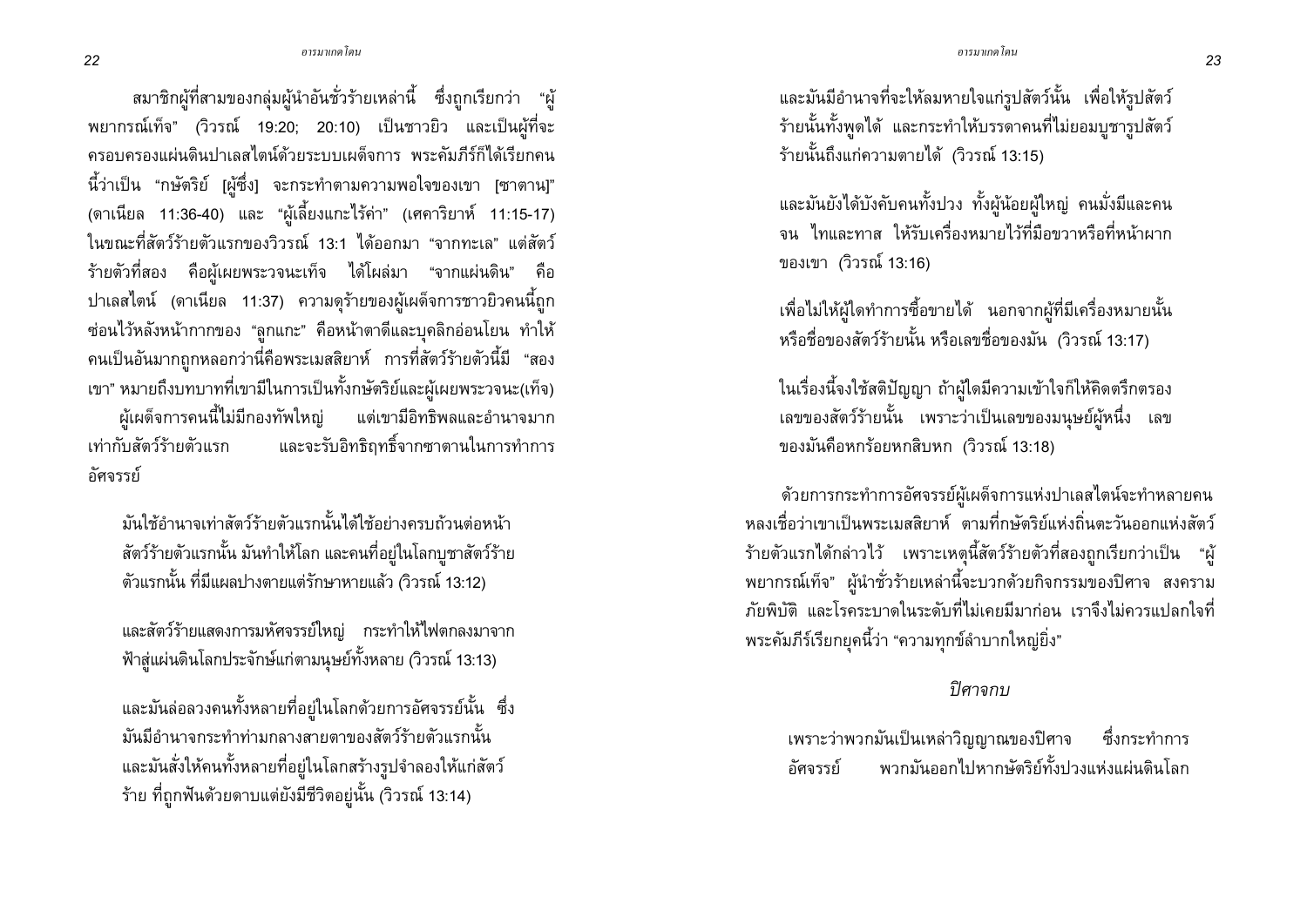เพื่อให้บรรดากษัตริย์เหล่านั้นร่วมกันทำสงครามในวันยิ่งใหญ่ ของพระเจ้า ผู้ทรงฤทธานุภาพสูงสุด (วิวรณ์ 16:14)

้ผ่านหลายศตวรรษปิศาจได้ปฏิบัติภารกิจของมันอย่างไม่เปิดเผย แต่ ในยุค 7 ปีแห่งการทนทุกข์เวทนาปิศาจจะได้รับบทบาทที่เด่นชัด และ ปฏิบัติงานอย่างเปิดเผย ปิศาจเหล่านี้ "เหมือนกบ" (วิวรณ์ 16:13) เสียง ร้องของกบเปรียบเสมือนคำสัญญาที่ผู้เผด็จการโอ้อวดและการปราศรัยซึ่ง จะมาก่อนการทำสนธิสัญญาระหว่างสัตว์ร้ายตัวแรก (กษัตริย์แห่งถิ่น ตะวันตก) และผู้พยากรณ์เท็จนั้น (ผู้นำอิสราเอล) แท้ที่จริงนั้นเป็นคำพูด ์ที่มาจากปิศาจ<sup>18</sup>

ปิศาจเหล่านี้ก็จะให้อิทธิฤทธิ์แก่ผู้เผด็จการ ให้พวกเขาสามารถ ิกระทำการอัศจรรย์ตึ่งจะหลอกลวงประชากรโลกให้หลงในเสน่ห์ คนที่ไม่ คิดตามหลักคำสอนพระคัมภีร์ถูกหลอกด้วยการอัศจรรย์อย่างง่ายดาย ้ เสมอ และในยุค 7 ปีแห่งการทนทุกข์เวทนา การอัศจรรย์จะเป็นวิถีทางที่ มันจะรวบรวมชาวโลกให้ต่อต้านพระเจ้า

สิ่งที่น่าสะอิดสะเอียนซึ่งกระทำให้เกิดการรกร้างว่างเปล่า

ในช่วงเริ่มต้นของยุค 7 ปีแห่งการทนทุกข์เวทนา ผู้เผยพระวจนะเท็จ คือผู้เผด็จการและศาสดาของอิสราเอล จำเป็นต้องหาทางแก้ปัญหา ึกล่าวคือ เขาจะปกป้องประเทศเล็กจิ๋วของเขาจากบรรดาประเทศซึ่งมีดุล ่ ภาพแห่งกำนาจแปรปรวนอย่างสม่ำเสมอได้อย่างไร? กษัตริย์แห่งถิ่น ้ เหนือข่มเหงและจ้องทำลาย ทางใต้เป็นประเทศอาหรับซึ่งเป็นศัตรูกับ ี ชาวยิวตั้งแต่บรรพบุรุษ ผู้เผยพระวจนะเท็จก็ไม่ต้องหวังที่จะได้รับความ

้ช่วยเหลือจากประเทศอำนาจเอเชียเช่นเดียวกัน เพราะฉะนั้น ความหวัง ้เดี๋ยวที่เขามีคือ กษัตริย์แห่งถิ่นตะวันตก เขาจึงให้ข้อเสนอสร้างสัมพันธ์กับ ้จักรวรรดิโรมใหม่เพื่อที่จะรับการปกป้อง ในการเจรจานั้น ผู้เผด็จการแห่ง โรมจะขอให้ผู้เผด็จการของอิสราเอลแบ่งแผ่นดินปาเลสไตน์เพื่อเป็น ีค่าตอบแทน(ดาเนียล 11:36-39)

ในช่วงแรกหลังจากได้ลงชื่อในสนธิสัญญาแล้ว ชาวอิสราเอลจะหลง ้คิดว่าประเทศของพวกเขาปลอดภัยจากศัตรูแล้ว แต่เมื่อสัปดาห์ที่ 70 ของ ิดาเนียลผ่านไปครึ่งหนึ่งแล้ว (สามปีครึ่งแรกแห่งยุคทนทุกข์เวทนา)ผู้เผด็จ การแห่งจักรวรรดิโรมใหม่ซึ่งถูกสิงด้วยซาตานนั้นจะละเมิดสนธิสัญญา สั่ง ให้ยกเลิกการเผาบูชาในพระวิหารที่เยรูซาเล็ม และบังคับให้ประชาชน ึกราบไหว้เขาในฐานะเป็นพระเจ้า (ดาเนียล 12:11) ณ จุดนี้จะมีรูปปั้นของ ึกษัตริย์จากถิ่นตะวันตกตั้งขึ้นในอภิสุทธิสถาน (the Holy of Holies) ซึ่ง พระคัมภีร์เรียกรูปเคารพนี้ว่าเป็น "สิ่งที่น่าสะอิดสะเอียนซึ่งกระทำให้เกิด การรกร้างว่างเปล่า" (The Abomination of Desolation) ผู้ใดที่ปฏิเสธ กราบไหว้รูปเคารพจะถูกประหารชีวิต (วิวรณ์ 13:15)

ผู้เชื่อซึ่งรู้จักพระคำของพระเจ้าจะรู้ว่า การตั้งสิ่งที่น่าสะอิดสะเอียน นั้นไว้ในพระวิหารเป็นหมายสำคัญที่บอกพวกเขาว่าจะต้องหลบหนีไปซ่อน ตัวในเขตภูเขาเป็นเวลาสามปีครึ่ง

"เหตุฉะนั้น เมื่อท่านทั้งหลายเห็นสิ่งที่น่าสะอิดสะเอียนซึ่งกระทำ ที่ดาเนียลศาสดาพยากรณ์ได้ ให้เกิดการรกร้างว่างเปล่า กล่าวถึงนั้น ตั้งอยู่ในสถานบริสุทธิ์ (ผู้ใดก็ตามที่ได้อ่านก็ให้ผู้นั้น เข้าใจเอาเถิด) เวลานั้นให้ผู้ที่อยู่ในแคว้นยูเดียหนีไปยังภูเขา ทั้งหลาย" (มัทธิว 24:15-16)

<sup>ี่ 18.</sup> ศึกษาเพิ่มเติมได้จาก *ซาตาน และ กิจการของปิศาจ (*แปลและพิมพ์ปี 2006) หน้า 45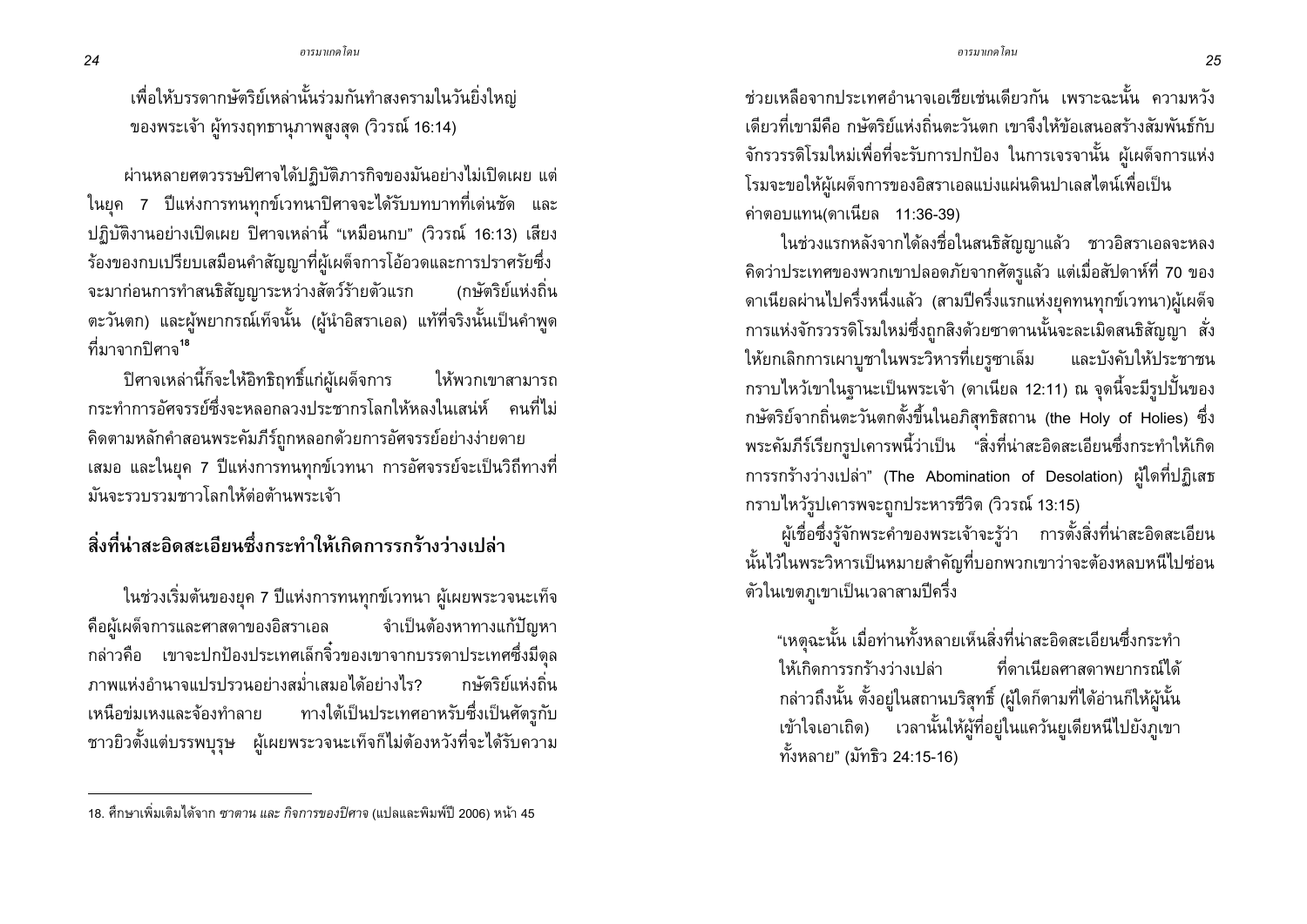ี และทรงประทานปีกนกอินทรีใหญ่สองปีกแก่หญิงนั้น เพื่อให้ ้นางบินหนีหน้างูเข้าไปในถิ่นทุรกันดารในสถานที่ของนาง จน ถึงที่ซึ่งนางจะได้รับการเลี้ยงดู ตลอดวาระหนึ่ง [หนึ่งปี] และ ี สองวาระ [สองปี] และครึ่งวาระ [อีกหกเดือน] (วิวรณ์ 12:14)

มีความพยายามมากมายหลายครั้งที่จะล่อผู้เชื่อชาวยิวพวกนี้ให้ ้ออกมาจากที่ซ่อนของพวกเขา มีการโฆษณาชวนเชื่อว่าพระเยซูคริสต์ได้ ูเสด็จกลับมาแล้ว (มัทธิว 24:23-26) คำถามที่สำคัญสำหรับพวกเขา อัน เป็นคำถามเดียวสำหรับเราในทุกวันนี้ คือ จะเชื่อในคำพูดของมนุษย์ หรือ ่ จะเชื่อในพระคำของพระเจ้า? เมื่อซาตานเห็นว่าพวกเขาไม่เชื่อในโฆษนา ชวนเชื่อนั้น มันยังสามารถหลอกผู้เชื่อบางคนให้ออกมาด้วย "การ ้อิทธิฤทธิ์และหมายสำคัญ" (2 เธสะโลนิกา 2:9) ใครที่ถูกหลอกก็ถูก ประหารชีวิต แต่ผู้ที่เชื่อในหลักคำสอนพระคัมภีร์จะไม่ออกมา แล้วจะรับ ้ การช่วยกู้เมื่อพระเยซูคริสต์เสด็จกลับมาในเวลาที่กำหนดไว้

## ิ การรบเริ่มขึ้น

้ เช่นเดียวกับที่พระเจ้าเคยใช้กองทัพทหารของประเทศต่างๆ ในการ ิลงโทษชนชาติอิสราเอลในอดีต กษัตริย์แห่งถิ่นเหนือก็ได้บกเข้าแผ่นดิน ่ ในยุค 7 ปีแห่งการทนทุกข์เวทนา เพื่อที่จะทำลายและฆ่าล้างประชาชน แต่การโจมตีอิสราเอลจะนำความพินาศถึงเขา

พอถึงเวลาวาระสุดท้ายกษัตริย์แห่งถิ่นใต้จะมาสู้กับเขา ้ ไผ้ ้ เผด็จการแห่งปาเลสไตน์] และกษัตริย์แห่งถิ่นเหนือจะพุ่งเข้าใส่ ท่านอย่างลมหมุน พร้อมด้วยรถรบและพลม้าและเรือรบเป็นอัน มาก และเขา [กษัตริย์แห่งถิ่นเหนือ] จะเข้ามาในประเทศต่างๆ ้แล้วไหลท่วมและผ่านไป (ดาเนียล 11:40)

ึกษัตริย์แห่งถิ่นใต้ คือ กลุ่มประเทศอาหรับ ได้บุกปาเลสไตน์เป็น ้ความพยายามอีกครั้งหนึ่งที่จะแย่งแผ่นดินไปจากชาวยิว ในขณะเดียวกัน กษัตริย์แห่งถิ่นเหนือกำลังมุ่งหน้าไปสู่ปาเลสไตน์ด้วยความประสงค์ที่จะนำ ึกองทัพของเขาบุกทวีปแอฟริกาทางบก เขาจึงต้องนำกองทัพของเขาข้าม ้ผ่านประเทศอิสราเอล ซึ่งเป็นทางเดียวทางบกที่จะเข้าทวีปแอฟริกาได้

ในสมัยของดาเนียล "รถรบ" หมายถึงรถม้า แต่ในปัจจุบันก็ต้อง หมายถึงยานหุ้มเกราะต่างๆ ส่วนคำว่าพลม้านั้น ก็เป็นพลทหารที่สามารถ ้เคลื่อนที่อย่างรวดเร็ว "เรือรบเป็นอันมาก" ก็พูดถึงกองทัพเรือมหึมา ข้อนี้ บ่งบอกถึงการใช้ยุทธวิธีการล้อมรอบ โดยปาเลสไตน์จะติดอยู่ระหว่าง ึกองทัพเรือและกองทัพบกของกษัตริย์แห่งถิ่นเหนือ กองทัพเรือของเขาจะ แล่นออกมาจากทะเลดำ ผ่านช่องแคบบอสพอรัส ถึงทะเลเมดิเตอร์เรเนียน ในเวลาเดียวกันกองทัพบกจะหาทางสัญจรผ่านแดนตะวันตกของประเทศ ้อิหร่าน หรือไม่ก็ตะวันออกของประเทศตุรกี มุ่งหน้าไปสู่ซีเรีย เลบานอน ้อิสราเอล เนเกบ และซีนายจนได้ทะลุตะวันออกกลางจนถึงอียิปต์ พื้นที่ ทั้งหมดนี้มีค่ามหาศาลทางยุทธศาสตร์และการส่งกำลังหนุนแก่กองทัพ ึกษัตริย์แห่งถิ่นเหนือได้พิชิตทุกประเทศและชนะกษัตริย์แห่งถิ่นใต้ด้วย

้คำว่า "ใหลท่วม" ได้อธิบายถึงการจู่โจมอย่างฉับพลันของกองกำลัง ยานหุ้มเกราะและกำลังพลที่รับคำสั่งให้ยึดเส้นทางสำคัญเอาไว้ ส่วนคำว่า "ผ่านไป" ได้บ่งบอกว่ากษัตริย์จากถิ่นเหนือไม่ได้ตั้งฐานใหญ่ในปาเลสไตน์ ้ซึ่งจะชะลอการรุกก้าวหน้าของเขา เขาได้แต่ตั้งฐานเฉพาะจุด เพื่อให้ ความสะดวกในการส่งกำลังหนุนแก่กองทัพที่เคลื่อนต่อไป นี่คือยุทธวิธี ี สงครามสายฟ้าแลบ หรือ "Blitzkrieg" (*บลิทซ-ครีก*) ซึ่งพลเอก ไฮนซ์-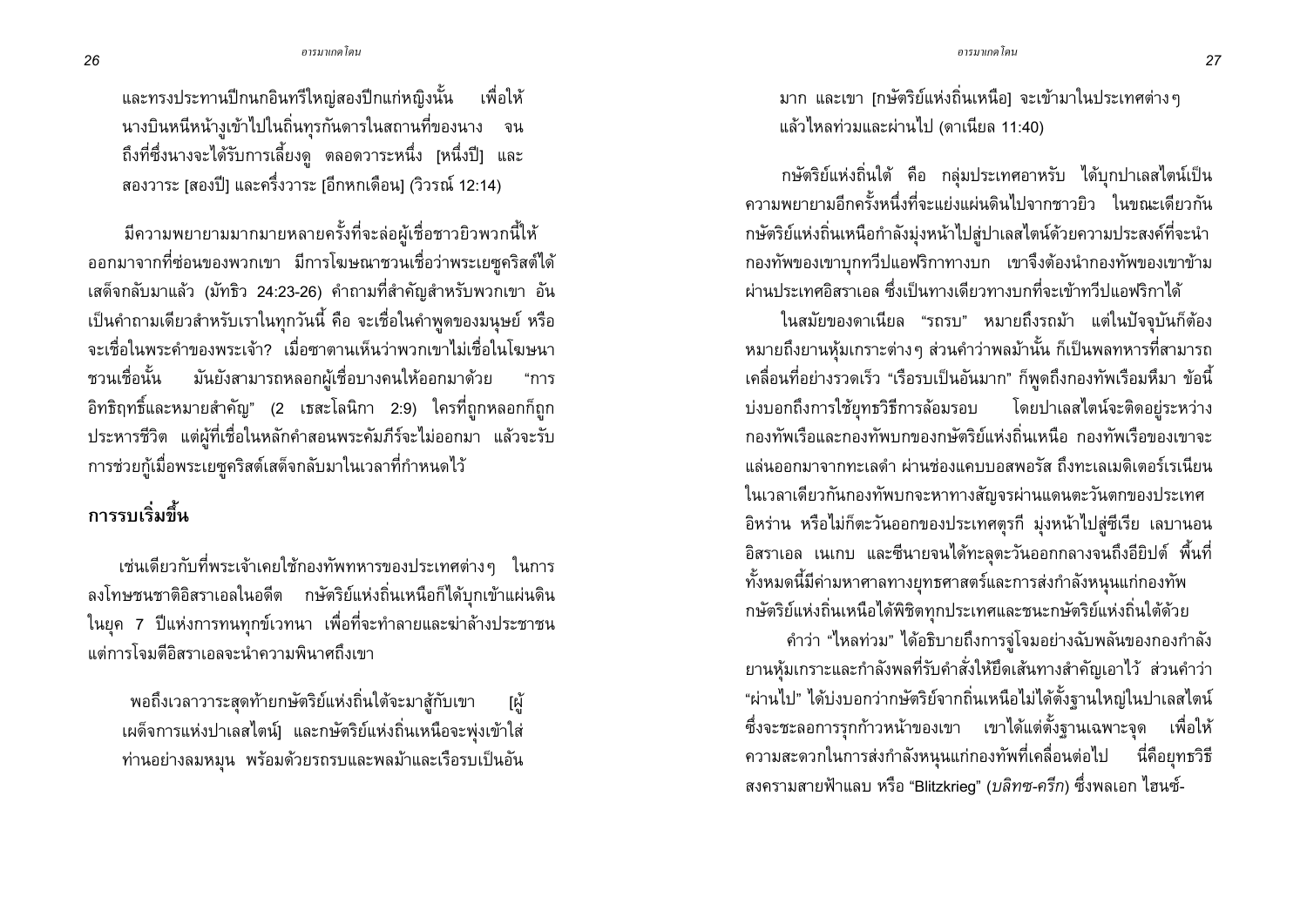28

 $MAP$  (ติดต่อพันธกิจ)

ึกแดร์เรียน ของกองทัพเยอรมันได้คิดขึ้นมาและใช้ในสงครามโลกครั้งที่ 2 การจู่โจมอย่างฉับพลันแบบนี้ต้องอาศัยกำลังของยานหุ้มเกราะที่ เคลื่อนไหวอย่างรวดเร็ว กองทหารราบที่เคลื่อนไปพร้อมกันจะถูกปล่อย เฉพาะจุดสำคัญ เช่น ที่สี่แยกหรือเมืองสำคัญ จากนั้นจะมีกองกำลังทหาร อีกกองหนึ่งตามมาทีหลัง ซึ่งมีหน้าที่กำจัดกลุ่มกบฏที่ยังไม่ยอมจำนนต่อ คำนาจปกครองใหม่

เขา [กษัตริย์แห่งถิ่นเหนือ] จะ [บุก] เข้ามาในแผ่นดินที่ รุ่งโรจน์ [ปาเลสไตน์] และหลายคนจะล้มลง แต่คนเหล่านี้ [ชาวยิวที่เชื่อในพระเยซูคริสต์] จะได้รับการช่วยให้พันมือของ ่ เขา คือ [คนที่ซ่อนตัวอยู่ในเขต] เอโดมและโมอับ และภูเขา ของคนอัมโมน (ดาเนียล 11:41)

เนื่องจากเป้าหมายสำคัญสุดของกษัตริย์แห่งถิ่นเหนือคือ การบก ้<br>เขาไม่ได้ประสงค์ที่จะยึดอำนาจการครอบครองแผ่นดิน ประเทศกี่ยิปต์ ปาเลสไตน์ เพราะฉะนั้น ชาวยิวที่บังเกิดใหม่ซึ่งได้ซ่อนอยู่ในเขตภูเขาจะ ปลอดภัยจากกองทัพของเขา

้ และแล้ว เขาจะยืดมือของเขาออกต่อประเทศต่างๆ [แห่งแอฟริกา ้ตอนเหนือ] และแผ่นดินอียิปต์ก็จะพ้นไปไม่ได้ (ดาเนียล 11:42)

หลังจากเขาได้บุกเข้าอียิปต์แล้ว เขาสามารถตั้งฐานทั้งบนบกและใน ้น้ำ และจะดำเนินแผนยุทธศาสตร์ต่อไปโดยจะบุกไปสองทาง คือ จะบุก เข้าเอธิโอเปีย ซึ่งเป็นหนทางสู่ใจกลางของทวีปแอฟริกา และจะนำอีกกอง กำลังหนึ่งไปตามริมทะเลเมดิเตอร์เรเนียน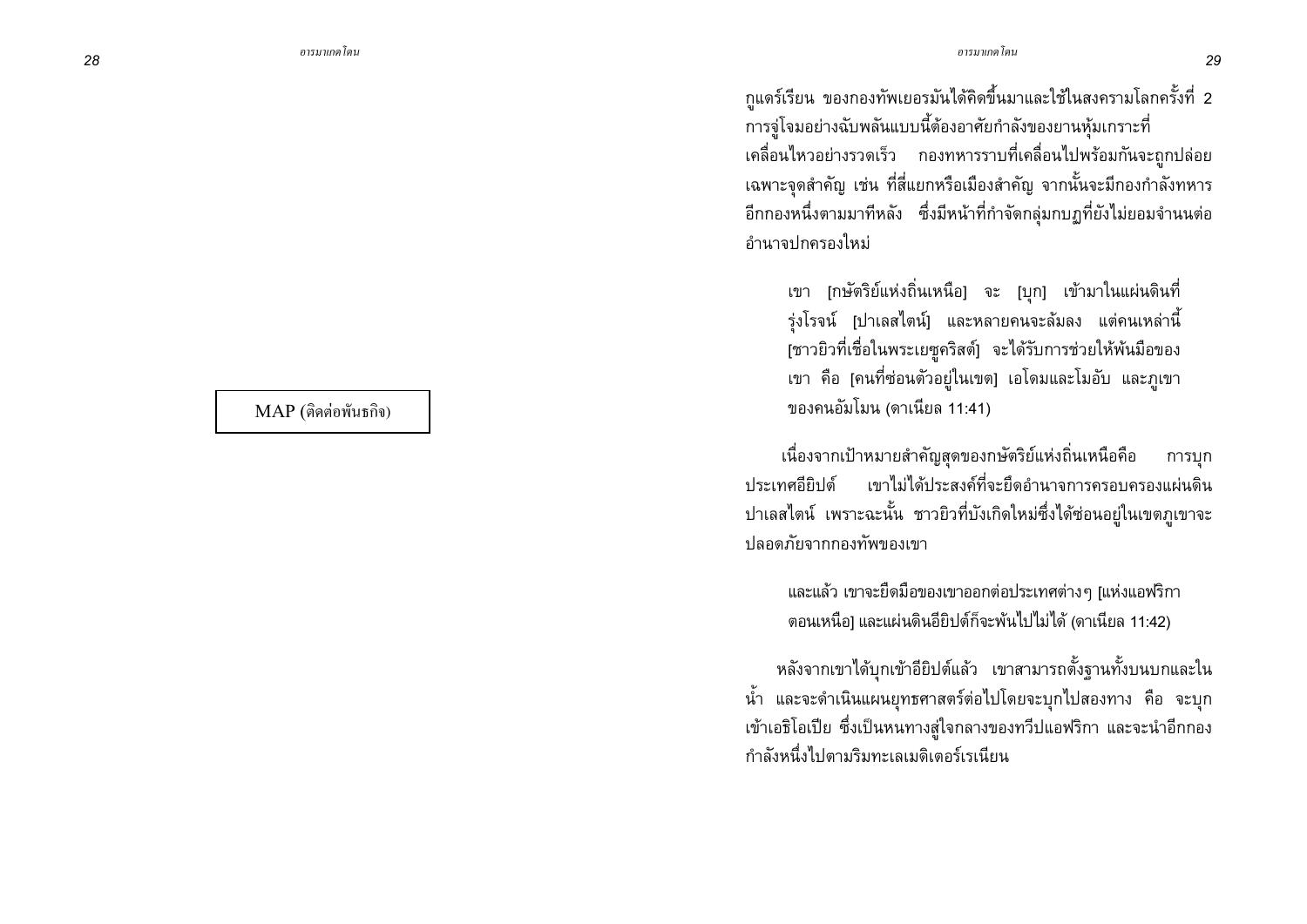ี เขาจะปกครองทรัพย์สมบัติที่เป็นทองและเงิน และสิ่งประเสริฐ ้ทั้งหลายของอียิปต์ คนลิเบีย [การรุกทางตะวันตก] และคน เอธิโอเปีย [การรุกทางใต้] ก็จะตามเขาไป (ดาเนียล 11:43)

เขาได้ปล้นทรัพย์อันล้ำค่าของอียิปต์ซึ่งจะช่วยบำรุงกองทัพใน ี การยึดทวีปแอฟริกาต่อไป อย่างไรก็ตาม ถึงแม้โกก (กษัตริย์แห่งถิ่น เหนือ) ได้วางแผนไว้อย่างดี (เอเสเคียล 38:2) แต่ทุกอย่างกำลังจะล่ม ิสลาย เพราะพอเขากำลังเตรียมที่จะรุกแอฟริกากลาง ก็มีเหตุการณ์ สุดวิสัยเกิดขึ้น

ิทูตสวรรค์องค์ที่หกเทขันของตนลงที่แม่น้ำใหญ่ คือแม่น้ำยูเฟร ้ติส ทำให้น้ำในแม่น้ำนั้นแห้งไป เพื่อเตรียมมรรคาไว้สำหรับ บรรดากษัตริย์ที่มาจากทิศตะวันออก (วิวรณ์ 16:12)

ี เราได้แต่คาดเดาว่าทูตสวรรค์จะทำแม่น้ำแห้งไปอย่างไร แต่นี่เป็น ิ การเปิดหนทางให้บรรดากษัตริย์แห่งถิ่นตะวันออกสามารถรุกล้ำเข้าใน ้แผ่นดินแห่งพันธสัญญาได้ เป็นเรื่องที่แปลกประหลาดมากที่คนเอเชียจะ หันมาสนใจในปาเลสไตน์ เพราะไม่มีกองทัพเอเชียเข้ามาในเขตตะวันออก ึกลางตั้งแต่สมัยเจงกิสข่าน ในการเคลื่อนทัพต่างๆเพื่อให้อยู่ในตำแหน่ง ้ซึ่งจะทำลายชาวยิว ซาตานคงไม่ได้นึกถึงกองทัพเอเชีย ซึ่งพระเจ้าจะใช้ เป็นเครื่องมือในการตีกองทัพที่อยู่ใต้อิทธิพลของซาตานให้แตก

ณ เวลานี้ กษัตริย์แห่งถิ่นเหนือจะได้รับข่าวจากหน่วยสืบราชการลับ ของตน

แต่ข่าวจากทิศตะวันออกและทิศเหนือจะกระทำให้เขาตกใจ ี และเขาจะยกออกไปด้วยความเคียดแค้นอย่างยิ่ง ที่จะทำลาย ้ และล้างผลาญคนเป็นอันมากเสียให้สิ้นเชิง (ดาเนียล 11:44)

ี กองทัพของกลุ่มประเทศเอเชียได้ข้ามแม่น้ำยูเฟรติส และมาถึงเอ โดม (อิสยาห์ บทที่ 63) บรรดากษัตริย์จากถิ่นตะวันออกทำให้กองทัพ ้อาหรับต้องหันกลับไป ในเวลานี้กองทัพของกษัตริย์ถิ่นตะวันตกกำลัง รวบรวมกำลังในที่ราบเอสดราเอลอนซึ่งอยู่ทางเหนือ ทำให้กษัตริย์แห่งถิ่น เหนือถูกตัดออกจากกองกำลังหนุน ปัญหาของกษัตริย์ถิ่นเหนือกำลังจะ ทวีขึ้น ้ เพราะกองทัพเรือของเขาพ่ายแพ้ต่อกองทัพเรือของกษัตริย์ถิ่น ้ตะวันตก ทำให้เส้นทางการส่งกำลังหนุนทางทะเลถูกตัดไปด้วย เป็น ิสถานการณ์เดียวกันกับที่นโปเลียนเคยพบที่อียิปต์ในปี ค.ศ. 1798 เมื่อ แม่ทัพเรือของอังกฤษได้ชนะกองทัพเรือของฝรั่งเศสที่อ่าวอาบุ เนลสัน เคียร์ ทำให้นโปเลียนถูกตัดออกจากเส้นทางการส่งกำลังหนุนจากยุโรป ึกษัตริย์แห่งถิ่นเหนือกำลังประสบกับปัญหานานาประการ เพราะขาด ู กำลังหนุนและเสบียงจากทั้งทางบกและทางทะเล ็ตอนนี้ไม่มีทางออก ยกเว้นกลับไปทางเดิมแล้วพยายามเปิดเส้นทางการส่งกำลังหนุนใหม่

"ด้วยความเคียดแค้นอย่างยิ่ง" เขาได้พากองทัพบกกลับไปทางเหนือ มุ่งหน้าไปยังนครเยรูซาเล็ม เขาโกรธกษัตริย์แห่งถิ่นตะวันตกมาก ้ เพราะว่าการทำสนธิสัญญากับผู้นำของชาวยิวทำให้แผนการที่ยิ่งใหญ่ของ เขาพังทลาย สิ่งแรกที่เขาจะทำคือแก้แค้นชาวยิวที่เยรูซาเล็ม นอกจาก การตอบโตเพียงเล็กน้อย ก็ไม่มีใครขัดขวางทางของเขา

และเขาจะปลูกพลับพลาทั้งหลายแห่งตำหนักของเขาระหว่าง ทะเลทั้งสอง ในภูเขาบริสุทธิ์อันรุ่งโรจน์ แม้กระนั้นเขาก็ยังพบ จดจบ และไม่มีใครช่วยเขาเลย (ดาเนียล 11:45)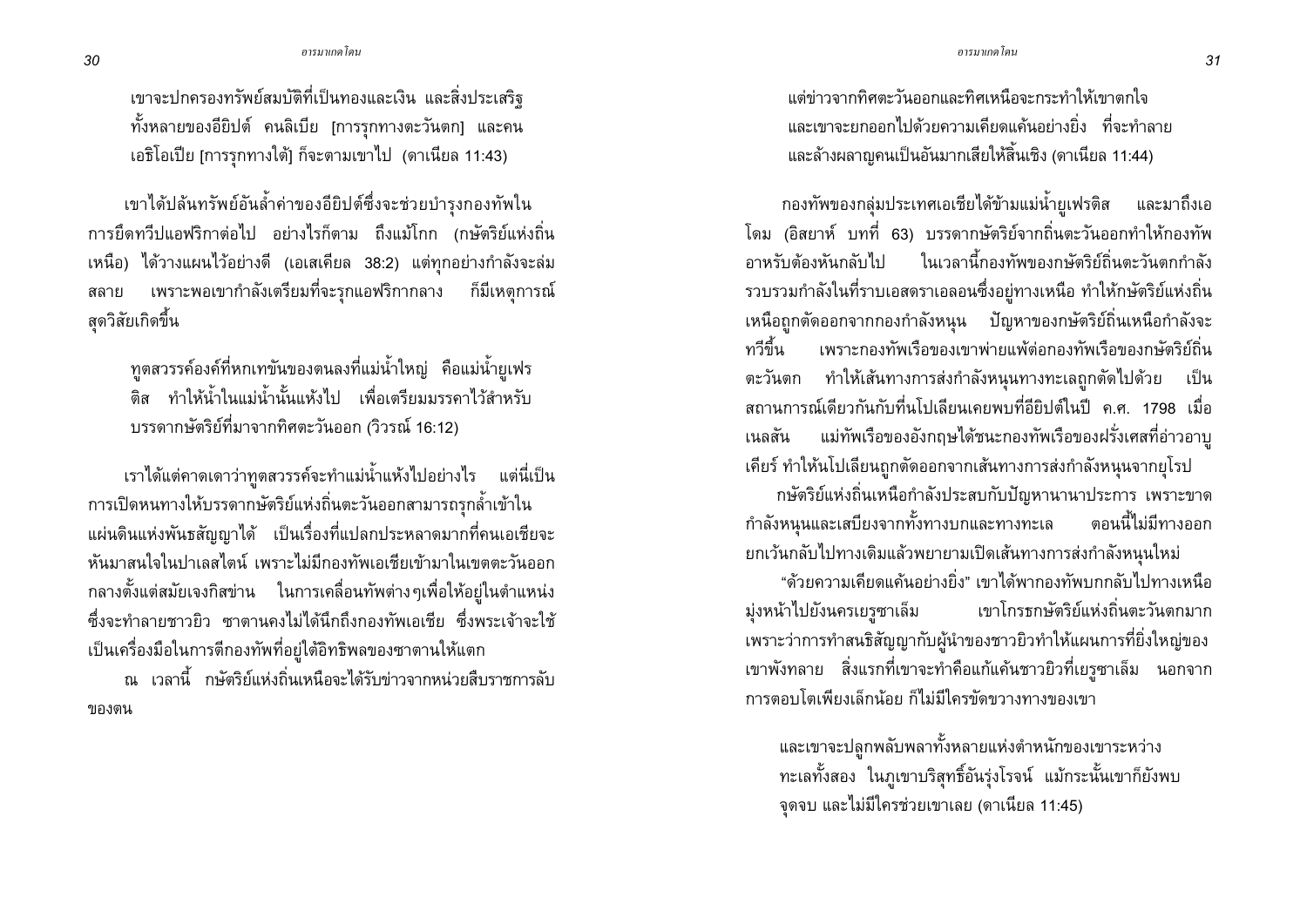้ พระคัมภีร์ได้อธิบายถึงศูนย์บัญชาการของกษัตริย์แห่งถิ่นเหนือว่าเป็น "พลับพลาแห่งตำหนักของเขา" (ภาษาอังกฤษใช้คำว่า the tents of his royal pavilion) เป็นศูนย์บัญชาการที่เหมาะสมมากสำหรับผู้บัญชาการ ึกองทัพที่ยิ่งใหญ่ ศูนย์นี้ถูกตั้งไว้ "ระหว่างทะเลทั้งสอง" คือ ระหว่างทะเล ้เมดิเตอร์เรเนียน และทะเลตาย และตั้งอยู่บนภูเขาศิโยน ที่อยู่บนเนินทาง ทิศตะวันตกของเยรูซาเล็ม (เอเสเคียล 38-39)

## การล้อมเยรูซาเล็ม

นครเยรูซาเล็มเคยถูกล้อมเมืองหลายครั้ง รวมถึงสองครั้งใหญ่โดย เมืองถูกทำลาย คือ โดยเนบูคัดเนสซาร์ในปี 586 ก่อนคริสตกาล และโดย ึกองทัพของโรมในปี ค.ศ. 70 ในช่วงปลายของ 7 ปีแห่งการทนทุกข์ เวทนาเยรูซาเล็มจะถูกล้อมอีกครั้งหนึ่ง ซึ่งเป็นส่วนหนึ่งของการรบอารมา ้เกดโดน พระธรรมโยเคลได้คริบายถึงการรบครั้งนี้ว่า

้ดุจแสงสว่างยามเช้าที่แผ่ปกคลุมไปทั่วภูเขาทั้งหลาย ประชาชนจำนวนมากและมีกำลังยิ่ง ดั้งแต่สมัยโบราณก็ไม่เคยมีเหมือนอย่างนี้ และตั้งแต่นี้ไปก็จะไม่มีอีก ้ตลอดปีทั้งหลายชั่วอายุ (โยเอล 2:2ข)

้ เมื่อแสงสว่างยามเช้าส่องภูเขา ก็ยังมีหลายที่ที่ซ่อนอยู่ในเงามืด แต่ พอดวงอาทิตย์ขึ้นไปเต็มที่แสงอาทิตย์จะส่องสว่างในหุบเขาและรอยแยก นี่คือการเปรียบเทียบถึงกษัตริย์แห่งถิ่นเหนือเมื่อเขาได้บุกเข้าไปใน ลึก ิ ครั้งแรกที่เขาได้นำกองทัพผ่านจุดนี้ ก็ไม่มีเวลายุติการ แผ่นดิน เคลื่อนไหวของกองทัพเพื่อทำลายสถานที่ต่างๆ ผู้เชื่อจึงหลบอันตรายได้ ้ แต่เมื่อกษัตริย์แห่งถิ่นเหนือกลับมาจากอียิปต์ เขาจะเสาะหาเพื่อทำลาย ้เมืองและชุมชนต่าง ๆ ที่อยู่นอกเมือง

ไฟเผาผลาญอยู่ข้างหน้ามันทั้งหลาย และเปลวไฟไหม้อยู่ข้างหลัง แผ่นดินนั้นเหมือนสวนเอเดนก่อนหน้ามันทั้งหลาย พอให้หลังมันไปแล้วก็เป็นถิ่นทุรกันดารที่รกร้าง ไม่มีอะไรจะรอดพ้นมันเลย (โยเอล 2:3)

ในข้อนี้การเปรียบเทียบจะเปลี่ยนจากแสงสว่างยามเช้าให้เป็น "ไฟ" เสมือนกับการที่ไฟจะทำลายทุกสิ่งที่อยู่ตรงหน้ามัน ความโหดร้ายของ กษัตริย์ที่มาจากทางเหนือจะทำลายทุกสิ่งที่ขวางทางของกองทัพ การ เปรียบเทียบของบรรทัดที่สามชื้ให้เห็นว่ากพัตริย์แห่งถิ่นเหนือจะพบแผ่น ้ดินที่งดงาม "เหมือนสวนเอเดน" แต่พอเขาได้พ้นผ่านไปแล้วแผ่นดินจะ ึกลายเป็นที่รกร้าง เช่นเดียวกับการบุกเข้าไปในสวนเอเดนของซาตานใน สมัยดึกดำบรรพ์ซึ่งทำให้สวนเอเดนรกร้างไป

"ไม่มีอะไรจะรอดพันมันเลย เล็งถึงผู้เผด็จการแห่งปาเลสไตน์ซึ่งถูก โค่นล้มไประหว่างการโจมตี

ร่างของมันทั้งหลายเหมือนร่างของพวกม้า ้มันจะวิ่งเหมือนกับม้าสงคราม [การจู่โจม และการบุกเข้าไป] ด้วยเสียงเหมือนรถรบ มันจะเผ่นอยู่บนยอดเขา ้ เหมือนเสียงแตกของเปลวไฟที่ไหม้ตอข้าว เหมือนกองทัพอันเข้มแข็งแปรกระบวนเข้าสงคราม (โยเอล 2:4-5)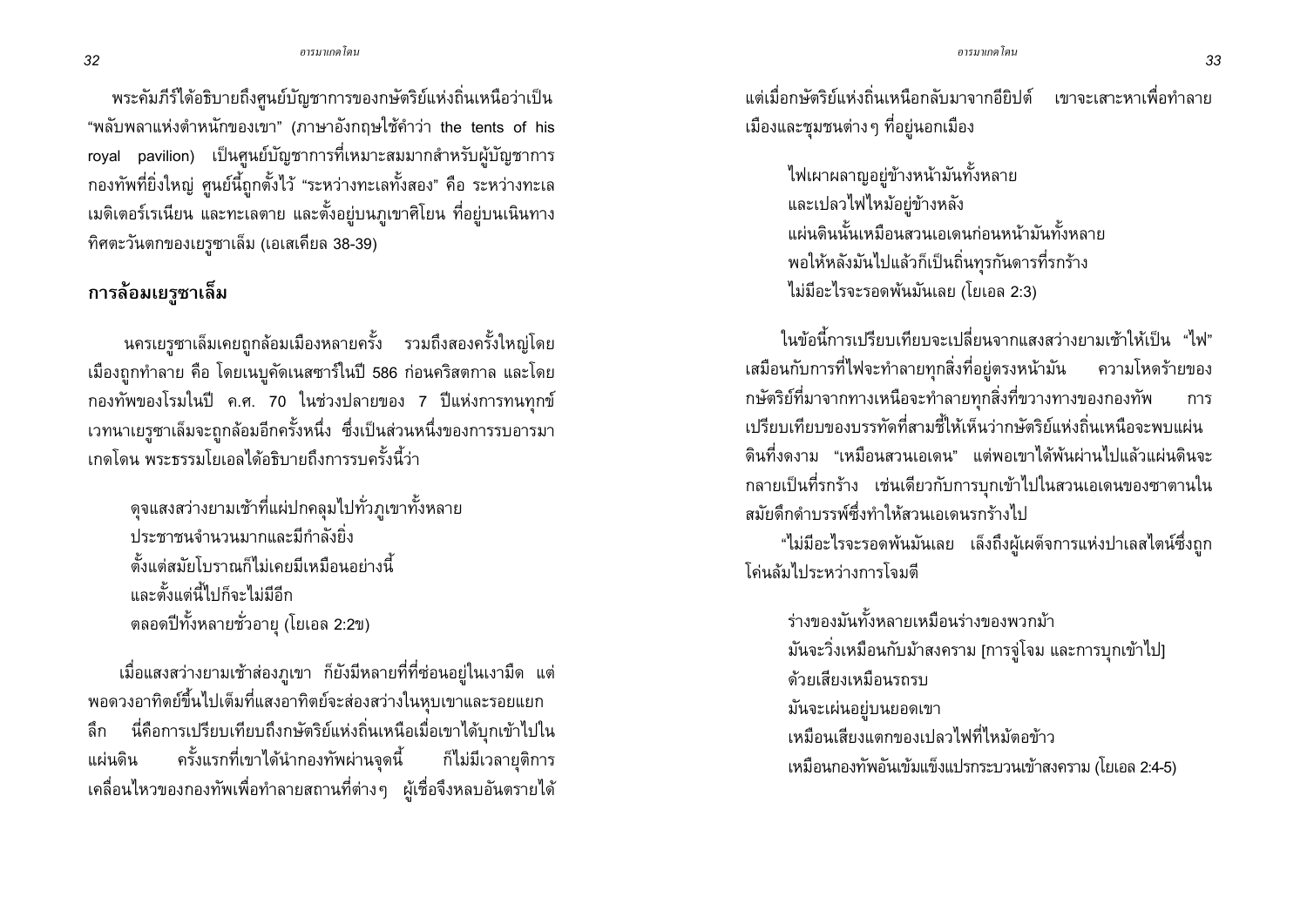การอธิบายถึงการบุกเขตปาเลสไตน์นี้ชัดเจนเหมือนกับเราได้เห็น ้เหตุการณ์นั้น เป็นการอธิบายโดยใช้ภาษาของสมัยผู้เขียน พลทหารได้ ิลกลามไปบนแผ่นดินเหมือน "เปลวไฟที่ไหม้ตอข้าว" ส่วนคำว่า "เสียง แตก" ก็เล็งถึงความรวดเร็วที่กองทัพนั้นได้ปฏิบัติภารกิจ

้ เมื่อชนชาติทั้งหลาย [ผู้ที่ไม่เชื่อ] เห็นหน้ามันก็จะกระสับ กระส่าย ใบหน้าทุกคนก็จะซีดเซียว (โยเอล 2:6)

ี ต่อหน้ากองทัพที่กำลังพิชิตปาเลสไตน์ในนามของกษัตริย์แห่งถิ่น เหนือ ชาวยิวที่ไม่เป็นผู้เชื่อต้องทุกข์ทรมานด้วยความปวดร้าวทางจิตใจ ้ความกลุ้มใจ และความหวาดกลัว พวกเขาได้หลอกตนเองว่าการข่มเหง ี ชาวยิว (anti-Semitism) เป็นสิ่งที่แช่งสาปชาวยิวในสมัยก่อนเท่านั้น และ หลงเชื่อว่าสนธิสัญญาที่มีกับกษัตริย์ผู้ยิ่งใหญ่แห่งถิ่นตะวันตกจะทำพวก เขาเป็นชนชาติที่ศัตรูไม่สามารถจะแตะต้องได้

มัน [กองทัพ] ทั้งหลายจะวิ่งเหมือนทหาร และปืนกำแพงเหมือนนักรบ ต่างก็จะเดินไปตามทางของตัว มันจะไม่แตกแถวออกไป ทั้งหลายจะไม่รวนกันเลย ้ต่างก็จะเดินอยู่ในทางของตน เมื่อมันตะลุยดาบ มันก็ไม่ได้รับบาดเจ็บ มันจะกระโดดเข้าในเมือง มันจะวิ่งอยู่บนกำแพงเมือง มันจะปืนเข้าไปในบ้านเรือน ้มันจะเข้าไปทางหน้าต่างเหมือนกับโจร (โยเอล 2:7-9)

โดยการนำของพลเอกที่ปราดเปรื่องแต่ปราศจากพระเจ้า กองทัพ ทหารของกษัตริย์แห่งถิ่นเหนือจะมีชัยชนะที่น่าทึ่ง ทหารของเขาได้รุกเข้า ไปด้วยความแน่วแน่ ทหารเหล่านี้ได้รับการฝึกฝนมาอย่างดีเยี่ยม เขา ้เคลื่อนไปด้วยระเบียบวินัยและไม่หวั่นไหวเมื่อต้องเจอกับการตอบโต้ กอง ้ กำลังของเขาจึงทะลุแนวปืนใหญ่ของข้าศึก ไม่มีกองทัพบนโลกนี้ที่จะห้าม พวกเขาได้

้นี่คงเป็นกองทัพทหารที่แข็งแกร่งที่สุดในประวัติศาสตร์ หากไม่ได้ เป็นเพราะการเข้าแทรกของพระเยซูคริสต์ พวกเขาอาจครอบครองโลกได้ ้อย่างไรก็ตาม ไม่มีบุคคลหรือกลุ่มคนใด ที่สามารถล้ำเขตที่พระเจ้าทรง กำหนดไว้ ไม่มีกองทัพใดๆ ที่จะก้าวต่อไปได้หากพระเจ้าสั่งให้หยุด พระ ้ เยซูคริสต์ทรงควบคุมประวัติศาสตร์ ทั้งในอดีต ปัจจุบัน และอนาคต

้เศคาริยาห์บทที่ 12 ได้เผยถึงการล้อมเมืองเยรูซาเล็ม ที่นี่ปิศาจกบ ี ของวิวรณ์ 16:14 ได้บรรลุเป้าหมายในการรวบรวมประเทศชาติต่างๆ ที่ ปาเลสไตน์ เพื่อที่จะทำสงครามกับพระเยซูคริสต์และกองทัพของพระองค์ (วิวรณ์ 19:19) ซาตานคาดหมายที่จะใช้กองกำลังของกษัตริย์แห่งถิ่น เหนือเพื่อที่จะลบล้างคนของพระเจ้า นี่แหละ คือ "เวลาทุกข์ใจของยาโคบ" ้ชนชาติอิสราเอลไม่เคยเห็นค่ำคืนที่มืดมนเท่าช่วงสุดท้ายของ 7 ปีแห่งการ ทนทุกข์เวทนา (อิสยาห์ 63:5ก) อย่างไรก็ตาม ในวันนั้นการโจมตีของ กลุ่มประเทศมหาอำนาจจะสูญเปล่า เพราะว่าพระเยซูคริสต์จะทำให้ เยรูซาเล็มเป็นถ้วยที่ทำให้เหล่าประชาชาติ "สั่นสะเทือน"

"ดูเถิด เราจะทำกรุงเยรูซาเล็มให้เป็นถ้วยแห่งการสั่นสะเทือน ์<br>สำหรับบรรดาชนชาติทั้งหลายที่อยู่ล้อมรอบ เมื่อพวกเขาจะ ้ล้อมทั้งยูดาห์และกรุงเยรูซาเล็มไว้" (เศคาริยาห์ 12:2)

34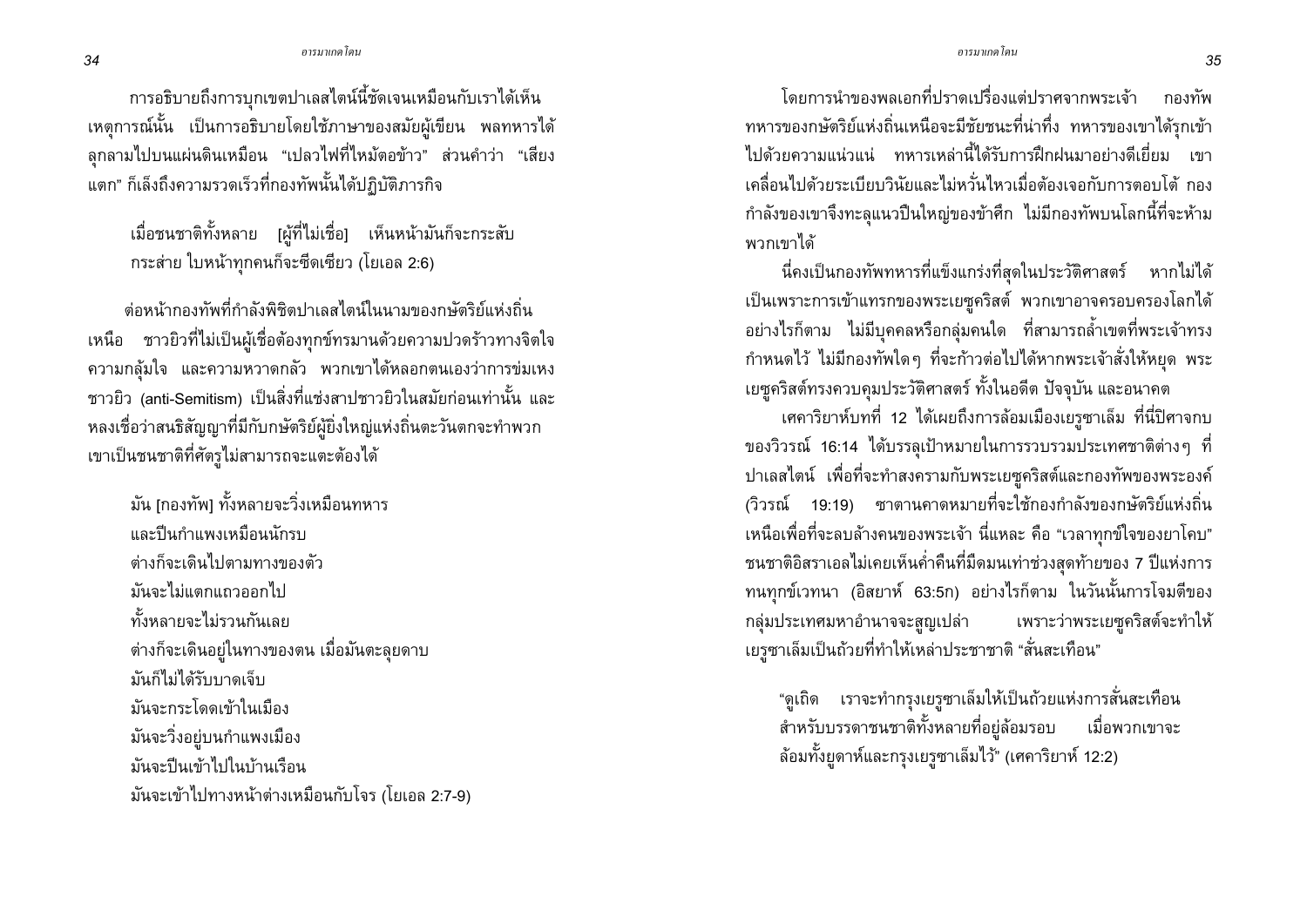พระเยซูคริสต์ ผู้ทรงสร้างจักรวาล โลก และให้ชีวิตแก่มนุษย์ (เศคา ์ ริยาห์ 12:1) เป็นผู้ที่ทรงกระทำให้เหตุการณ์นี้เกิดขึ้น<sup>19</sup> เยรูซาเล็มถูก ้ เปรียบเทียบกับถ้วยซึ่งเต็มด้วยของมึนเมาที่มีฤทธิ์สง ของมึนเมานั้น คือ พระพิโรธของพระเจ้าที่พระองค์จะเทลงบนกองทัพที่ล้อมเมืองเยรูซาเล็ม ในวันนั้น บรรดากษัตริย์จะดื่มจากถ้วยนั้น และเดินโซเซเหมือนคนเมาสุรา

่ ในวันนั้น เราจะกระทำให้เยรูซาเล็มเป็นศิลาหนักแก่บรรดาชน ชาติทั้งหลาย ผู้ที่พยายามยกหินนั้นขึ้นจะกระทำให้ตัวเองถูก หั่นเป็นชิ้นๆ ถึงแม้ว่าประชาชาติทั้งสิ้นในพิภพจะสมทบกันสั ูเยรูซาเล็ม (เศคาริยาห์ 12:3)

ในปัจจุบันอิสราเอลก็ยังเป็นศูนย์กลางความขัดแย้งของโลก ้เยรูซาเล็มและยูดาห์เป็น "ศิลาหนัก" ของโลก ซึ่งบรรดาประเทศชาติของ โลกไม่อาจแบกได้ การลงมติขององค์กรสหประชาชาติ หรือประเทศใดๆ ไม่สามารถแก้ไขปัญหาในแถบตะวันออกกลางได้ หลายต่อหลายครั้ง ้ปัญหาเรื่องอิสราเอลได้โผล่ขึ้นมา ทำให้โลกเสี่ยงต่อการเกิดสงครามโลก ิ ครั้งที่สามน้ำหนักของศิลานั้นจะเพิ่มมากขึ้นในยุค 7 ปีแห่งการทนทุกข์ ้เวทนา เมื่อปาเลสไตน์กลายเป็นจุดประกายของสงครามในโลก ใครที่จะ ้พิชิตปาเลสไตน์ก็จะได้ทั้งโลก มีกลุ่มประเทศมหาอำนาจทั้ง 3 กลุ่มซึ่งแย่ง ้ชิงมงกุฏนี้ไว้ แต่ความพยายามที่องอาจที่สุดยังจะถูกลบเป็นศูนย์ด้วย ้สิ่งโตแห่งยูดาห์ คือ พระเยซูคริสต์ผู้ซึ่งจะทรงครอบครองโลก

้มีอีกสองข้อในพระธรรมเศคาริยาห์ซึ่งชี้ถึงลำดับเหตการณ์ที่จะ ้เกิดขึ้นในวันที่เยรูซาเล็มถูกล้อมโจมตี

ในพระดัมภีร์ ดำว่า "วัน" มีความหมายสามอย่าง

1. ช่วง 24 ชั่วโมง (ปฐมกาล 1:5)

2. น้อยกว่า 24 ชั่วโมง เช่น "วันแห่งความรอด" (2 โครินธ์ 6:2) ซึ่ง หมายถึงช่วงเวลาประเดี๋ยวที่มีคนหนึ่งเชื่อในพระเยซูคริสต์ หรือ "วันของ พระคริสต์" คือ เวลาที่คริสตจักรจะถูกรับขึ้นไป (ฟิลิปปี 1:10)

3. มากกว่า 24 ชั่วโมง อย่างคำว่า "วันแห่งพระผู้เป็นเจ้า" ซึ่งได้ปรากฏ ู้บ่อยครั้งในพระคัมภีร์ และในอิสยาห์ 13:6 ซึ่งหมายถึงการทำลายกองทัพ ทหารทั้งหลายและการลงโทษผู้ที่ไม่เชื่อด้วยบัพติสมาแห่งไฟ วันแห่งพระ ้ผู้เป็นเจ้าก็สามารถเล็งถึงการเสด็จกลับมาครั้งที่สองของพระคริสต์และยุค พันปีแห่งการครอบครองของพระองค์

ในเศคาริยาห์ 14:1 คำว่า "วัน" หมายถึงช่วงเวลาที่มากว่า 24 ชั่วโมง โดยเฉพาะ การเสด็จกลับมาของพระเยซูคริสต์ และการรบอารมาเกดโดน ตึ้งจะมาก่อนหน้านั้น

> เพราะเราจะรวบรวมประชาชาติทั้งสิ้นให้ทำศึกกับ เยรูซาเล็ม เมืองนั้นจะถูกยึด บ้านเรือนจะถูกปลันสะดมและ ผู้หญิงจะถูกข่มขืน พลเมืองครึ่งหนึ่งจะตกไปเป็นเชลย แต่ ประชาชนส่วนที่เหลืออยู่ [ผู้เชื่อที่ยังรอดอยู่] จะไม่ถูกตัด ้ออกเสียจากเมือง (เศคาริยาห์ 14:2)

ข้อนี้ได้สรุปเหตุการณ์ของ ดาเนียล 11:40-44 และวิวรณ์ 16:12-16 และยังเสนอคำอธิบายจากพระเจ้าดังนี้ คือ พระองค์ทรงอนุญาตให้ศัตรู ของอิสราเอลได้รวบรวมเพื่อรวมโจมตีอิสราเอล เมื่อบรรดากองทัพได้รุก

<sup>้</sup>ดูเถิด วันแห่งพระผู้เป็นเจ้ากำลังมา แล้วทรัพย์สินที่เขาริบไป ์จากเจ้านั้น จะถูกแบ่งกันท่ามกลางเจ้า (เศคาริยาห์ 14:1)

<sup>19.</sup> ศึกษาเพิ่มเติมได้จาก *The Trinity* (1993) หน้า 13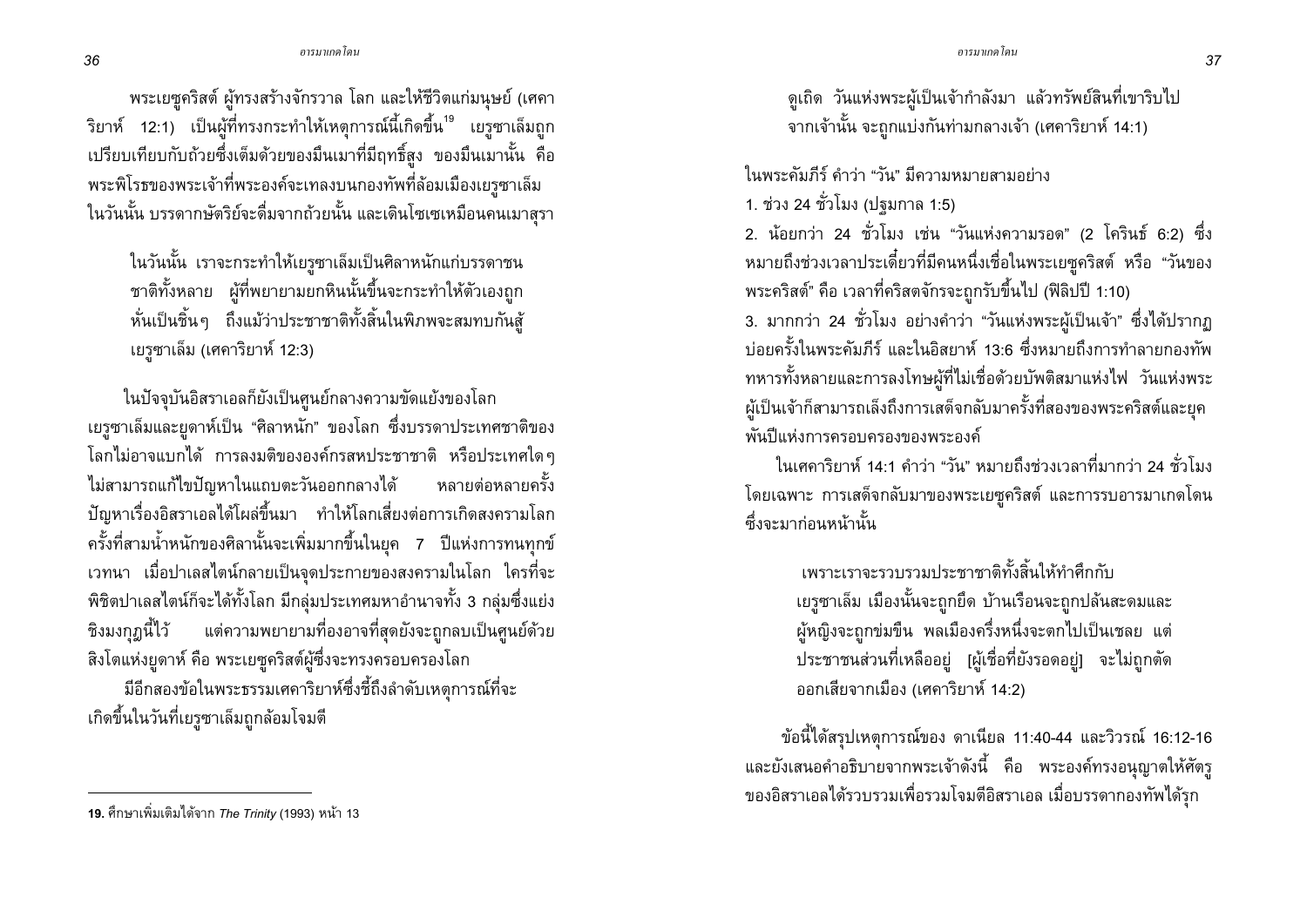เข้าเยรูซาเล็ม จะมีประชาชนสองในสามที่จะถูกข่มขืนและถูกฆ่า (เศคาริ ยาห์ 13:8) หลังจากถูกหลอกให้หลงเชื่อในสนธิสัญญาที่น่าเชื่อถือเพราะ ำาจาที่ไพเราะและเต็มไปด้วยถ้อยดำทางศาสนา<sup>20</sup> แต่เพราะดาาบ ไว้วางใจของพวกเขา พวกเขาก็กลายเป็นเหยื่อของคนโหดร้ายที่ชอบปล้น ข่มขืน และข่าล้าง

"แต่ประชาชนส่วนที่เหลืออยู่ จะไม่ถูกตัดออกเสียจากเมือง" คือ ชาวยิวอีกหนึ่งส่วนสามที่เหลืออยู่ ซึ่งเป็นผู้เชื่อและยังต่อต้านศัตรู (เศคาริ ยาห์ 13:9) การตายเพราะต่อสู้เพื่ออิสรภาพก็ยังดีกว่าการยอมแพ้ต่อผู้ที่ โหดร้ายและรุนแรง และผู้ที่รุนแรงนั้นก็จะถูกกำจัดด้วยความรุนแรงที่มาก ้ยิ่งกว่า ชาวยิวที่บังเกิดใหม่ ซึ่งอยู่ในเหตุการณ์ได้เข้าใจหลักการนี้ดี ซึ่ง ได้แสดงออกผ่านความคิดของผู้นำทหารของอิสราเอล

ี แล้วหัวหน้า [*่อว*ี่**x** อาลูฟ] แห่งยูดาห์จะพูดในใจว่า "ชาว เยรูซาเล็มจะเป็นกำลังของเรา ้ เนื่องจากพระผู้เป็นเจ้าจอม โยธา พระเจ้าของเขา" (เศคาริยาห์ 12:5)

้คำว่า อาลูฟ "หัวหน้า" มีความหมายตรงตัวอักษรว่า "ร้อยเอก" หรือ "นายทหาร" และได้รับการแปลใน Septuagint เช่นนั้น<sup>21</sup> หัวหน้ากองทัพ เหล่านี้ตัดสินใจที่จะจัดหน่วยพิทักษ์ และยอมพลีเพื่อชาวยิวที่เหลืออย่ ้ พระเจ้าทรงมีผู้ชายที่รู้จักหลักคำสอนพระคัมภีร์และเตรียมพร้อมให้รับ การกิจที่หนักในเาลาจำเป็นเสบอ

ถึงแม้ว่าหัวหน้าทหารรัดีว่าคนของเขาขาดการฝึกอบรมและต้องสั ้ด้วยอาวุธที่ด้อยกว่า แต่เขาเชื่อมั่นในผู้เชื่อเหล่านี้ เพราะได้เห็นพวกเขา ้นั้นได้ดำเนินชีวิตด้วยความเชื่อ และมีความเข้าใจในหลักคำสอนเกี่ยวกับ วาระสดท้าย (โยเอล 2:18-21)<sup>22</sup> พวกเขามีหลักการแห่งหลักคำสอนพระ ้คัมภีร์อย่ในจิตใจของพวกเขา เขาจึงสามารถต่อต้านบรรดาศัตรได้

หลักการนี้เป็นจริงในทุกแง่มุมของชีวิต เมื่อคนหน่มสาวเข้าใจหลัก ้คำสอนพระคัมภีร์ เขารู้ว่าเขาควรทำอย่างไร เขาจะไม่ได้เป็นเพื่อนกับใคร ้ก็ได้ หรือมีแฟนเรื่อยๆตามอารมณ์ เหมือนคนทั่วไปที่ไม่มีความสามารถ ในการอยู่โดยปราศจากสังคม เขาจะไม่เข้าร่วมกิจกรรมที่วัยรุ่นมักจะทำ ้เพื่อความตื่นเต้นและกระต้นอารมณ์ และเขาจะไม่ถกหลอกด้วยมมมอง ี ของโลกซึ่งอยู่รอบข้างเขา พวกเขาพร้อมที่จะต่อต้าน และยึดหลักการซึ่ง ได้เรียนจากพระคำของพระเจ้าเอาไว้ให้มั่น ้<br>เป็นเรื่องที่น่าชื่นชมที่เห็น ่ เยาวชนที่ไม่ต้องอาศัยเพื่อน ชมรม หรือกีฬาเพื่อที่จะรู้สึกว่าตัวเองมีคุณค่า หรือที่ต้องอาศัยเหล้า ยาเสพติด หรือการมีเพศสัมพันธ์เพื่อที่จะมีความสุข ู<br>พากเหล่านี้กล้าที่จะเป็นดนที่แตกต่างจากดนทั่วไป และสามารกต่อต้าน ความกดดันจากสังคมที่เขาอยู่

1. ยึดพระสัญญาของพระเจ้าไว้สักประเด็นหนึ่ง เพื่อคณจะมีความสงบมั่นคงในจิตใจ

<sup>20.</sup> ศึกษาเพิ่มเติมได้จาก Follow the Colors (1975)

<sup>21.</sup> เซพ-ทัว-จินท์ (Septuagint) คือพระคัมภีร์เดิมฉบับแปลจากภาษาฮีบรูเป็นภาษากรีก ี่ ซึ่งเป็นการแปลที่น่ายกย่องและให้ประโยชน์แก่การวิเคราะห์พระคัมภีร์เดิม เป็นผลงานของ ผู้เชี่ยวชาญภาษา 70 คนในเมืองอเล็กซานเดรีย ในศตวรรษที่ 3 ก่อนคริสตกาล ศึกษา ูเพิ่มเติมได้จาก The International Standard Bible Encyclopedia, 1988 ในหัวข้อ "Septuagint" เขียนโดย S.K Soderlund

<sup>22.</sup> การดำเนินชีวิตด้วยความเชื่อ (Faith-rest) เป็นวิธีการประยุกต์พระสัญญาของพระเจ้าและ หลักคำสอนพระคัมภีร์ต่อประสบการณ์ของคณด้วยความเชื่อ (ฮีบร 4:1-2) เพื่อจะสร้างความสงบ ในจิตใจในยามกดดัน ขั้นตอนในการประยกต์วิธีการดำเนินชีวิตด้วยความเชื่อมาใช้มีดังนี้คือ

<sup>2.</sup> ทบทวนหลักคำสอนพระคัมภีร์ซึ่งจะสนับสนุนพระสัญญานั้น

<sup>่ 3.</sup> สรุปสถานการณ์จริงจากการประยุกต์ขั้นตอน 1 กับ 2 เป็นการที่คุณมองสถานการณ์ด้วย ้ความเชื่อ และทำให้ความเชื่อได้ควบคุมสถานการณ์

<sup>(</sup> ศึกษาเพิ่มเติมได้จากหนังสือ *การดำเนินชีวิตด้วยความเชื่อ* แปลและพิมพ์ปี 2003)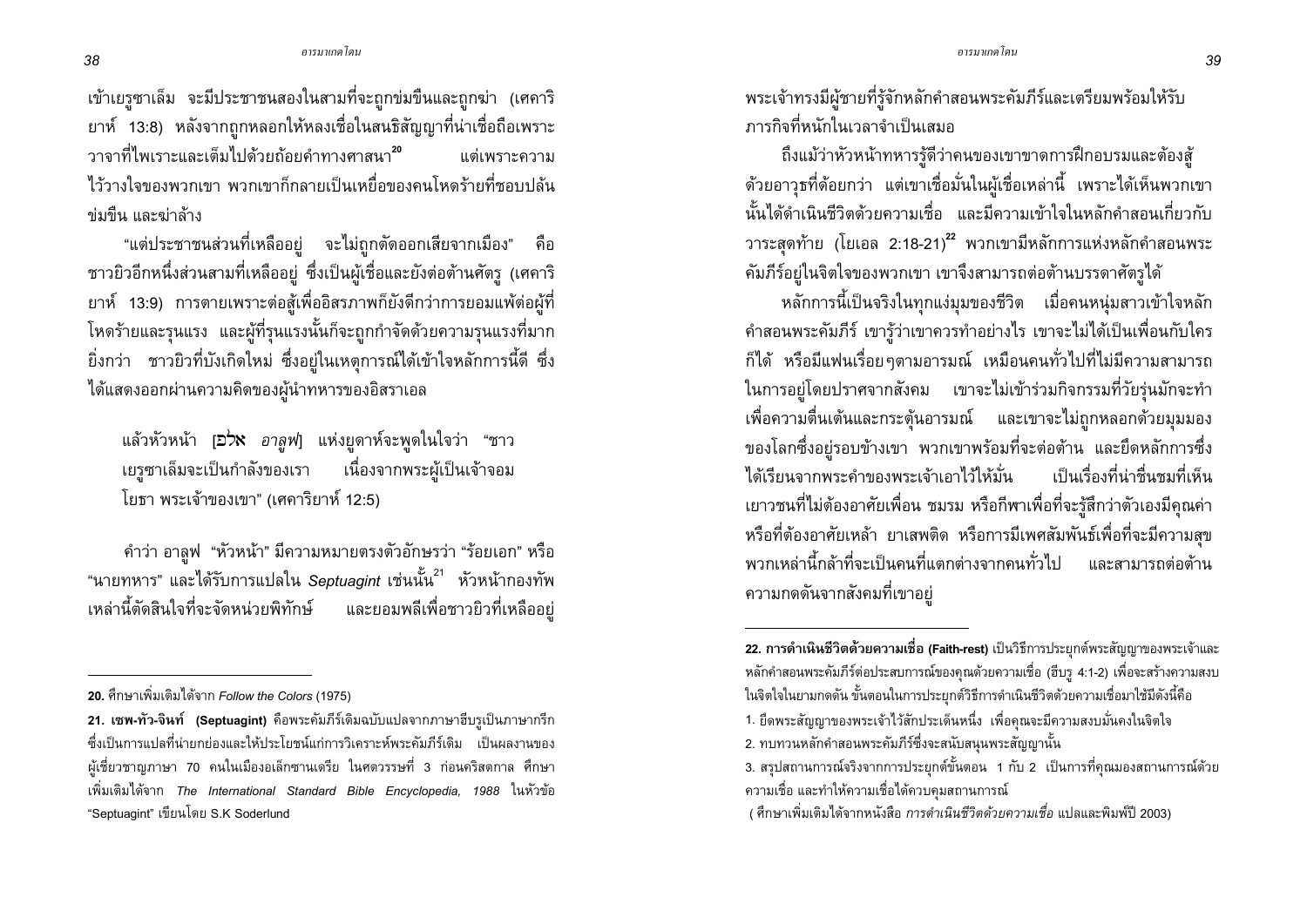แม้จะต้องโดนหัวเราะเยาะ แต่ยังมีทหารหนุ่มตามค่ายทหารที่ไม่ ี ยอมร่วมกินเหล้าเมายาเหมือนคนอื่น เขามีความเคารพนับถือต่อผู้อาวุโส และไม่ประจบคนที่มีอิทธิพลเพื่อที่จะได้รับการเลื่อนตำแหน่ง นี่ก็คือคริส เตียนอีกกลุ่มหนึ่งที่มีชีวิตบนรากฐานของหลักคำสอนพระคัมภีร์ เป็นผู้เชื่อ ที่ไม่ประนีประนอมความเชื่อและคุณธรรมของเขา

ในวงการธุรกิจยังมีคนกล้าหาญและสัตย์ชื่อ ซึ่งประยุกต์หลักคำสอน พระคัมภีร์และพึ่งพาพระคุณของพระเจ้า แทนที่จะโลภ โกง และเก็งกำไร ไม่มีผลเสียจากการยึดหลักคุณธรรมแห่งหลักคำสอนเอาไว้

ในวันนั้นเราจะกระทำให้หัวหน้าคนยูดาห์ทั้งหลายเหมือนหม้อ ร้อนแดงอยู่ท่ามกลางกองฟืน [เหล่าหัวหน้าจะปลุกใจชายหนุ่ม ชาวยิว] เหมือนคบเพลิงสว่างอยู่ท่ามกลางฟ่อนข้าว และเขาจะ เผาผลาญบรรดาชนชาติทั้งหลายที่อยู่ล้อมรอบไปทางขวาและไป ทางซ้ายเสีย ฝ่ายเยรูซาเล็มจะมีคนอาศัยอยู่ในที่เดิมนั้นเอง คือ เยรูซาเล็ม (เศคาริยาห์ 12:6)

เพราะความเข้มแข็งและท่าทีของผู้นำที่น่านับถือ หัวหน้าเหล่านี้ถูก ้เปรียบเสมือนกับประกายไฟที่จดฟ่อนข้าว โดยการนำที่เด็ดเดี่ยวของเขา ได้บันดาลให้ชาวยิวต่อสู้ด้วยความกล้าหาญ พวกเขากั้นเมืองส่วนที่ เหลืออยู่ และตั้งใจ "เผาผลาญ" ศัตรูที่อยู่ล้อมรอบ

้ความมืดนำหน้าความสว่าง

ในเวลาเดียวกัน ตามที่อธิบายมาแล้ว กษัตริย์แห่งถิ่นเหนือกำลังตั้ง ศูนย์บัญชาการของเขาระหว่างภูเขาศิโยน และทะเลเมดิเตอร์เรเนียน กษัตริย์แห่งถิ่นตะวันตกและกลุ่มประเทศสิบประเทศแห่งจักรวรรดิโรมใหม่ กำลังปฏิบัติการจากหุบเขาเมกิดโดในที่ราบเอสดราเอลอน

ึกษัตริย์จากถิ่นตะวันออก คือ บรรดาผู้นำจากทวีปเอเชียกำลังจะยก ทัพเข้าตำแหน่งในหฺบเขาเยโฮชาฟัท

 $MAP$  (ติดต่อพันธกิจ)

ในขณะนั้น เยรูซาเล็มจะถูกล้อมรอบด้วยกองกำลังทหารที่ยิ่งใหญ่ที่สุด ในประวัติศาสตร์ เป็นสถานการณ์ที่ชาวยิวไม่น่าจะรอดได้ อย่างไรก็ตาม กองทัพดุร้ายเหล่านี้จะต้องพบกับความพ่ายแพ้ที่เด่นชัดที่สุดเท่าที่เคยมี ในประวัติศาสตร์ของสงคราม ทว่าก่อนที่ศัตรูจะถูกลบล้างอย่างสิ้นเชิงด้วย ฤทธานุภาพของพระเยซูคริสต์ ก็จะมีความมืดเหนือธรรมชาติปรากฏบน แผ่นดินทั่วโลก

แต่พอสิ้นความทุกข์ลำบากแห่งวันเหล่านั้นแล้ว ดวงอาทิตย์จะมืด ไปและดวงจันทร์จะไม่ส่องแสง ดวงดาวทั้งปวงจะตกจากฟ้า และ ิบรรดาสิ่งที่มีอำนาจในท้องฟ้าจะสะเทือนสะท้านไป (มัทธิว 24:29)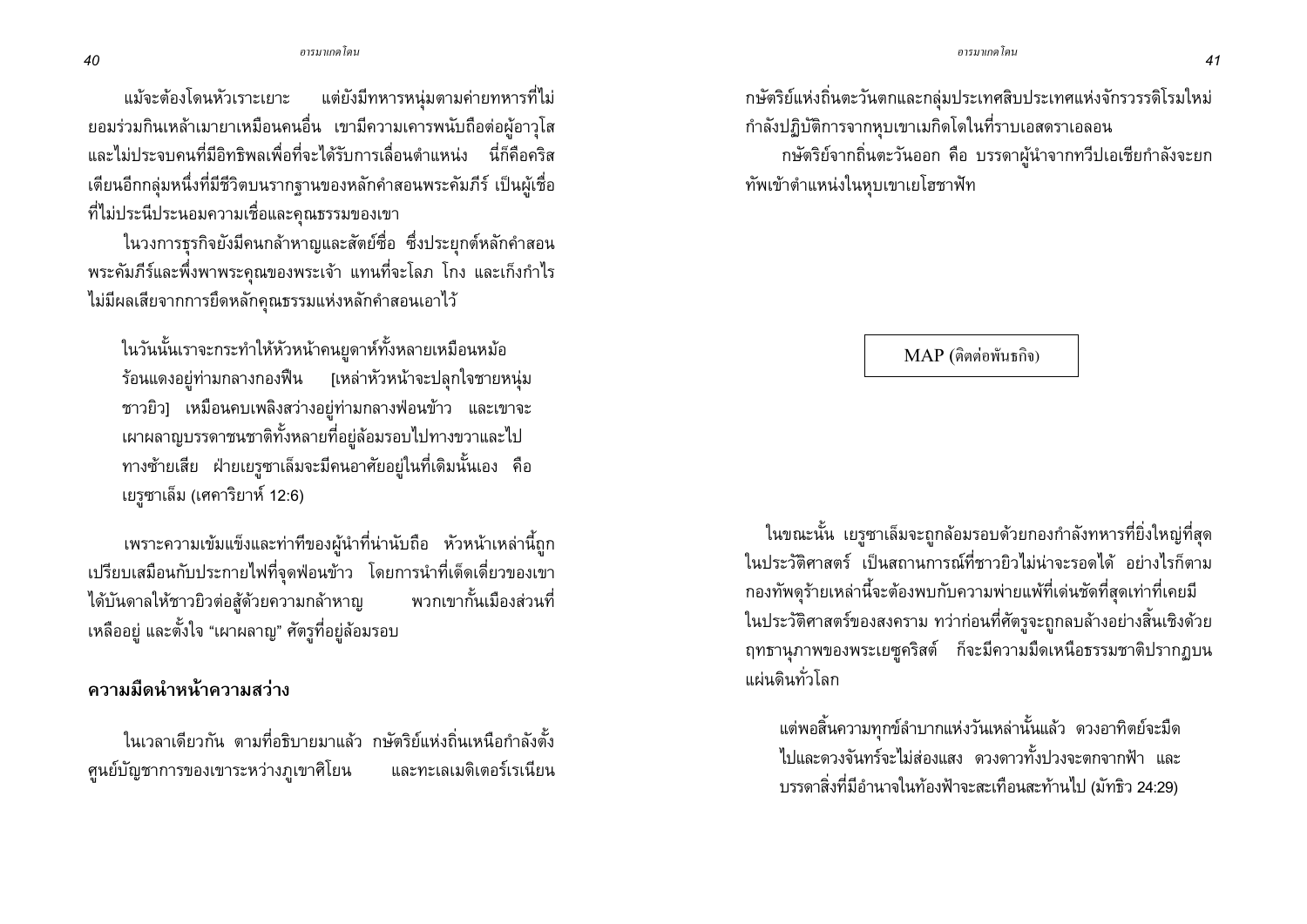้เพราะว่า ดูเถิด ความมืดจะคลุมแผ่นดินโลก และความมืดทึบจะ ้ คลุมชนชาติทั้งหลาย แต่พระเยโฮวาห์จะทรงขึ้นมาเหนือเจ้า และ เขาจะเห็นสง่าราศีของพระองค์เหนือเจ้า (อิสยาห์ 60:2n)<sup>23</sup>

่ ความมืดนี้ไม่ใช่ความมืดในเวลากลางคืน ซึ่งยังต้องมีความสว่างอยู่ ้ บ้าง แต่นี่คือความมืดมิดทั่วแผ่นดินโลก แสงประดิษฐ์ไม่อาจทะลุความมืดนี้ ได้ นี่คือความมืดแบบเดียวกับที่ปกคลุมพระเยซูคริสต์ในเวลาที่พระองค์ทรง ้ถูกพิพากษาลงโทษสำหรับบาปของเราบนไม้กางเขน (มัทธิว 27:45) พระ บิดาไม่อนุญาตให้ใครได้เห็นการพิพากษาลงโทษบาปของพระองค์

พระผู้เป็นเจ้าตรัสว่า ในวันนั้น เราจะให้ม้าทุกตัววุ่นวาย และกระทำ ให้คนขี่บ้าคลั่ง แต่เราจะลืมตาดูวงศ์วานยูดาห์ และเราจะกระทำให้ ม้าทุกตัวของชนชาติทั้งหลายตาบอดไป (เศคาริยาห์ 12:4)

ในทุกครั้งที่พระคัมภีร์เขียนถึงการใช้ม้าในการสู้รบ นั่นหมายถึงกอง ู<br>กำลังทหารที่ต่อต้านกองทัพทหารของอิสราเอล<sup>24</sup> เพราะฉะนั้น การเขียนถึง ม้าในข้อที่ 4 หมายถึงกองทัพของศัตรู ซึ่งกำลังล้อมรอบเยรูซาเล็ม ความ ้มืดมิดนี้ทำให้ศัตรูของอิสราเอลสับสนและหวาดกลัว ทหารจึงเสียขวัญแล้ว ี่ ฆ่ากันเอง (เศคาริยาห์ 14:13) การรบจะหยุดนิ่งเพราะหน่วยรถหุ้มเกราะ ี และพลทหารไม่สามารถเคลื่อนที่ได้ อิสยาห์ได้อธิบายถึงความหวาดกลัว ของพวกเขาดังนี้ว่า

้จงพิลาปร่ำไห้ซิ เพราะวันแห่งพระผู้เป็นเจ้ามาใกล้แล้ว วันนั้นจะมา เป็นการทำลายจากองค์ผู้ทรงมหิทธิฤทธิ์ เพราะฉะนั้น ทุกๆมือก็จะอ่อนเปลี้ย และจิตใจของทุกคนก็จะละลายไป และเขาทั้งหลายจะตกใจกล้า ความเจ็บและความปวดจะเกาะเขา เขาจะทุรนทุรายดั่งหญิงกำลังคลอดบุตร เขาจะมองตากันอย่างตกตะลึง หน้าของเขาแดงเป็นแสงไฟ ดูเถิด วันแห่งพระผู้เป็นเจ้าจะมา โหดร้ายด้วยพระพิโรธและความโกรธอันเกรี้ยวกราด ที่จะกระทำให้แผ่นดินเป็นที่รกร้าง ู<br>และพระองค์จะทรงทำลายคนบาปของแผ่นดินเสียจากแผ่นดินนั้น (อิสยาห์ 13:6-9; เปรียบกับลูกา 21:25-26)

้ ความมืดมิดได้ปกป้องและรักษาชีวิตของผู้เชื่อที่ยังมีชีวิตอยู่เอาไว้ เป็นความมืดเหนือธรรมชาติแบบเดียวกับที่ได้ปกปิดพระเยซูคริสต์ไว้บนไม้ กางเขน ด้วยว่าการที่พระองค์กำลังถูกพิพากษาลงโทษสำหรับบาปของเรา โดยพระบิดาเป็นเรื่องส่วนตัวระหว่างพระบิดาและพระบุตร (มัทธิว 27:45; มาระโก 15:33)

## ี การช่วยกู้ผู้เชื่อของยุค 7 ปีแห่งการทนทุกข์เวทนา

้จะมีแสงสว่างที่เหนือธรรมชาติส่องทะลุความมืดสนิทนั้น ทันใดนั้น "แต่ต่อมาเวลาเย็นจะมีแสงสว่าง" (เศคาริยาห์ 14:7ข)

42

<sup>23.</sup> อิสยาห์ 60:2ก: เปรียบกับ อิสยาห์ 5:30: 13:10: เอเสเคียล 32:7-8: โยเอล 2:10: 3:15: คาโมส 5:18ข: วิวรณ์ 6:12

<sup>่ 24.</sup> ตั้งแต่สมัยก่อนจวบจนทุกวันนี้ กองทัพอิสราเอลไม่เคยใช้ทหารม้าในการสู้รบ แต่มี ชื่อเสียงด้านทหารราบตลอดมา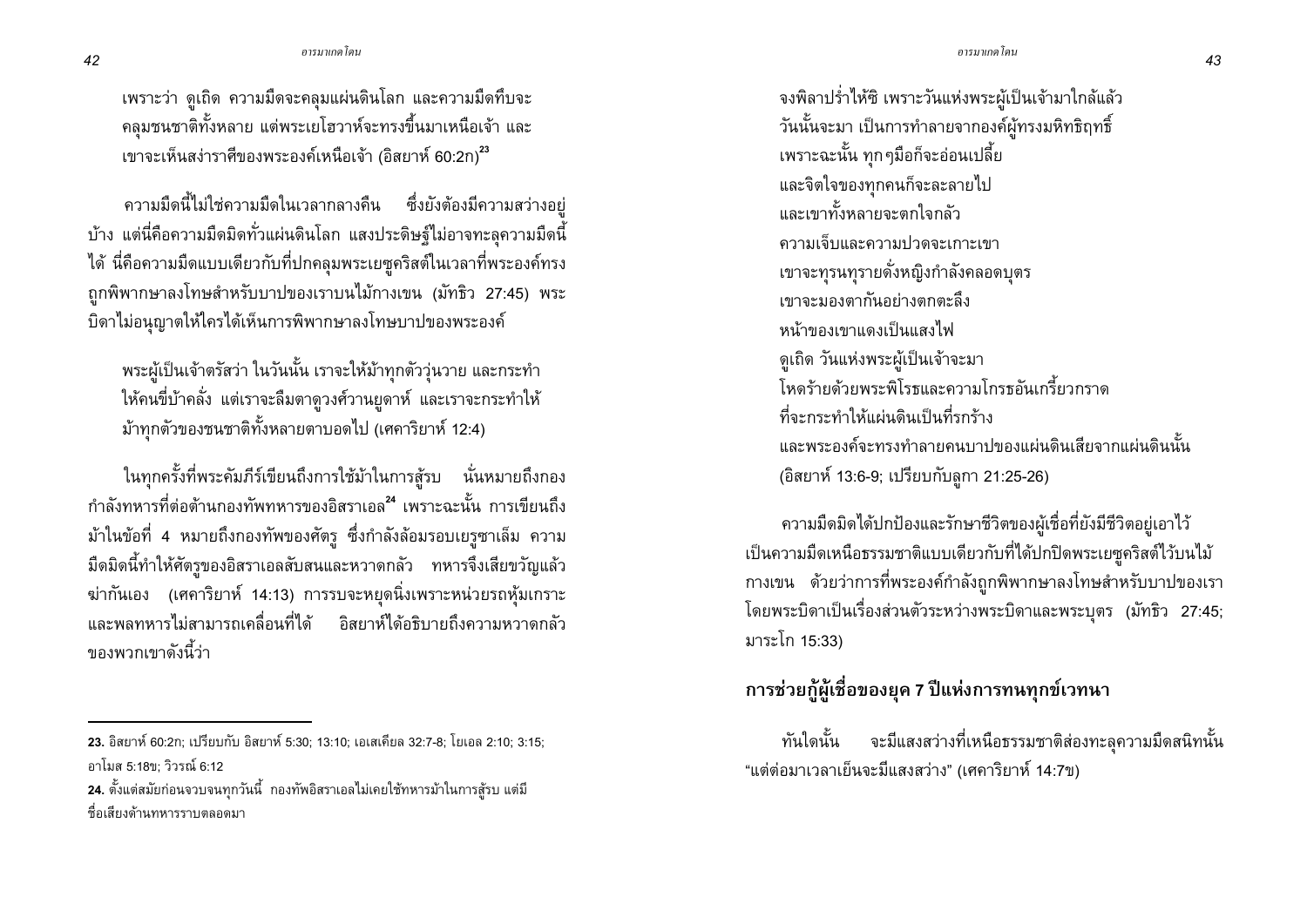เมฆและความมืดทึบอยู่รอบพระองค์ ความชอบธรรมและความยุติธรรมเป็นรากฐานแห่งบัลลังก์ของ พระองค์ ไฟลุกอยู่ข้างหน้าพระองค์ และไหม้ปฏิปักษ์ของพระองค์รอบข้างเสีย ฟ้าแลบของพระองค์กระทำให้พิภพสว่าง แผ่นดินโลกเห็นแล้วสั่นสะท้าน ่ ภูเขาละลายอย่างขี้ผึ้งต่อเบื้องพระพักตร์พระผู้เป็นเจ้า ต่อเบื้องพระพักตร์องค์พระผู้เป็นเจ้าแห่งแผ่นดินโลกทั้งสิ้น ฟ้าสวรรค์ป่าวร้องความชอบธรรมของพระองค์ และชนชาติทั้งหลายเห็นสง่าราศีของพระองค์ (สดุดี 97:2-6)

้ดูเถิด พระองค์จะเสด็จมาพร้อมด้วยเมฆ [ธรรมมิกชนแห่งยุค และนัยน์ตาทุกดวงและคนเหล่านั้นที่ได้แทง คริสตจักร1 พระองค์จะเห็นพระองค์ และมนุษย์ทุกชาติทั่วโลกจะร่ำไห้ เพราะพระองค์ จงเป็นไปอย่างนั้น เอเมน (วิวรณ์ 1:7)

ี<br>ชาวโลกทกคนจะเห็นพระองค์ตอนที่พระองค์เสด็จมาจากเบื้องบน ้พระองค์ทรงเป็น "ความสว่างของโลก" เป็นความสว่างประเภทเดียวซึ่ง ิสามารถแทงทะลุความมืดมิดอันน่ากลัวและเหนือธรรมชาตินั้น ในทำนอง ้เดียวกัน พระองค์ คือ ความสว่างประเภทเดียวที่สามารถทะลความมืด ิบอดแห่งจิตใจของคนบาป พระองค์ทรงตรัสว่า "เราเป็นความสว่างของ โลก ผู้ที่ตามเรามา [เชื่อในพระองค์] จะไม่เดินในความมืด แต่จะมีความ ิสว่างแห่งชีวิต" (ยอห์น 8:12)

ี แล้วพระผู้เป็นเจ้าจะเสด็จออกไปต่อสู้กับประชาชาติเหล่านั้น เหมือน เมื่อพระองค์ทรงต่อสู้ในวันสงคราม (เศคาริยาห์ 14:3)

พระผู้เป็นเจ้าจะทรง "ต่อสู้" เหตุการณ์ที่ทะเลแดงในสมัยอพยพถือ เป็นครั้งแรกที่พระองค์ได้สู้รบเพื่อชาวยิว ตอนนั้น ชาวยิวที่กำลังอพยพไป จากอียิปต์หมดสิ้นหนทาง โดยทะเลแดงอยู่ต่อหน้าพวกเขา มีภูเขาสูงขึ้น ทั้งข้างซ้ายและข้างขวา และกองทัพอียิปต์กำลังจะโจมตีจากด้านหลัง ชาว ้อิสราเอลตกใจกลัวมาก (อพยพ 14:10-14) แต่โมเสสร้องดัง "อย่ากลัวเลย ้มั่นคงไว้ คอยดูความรอด [การช่วยกู้ชีวิต] ที่จะมาจากพระผู้เป็น ้เจ้า ... ...พระผู้เป็นเจ้าจะทรงรบแทนท่านทั้งหลาย ท่านทั้งหลายจงสงบ อยู่เถิด" (อพยพ 14:13-14) เมื่อพวกเขาเริ่มสงบลง เขาก็ได้เห็นทะเลแดง ถูกแหวกออกต่อหน้าต่อตา จากนั้นก็สามารถข้ามทะเลได้ทุกคน ก่อนที่จะ ้เห็นกองทัพอียิปต์จมน้ำเมื่อทะเลได้ปิดไปอีกครั้ง พระเจ้าได้ทรงโปรดช่วย กู้ชนชาติอิสราเอลที่ทะเลแดงฉันใด พระคุณก็จะทรงโปรดช่วยกู้ชนชาติ ้กิสราเกลในกนาคตฉันนั้น

> ้ และในวันนั้นพระบาทของพระองค์จะยืนอยู่ที่ภูเขามะกอกเทศ ้ซึ่งอยู่หน้าเมืองเยรูซาเล็มด้านตะวันออก และภูเขามะกอก เทศนั้นจะแยกออกตรงกลางจากทิศตะวันออกไปทิศตะวันตก โดยมีหุบเขากว้างมากคั่นอยู่ ภูเขาครึ่งหนึ่งจึงจะถอยไปทาง ้เหนือ และอีกครึ่งหนึ่งจะถอยไปทางใต้ (เศคาริยาห์ 14:4)

เมื่อพระเยซูคริสต์เสด็จกลับมายังโลกเปี่ยมด้วยสง่าราศี พระองค์จะ ทรงวางพระบาทพระองค์ที่ยอดภูเขามะกอกเทศเป็นสถานที่แรก ซึ่งที่นี่ก็ จะเป็นเป้าเล็งของกองปืนใหญ่ของกษัตริย์แห่งถิ่นเหนือ ใครที่หนี เยรูซาเล็มไปทางตะวักออกในอดีตจะต้องพ้นผ่านภูเขามะกอกเทศ เช่น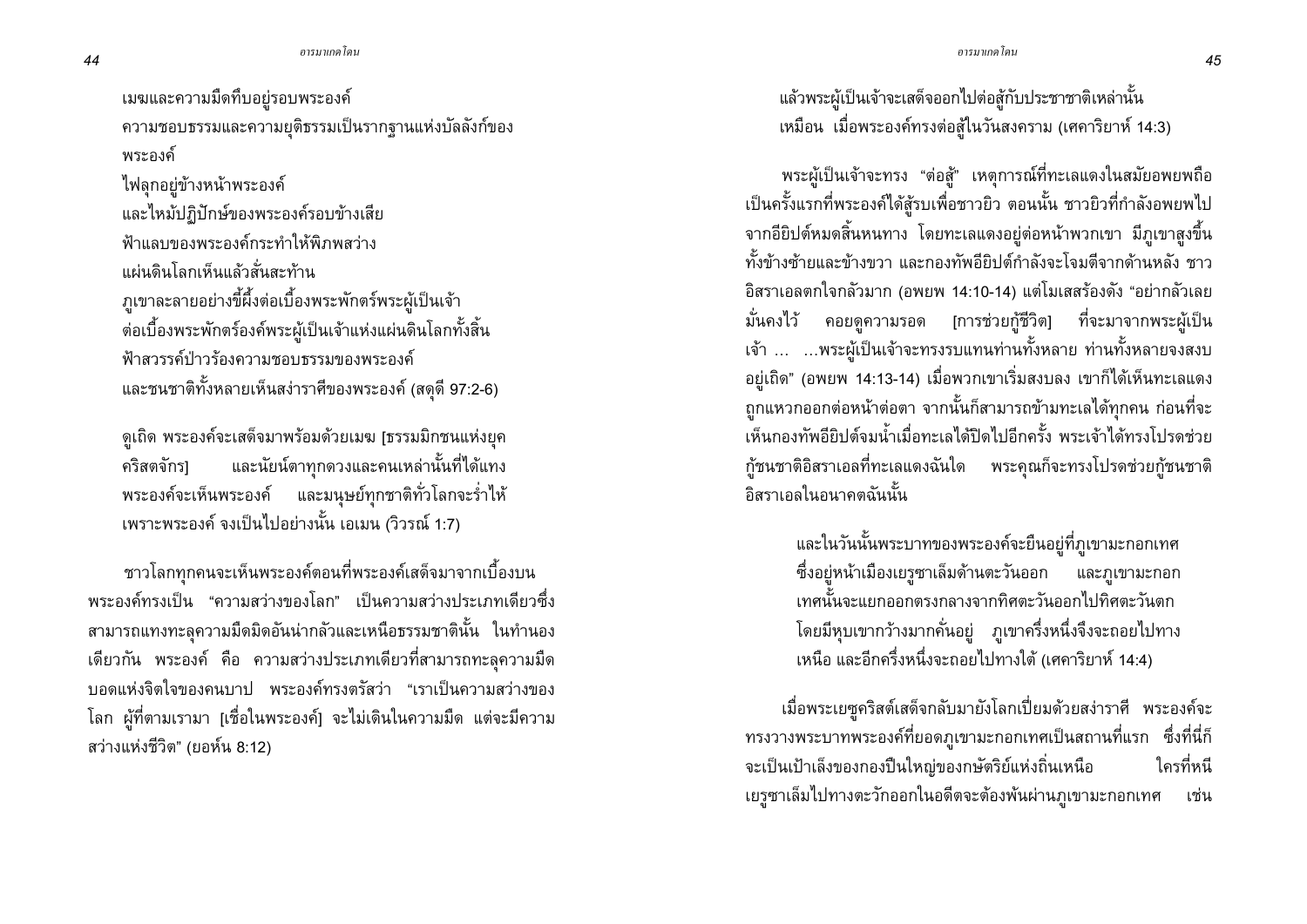ดาวิด (2 ซามูเอล 15:30) แต่เมื่อพระคริสต์เสด็จลงมาบนยอดเขามะกอก ี่ เทศแล้ว พระองค์จะทรงผ่าภูเขาลูกนี้ให้แยกออก ทำให้เกิดหฺบเขาที่ พระองค์จะทรงนำผู้เชื่อชนชาติอิสราเอลที่เหลืออยู่ผ่านพ้นไปยังที่ลี้ภัยใน ีขณะที่พระองค์ทรงทำลายศัตรูของพวกเขา เช่นเดียวกับที่บุตรอิสราเอล ิสมัยอพยพได้ผ่านทะเลแดงถึงความปลอดภัย บุตรอิสราเอลสมัยยุค 7 ปี แห่งการทนทุกข์เวทนาจะผ่านหุบเขามะกอก ให้รอดจากศัตรู

ผู้เชื่อที่เหลืออยู่นี้ คือ ผู้ที่ไม่ได้ยอมแพ้และรอคอยการเสด็จกลับมา ของพระคริสต์ พวกเขา และผู้เชื่ออื่นๆ ที่รอดยุคแห่งความทุกข์ จะ ดำรงชีวิตต่อไปในยุคใหม่ คือ ยุค 1,000 ปีของพระคริสต์ คนเหล่านี้จะ เป็นแหล่งกำเนิดราษฎรแห่งอาณาจักรโลกของพระคริสต์ พวกเขาจะ ปักหลักที่มหานครเยรูซาเล็ม โดยตอนนั้นจะมีสิ่งแวดล้อมที่สมบูรณ์แบบ (เอเสเคียล 40-48; เศคาริยาห์ 2:4-5; วิวรณ์ 21:2, 10-27; 22:1-5)

## การลบล้างศัตรู

ิการเสด็จกลับมาบนโลกครั้งที่สองของพระคริสต์ ผู้ทรงนามว่า "บุตรแห่ง ิ ดาวิด", "หินที่ถูกตัดออกมามิใช่ด้วยมือ" (ดาเนียล 2:34) และ "ผู้เจริญด้วย ้วัยวุฒิ" (ดาเนียล 7:22) จะเป็นเหตุทำให้การรบนั้นพลิกคว่ำ พระองค์ทรง ช่วยกู้ชีวิตของชาวยิวที่เหลือโดยทรงประหารบรรดากองทัพที่รอบล้อมอยู่ นั้นให้หมดสิ้น ด้วยวิธีนี้การรบอันแบบไม่เคยมีมาในประวัติศาสตร์ของ มนุษย์จะจบลงทันที

ต่อไปนี้เป็นภัยพิบัติซึ่งพระผู้เป็นเจ้าจะทรงใช้โจมตีบรรดาชน-ชาติทั้งหลายที่ทำสงครามกับเยรูซาเล็ม คือเนื้อของเขาจะเน่า ไปเมื่อเขายังยืนอยู่ได้ ตาของเขาจะเน่าคาเบ้าตา และลิ้นของ เขาจะเน่าคาปาก (เศคาริยาห์ 14:12)

่ การอธิบายถึงการทำลาย ซึ่งเศคาริยาห์ได้เขียนไว้เมื่อ 2.500 ปีที่แล้ว ้เป็นผลการระเบิดที่เกิดจากสงครามนิวเคลียร์<sup>25</sup>

แล้วข้าพเจ้าได้เห็นสวรรค์เปิดออก และดูเถิด มีม้าขาวตัวหนึ่ง พระองค์ผู้ทรงม้านั้นถูกเรียกว่า สัตย์ซื่อ และ สัตย์จริง พระองค์ทรง ้พิพากษาและกระทำสงครามด้วยความชอบธรรม (วิวรณ์ 19:11)

พระเนตรของพระองค์ดจเปลวไฟ และบนพระเศียรของ พระองค์มีมงกุฏหลายอัน และพระองค์ทรงมีพระนามจารึก ไว้ซึ่งไม่มีผู้ใดรู้จักเลย นอกจากพระองค์เอง (วิวรณ์ 19:12)

พระองค์ทรงฉลองพระองค์ที่จ่มเลือด และพระนามที่เรียก พระองค์นั้นคือ "พระวาทะของพระเจ้า" (วิวรณ์ 19:13)

้ เหล่าพลโยธาในสวรรค์สวมอาภรณ์ผ้าป่านเนื้อละเอียด ขาวและ ิสะอาด ได้นั่งบนหลังม้าขาวตามเสด็จพระองค์ไป (วิวรณ์ 19:14)

มีพระแสงคมออกมาจากพระโอษร์ของพระองค์ ้เพื่อ พระองค์จะได้ทรงฟันฟาดบรรดานานาประชาชาติด้วยพระ ี แสงนั้น และพระองค์จะทรงครอบครองเขาด้วยคทาเหล็ก ้พระองค์จะทรงเหยียบบ่อย่ำองุ่นแห่งพระพิโรธอันเฉียบขาด ของพระเจ้า ผู้ทรงฤทธานุภาพสูงสุด (วิวรณ์ 19:15)

<sup>25.</sup> Stanley A. Ellison, Biography of a Great Planet (Wheaton, Ill: Tyndale House Publishers, 1975) หน้า 188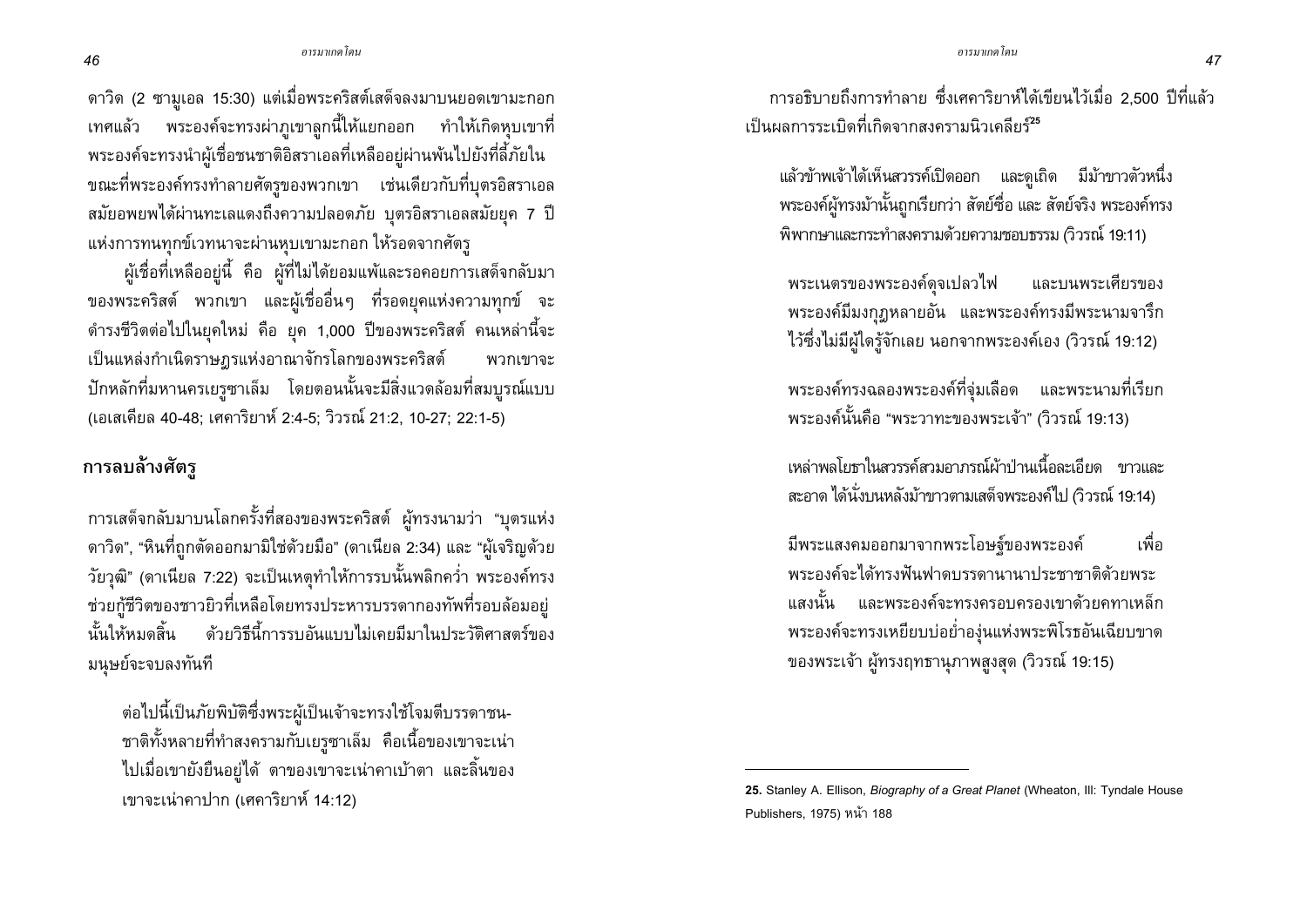้พระองค์ทรงมีพระนามจารึกที่ฉลองพระองค์ และที่ต้นพระ ถูรุของพระองค์ว่า "กษัตริย์แห่งกษัตริย์ทั้งปวง และ เจ้านาย แห่งเจ้านายทั้งปวง" (วิวรณ์ 19:16)

้ม้าขาว คือ สัญลักษณ์ของชัยชนะและการพิพากษา พระเยซุคริสต์ ทรง "สัตย์ซื่อ และ สัตย์จริง" ในฐานะเป็นผู้พิชิตและผู้พิพากษา พระองค์ ทรงสัตย์ซื่อในการที่พระองค์ช่วยกู้คนของพระองค์ โดยเฉพาะผ้เชื่อ ชาวยิวที่ถูกล้อมที่เยรูซาเล็ม พระองค์ทรงสัตย์จริงต่อพระสัญญาของ ี พระองค์ เมื่อพระองค์ทรงเสด็จกลับมาพระองค์ทรงกระทำสองอย่างตามที่ พระองค์เคยสัญญาไว้ คือ พระองค์ทรงลบล้างกองทัพของบรรดา ประเทศชาติ และ ทรงพิพากษาผู้ที่ไม่เชื่อ ผู้ที่ถูกพระพิโรธของพระองค์ ้ เหล่านี้ได้มีโอกาสที่จะเชื่อในพระองค์และรับความรอดตลอดมา แต่พวกเขา ได้แต่ปฏิเสธผู้ซึ่งเป็นพระผู้ช่วยให้รอดเพียงผู้เดียวในโลก (กิจการ 4:12) ถึงแม้ว่าชัยชนะและการพิพากษาของพระองค์จะมาพร้อมกับความรุนแรง แต่พระองค์ทรงกระทำด้วยความยุติธรรมและความชอบ และความตาย ี ธรรมที่สมบูรณ์แบบทุกประการ (สดุดี 19:9)

"ฉลองพระองค์ที่จุ่มเลือด" บ่งบอกว่าพระองค์จะสู้โดยลำพัง และจะ ประหารศัตรูของอิสราเอลให้หมดสิ้น "เหล่าพลโยธาในสวรรค์" รวมถึง ึกองทัพทูตสวรรค์ ผู้เชื่อจากสมัยพระคัมภีร์เดิม ผู้เชื่อแห่งยุค 7 ปีแห่งการ ิทนทุกข์เวทนา ที่พลีชีพเพื่อพระคริสต์ (martyred tribulational saints) ี และ ผู้เชื่อในยุคคริสตจักร (1 เธสะโลนิกา 3:13; ยูดา 14) นี่จะเป็นกองทัพ เดียวในประวัติศาสตร์ซึ่งผู้บัญชาการสูงสุด คือ พระเยซูคริสต์ เป็นผู้ที่สู้รบ เพียงผู้เดียว ในขณะที่พลทหารยืนอยู่ห่างและดูการรบแต่ไกล

"พระแสงคม" ของข้อที่ 15 เป็นอาวุธสงครามที่ยิ่งใหญ่ที่สุดที่เคยมี พระองค์ทรงสังหารบรรดากองทัพศัตรูที่ระดมกำลังที่หุบเขาเมกิดโดด้วย

้พระวาทะจากพระโอษฐ์ของพระองค์ "บ่อย่ำองุ่น" หมายถึงการล้างศัตรูทั้ง ้มวลซึ่งจะเป็นจุดจบของการปฏิบัติการทางทหารแห่งอมาเกดอน พระองค์ ้ทรงสำแดงให้เราเข้าใจวิธีการชนะสงครามที่ถกต้อง พระองค์ไม่ได้เสด็จ ึกลับมายังโลกเพื่อเรียกประชุม แล้วเจรจาข้อตกลงเพื่อสร้างสันติภาพกับ ศัตรู พระองค์ทรงกลับมาเพื่อที่จะประหารศัตรูอย่างเด็ดขาด ด้วยเหตุนี้จะ ไม่มีสงครามอีกต่อไปเป็นเวลา 1,000 ปีเพราะศัตรู ตายแล้ว เราจึงไม่ ควรแปลกใจที่พระผู้ช่วยให้รอดของเราทรงพระนามว่า "กางัดริย์แห่ง ึกษัตริย์ทั้งปวง และจอมเจ้านายแห่งเจ้านายทั้งปวง"<sup>26</sup>

แล้วข้าพเจ้าเห็นทูตสวรรค์องค์หนึ่งยืนอยู่บนดวงอาทิตย์ ท่าน ร้องประกาศแก่นกทั้งปวงที่บินอยู่ในท้องฟ้าด้วยเสียงอันดังว่า "จงมาประชุมกันในการเลี้ยงที่ยิ่งใหญ่ของพระเจ้า (วิวรณ์ 19:17)

้เพื่อจะได้กินเนื้อกษัตริย์ เนื้อนายทหาร เนื้อคนมีบรรดาศักดิ์ ้เนื้อม้า และเนื้อคนที่นั่งบนม้า และเนื้อประชาชน ทั้งไทและ ทาส ทั้งผู้น้อยและผู้ใหญ่" (วิวรณ์ 19:18)

และข้าพเจ้าเห็นสัตว์ร้ายนั้น [ผู้เผด็จการแห่งจักรวรรดิโรม ใหม่] และบรรดากษัตริย์บนแผ่นดินโลก พร้อมทั้งพลรบของ ึกษัตริย์เหล่านั้น มาประชุมกันจะทำสงครามกับพระองค์ผู้ ทรงม้า และกับพลโยธาของพระองค์ (วิวรณ์ 19:19)

้บรรดากองทัพอยู่ทั่วทั้งแผ่นดิน ตั้งแต่เมกิโดจนถึงเอโดม และในไม่ ช้าก็จะเผชิญการหายนะ ตั้งแต่พลทหารที่มียศต่ำสุด จนถึงผู้บัญชาการ สูงสุด (อิสยาห์ 63:1-6)

<sup>26.</sup> ศึกษาเพิ่มเติมได้จากหนังสือ King of Kings and Lord of Lords (1974)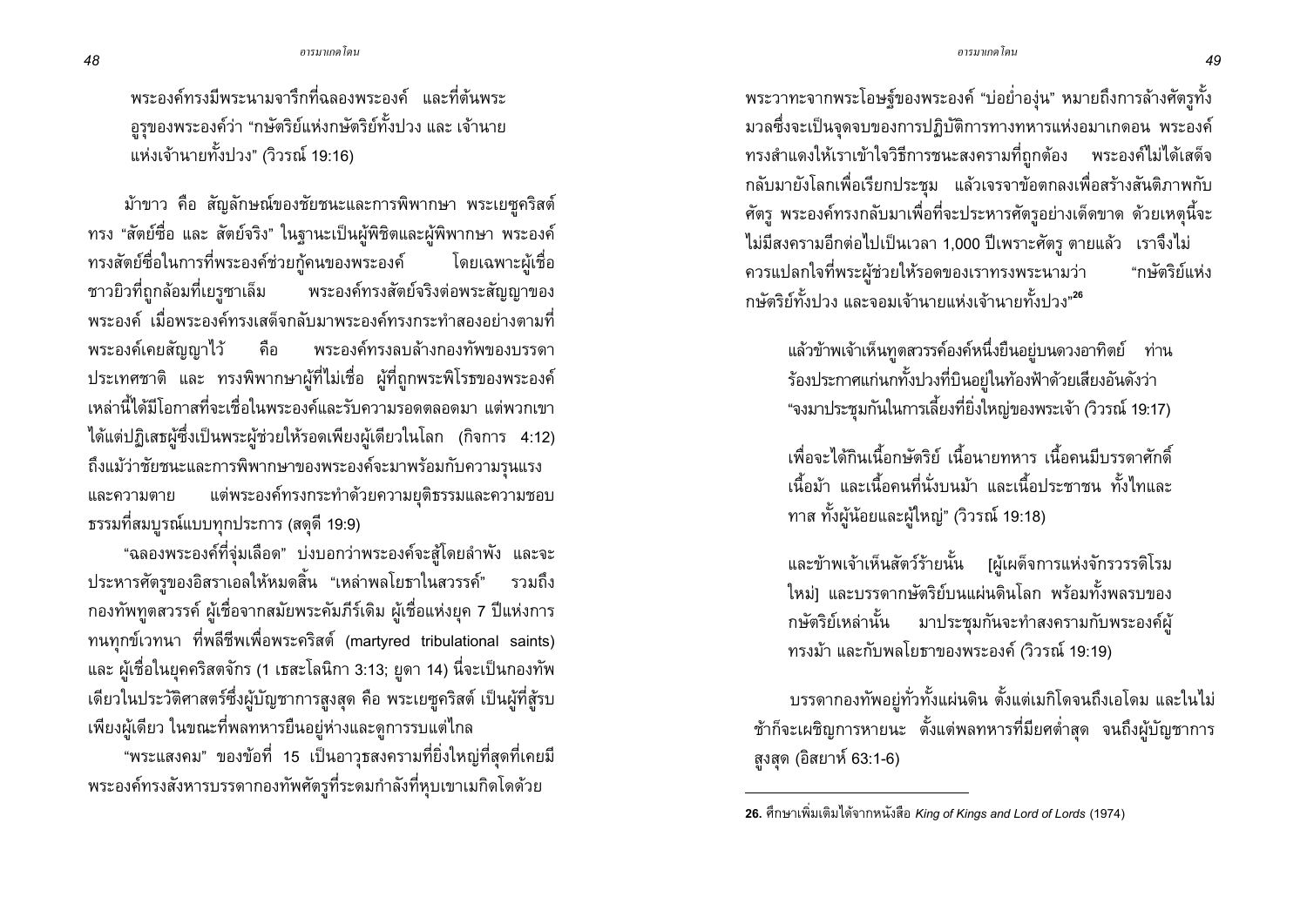สัตว์ร้ายนั้นถูกจับพร้อมด้วยผู้พยากรณ์เท็จ ที่ได้กระทำการ ้อัศจรรย์ต่อหน้าสัตว์ร้ายนั้น และใช้การอัศจรรย์นั้นล่อลวงคน ทั้งหลายที่ได้รับเครื่องหมายของสัตว์ร้ายนั้น และบูชารูปของ ้<br>มัน สัตว์ร้ายและผู้พยากรณ์เท็จถูกทิ้งทั้งเป็นลงในบึ้งไฟที่ ไหม้ด้วยกำมะถัน (วิวรณ์ 19:20)

และคนที่เหลืออยู่นั้น ก็ถูกฆ่าด้วยพระแสงที่ออกมาจากพระ โอษฐ์ของพระองค์ผู้ทรงม้านั้นเสีย และนกทั้งปวงก็กินเนื้อ ของคนเหล่านั้นจนอิ่ม (วิวรณ์ 19:21)

การสังหารหมู่อย่างไม่ละเว้นใครจะทำให้เลือดนองแผ่นดินสูงถึงบังเหียน ้ม้า และไกลออกไปถึง 300 กิโลเมตร (วิวรณ์ 14:19-20) และจะใช้เวลา 7 ้เดือนในการฝังศพให้เสร็จสิ้น (เอเสเคียล 39:12)

้องค์พระเยซูคริสต์จะทรงโยนสัตว์ร้ายสองตัวในบึงไฟนรก ทรงขัง ้ <sub>ซาตาน</sub>ไว้เป็นเวลาหนึ่งพันปี และทรงพิพากษาชาวยิวที่ไม่เชื่อและคน ต่างชาติที่ไม่เชื่อทั้งหลายให้ถูกการลงโทษตลอดนิรันดร์ เมื่อพระองค์ทรง ่ กระทำดังนี้แล้วจะมีสันติภาพ และพระองค์จะทรงครองโลกที่มีความสงบ สันตินั้นเป็นเวลาหนึ่งพันปี

## ้เรามาถึงที่ไหนแล้ว?

ี การที่คริสตจักรจะถูกรับขึ้นไป, ยุค 7 ปีแห่งการทนทุกข์เวทนา และ การรบอารมาเกดโดน จะเกิดขึ้นเมื่อไร? เหตุการณ์ลำดับต่อไปตามที่พระ ้คัมภีร์ทำนายไว้ คือ การรับคริสตจักรขึ้นไปซึ่งไม่มีใครทราบวันเวลา ้ เหตุการณ์นี้อาจเกิดขึ้นวันนี้ คืนนี้ อาทิตย์หน้า หรืออีกพันปีข้างหน้า การ ้กันดารอาหาร โรคระบาด สงคราม และการแย่งชิงอำนาจมีมาตลอด

ประวัติศาสตร์ของมนุษย์จนถึงทุกวันนี้ เพราะฉะนั้น การเห็นวิกฤติการณ์ ดังกล่าวอุบัติขึ้นในโลกทุกวันนี้ไม่ได้หมายความว่าการรับคริสตจักรขึ้นไป ้ จะเกิดขึ้นเร็ว ๆ นี้ ขอคุณจงอย่าถูกหลอกด้วยคำพูดที่ซับซ้อนและฟังดูดี ที่ บอกว่าคริสตจักรกำลังจะถูกรับขึ้นไปแล้ว อนึ่ง คุณจงอย่าลืมว่ายุค 7 ปี แห่งการทนทุกข์เวทนาจะไม่เกิดขึ้นจนกว่าคริสตจักรได้ถูกรับขึ้นไป เสียก่อน

ใครคือผู้เผยพระวจนะเท็จ และใครคือสัตว์ร้าย? ข้อมูลนี้จะไม่ถูก เปิดเผยจนกว่าคริสตจักรถูกรับขึ้นไป เพราะฉะนั้น ไม่มีประโยชน์ที่จะ ้คาดคะเนว่าสองคนนี้จะเป็นผู้ใด ก่อนที่ยุคนั้นจะมาถึงคงจะต้องมีผู้นำชั่ว ้ร้ายอีกหลายคนถูกสงสัยว่าเป็นสัตว์ร้ายที่พระคัมภีร์พูดถึง เหมือนเคยมี ผู้นำที่ชั่วร้ายในอดีตหลายคนเคยถูกสงสัยเช่นกัน

วิกฤตการณ์ในตะวันออกกลางทุกวันนี้ได้บ่งบอกว่าการรบอารมา ้เกดโดนนั้นเข้ามาใกล้แล้วหรือ? ไม่ใช่! พระเจ้าทรงเผยพระวจนะว่า ตราบ ใดที่ผู้เชื่อยุคคริสตจักรยังอยู่บนโลก ียุค 7 ปีแห่งการทนทุกข์เวทนา และอารมาเกดโดนก็จะไม่เกิดขึ้น (วิวรณ์ 3:10) เมื่ออารมาเกดโดนเริ่มขึ้น ้จะไม่มีผู้เชื่อยุคคริสตจักรอยู่บนโลกแล้ว แต่ยุคคริสตจักรยังเป็นยุคที่มี ี่สงครามและข่าวลือเรื่องสงคราม คือ สงครามร้อนและสงครามเย็น (มัทธิว 24:6) ในระหว่างเวลานั้น ประเทศแกนนำของพระเจ้าในยุค คริสตจักรต้องรับผิดชอบที่จะเตรียมพร้อมทางด้านการทหาร เพื่อที่จะ ้รับมือกับภาวะสงครามเสมอ<sup>27</sup> ประเทศแกนนำของพระเจ้าจะไม่สามารถ รักษาเสรีภาพ หรือมีความมั่นคงทางด้านเศรษฐกิจได้โดยปราศจากการ สำหรับแต่ละบุคคลในประเทศแกนนำของพระเจ้า ปกป้องของกองทัพ การเตรียมพร้อมที่ดีที่สุดเริ่มต้นที่ความรอด

<sup>27.</sup> ศึกษาเพิ่มเติมได้จากหนังสือ เสรีภาพผ่านชัยสมรภูมิ (แปลและพิมพ์ปี 2006)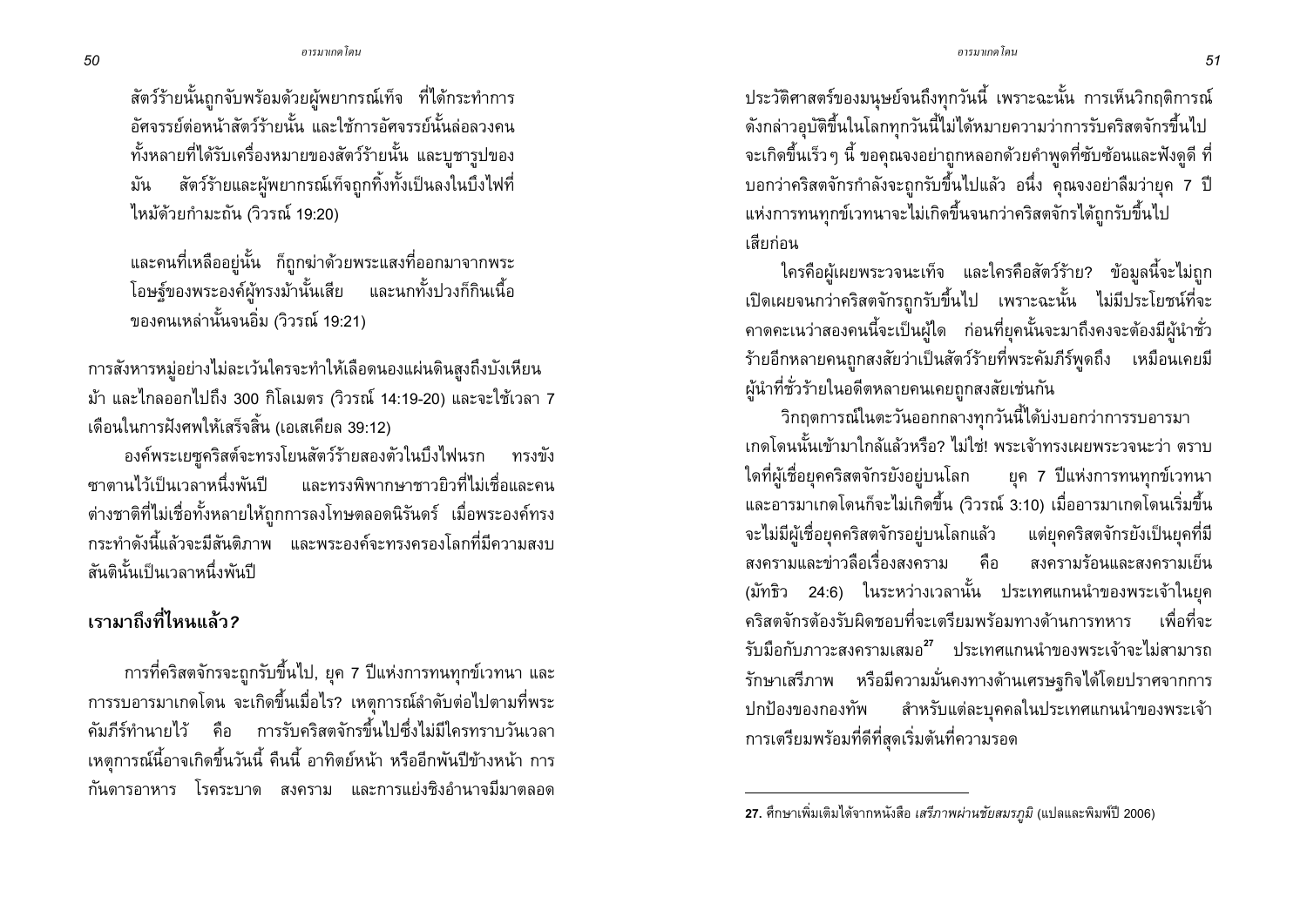52

ผู้ที่เชื่อในพระบุตรก็มีชีวิตนิรันดร์ ผู้ที่ไม่เชื่อในพระบุตรก็จะไม่ ูเห็นชีวิต แต่พระพิโรธของพระเจ้าตกอยู่กับเขา (ยอห์น 3:36)

้สำหรับผู้ที่ได้รับพระเยซูคริสต์ในฐานะเป็นพระผู้ช่วยให้รอดแล้ว หลักคำสอนพระคัมภีร์มีคำตอบสำหรับทุกสถานการณ์ในชีวิต หากคณ รู้จักหลักคำสอนพระคัมภีร์เหมือนกับหัวหน้าของชาวยิวในอนาคต คุณจะ ไม่ท้อใจ (หรือ "เป็นลม") ในวันแห่งความทุกข์ยากลำบาก (สภาษิต 24:10) ไม่ว่าจะเกิดอะไรขึ้นกับคุณ พระเจ้าทรงมีพระประสงค์และแผนการ ี สำหรับชีวิตของคุณ สิ่งแรกที่คุณต้องรับผิดชอบ คือ เรียนหลักคำสอน ้พระคัมภีร์ผ่านระบบที่พระเจ้าทรงจัดเตรียมให้แก่ผู้เชื่อทุกๆวัน เพื่อคุณจะ ได้โตเป็นผู้เชื่อที่สมบูรณ์แบบฝ่ายวิญญาณ<sup>28</sup>

ี พระเจ้าทรงใช้ผู้เชื่อที่โตฝ่ายวิญญาณ ทั้งในยามเจริญรุ่งเรืองและใน ยามทุกข์ยาก ผ่านเหตุการณ์เหล่านี้ผู้เชื่อที่โตแล้วได้ถวายเกียรติแด่พระผู้ เป็นเจ้าและพระผู้ช่วยให้รอดของเขา ชีวิตของเขามีความหมายและ ้จุดประสงค์ที่ชัดเจน เขาก็มีความสุขเต็มล้นในจิตใจ ซึ่งเป็นพระพรมากยิ่ง ่ กว่าที่เขาจะทูลขอหรือคิดได้ (เอเฟซัส 3:20) และเขามีความมั่นใจและ ้ความสงบสุขภายในจิตใจในยามทุกข์ยากลำบาก ไม่มีภัยพิบัติ ความ หรือความกดดันที่ใหญ่เกินพระคำของพระเจ้าและแผนการของ หายนะ พระองค์

้ผู้เชื่อแห่งยุคคริสตจักร เช่นเดียวกับผู้เชื่อแห่งยุค 7 ปีแห่งการทน ทุกข์เวทนา จะต้องจดจำไว้ว่า ถึงแม้สถานการณ์จะเลวร้ายมากเท่าใด พระเจ้าทรงประทับอยู่สูงสุด ทรงทอดพระเนตรบุตรทั้งหลายของมนุษย์ และทรงควบคุมประวัติศาสตร์ตามแผนการที่พระองค์ทรงมีต่อคนของ พระองค์ (สดุดี บทที่ 33) หากพระเจ้าประสงค์ที่จะให้ผู้เชื่อพันภัยเพื่อมี ้ชีวิตอยู่ต่อบนโลกนี้ พระองค์ก็สามารถทำได้ แม้แต่ซาตานและทูตสวรรค์ ฝ่ายมันก็ไม่สามารถเอาชีวิตของคุณไปได้

ความเข้าใจในหลักการนี้ขึ้นอยู่กับการสะสมพระคำของพระเจ้า ภายในจิตใจของคุณ หลักคำสอนพระคัมภีร์นั้นทำให้ผู้เชื่อสามารถทำการ ้ตัดสินใจได้อย่างถูกต้อง และให้ความเข้มแข็งท่ามกลางความหายนะและ เมื่อไม่มีทางออก การประยุกต์หลักคำสอนพระคัมภีร์จะทำให้คุณเป็นผู้ ชนะในทุกๆครั้ง

<sup>28.</sup> grace apparatus for perception การทรงจัดเตรียมระบบความเข้าใจ คือ การที่ ้ พระเจ้าทรงจัดเตรียมระบบในการเติบโตฝ่ายวิญญาณโดยผู้เชื่อทุกคนสามารถรับฤทธิ์เดช ิ จากพระวิญญาณบริสุทธิ์ ซึ่งทำให้ผู้เชื่อทุกคนสามารถเข้าใจและการประยุกต์หลักคำสอน พระคัมภีร์ ไม่ว่าเขาจะมีเบื้องหลังด้านการศึกษาอย่างไร หรือมี ไอ-คิว (I.Q.) แค่ไหนก็ตาม ู้ศึกษาเพิ่มเติมได้จากหนังสือ Reversionism (2000) หน้า 3-7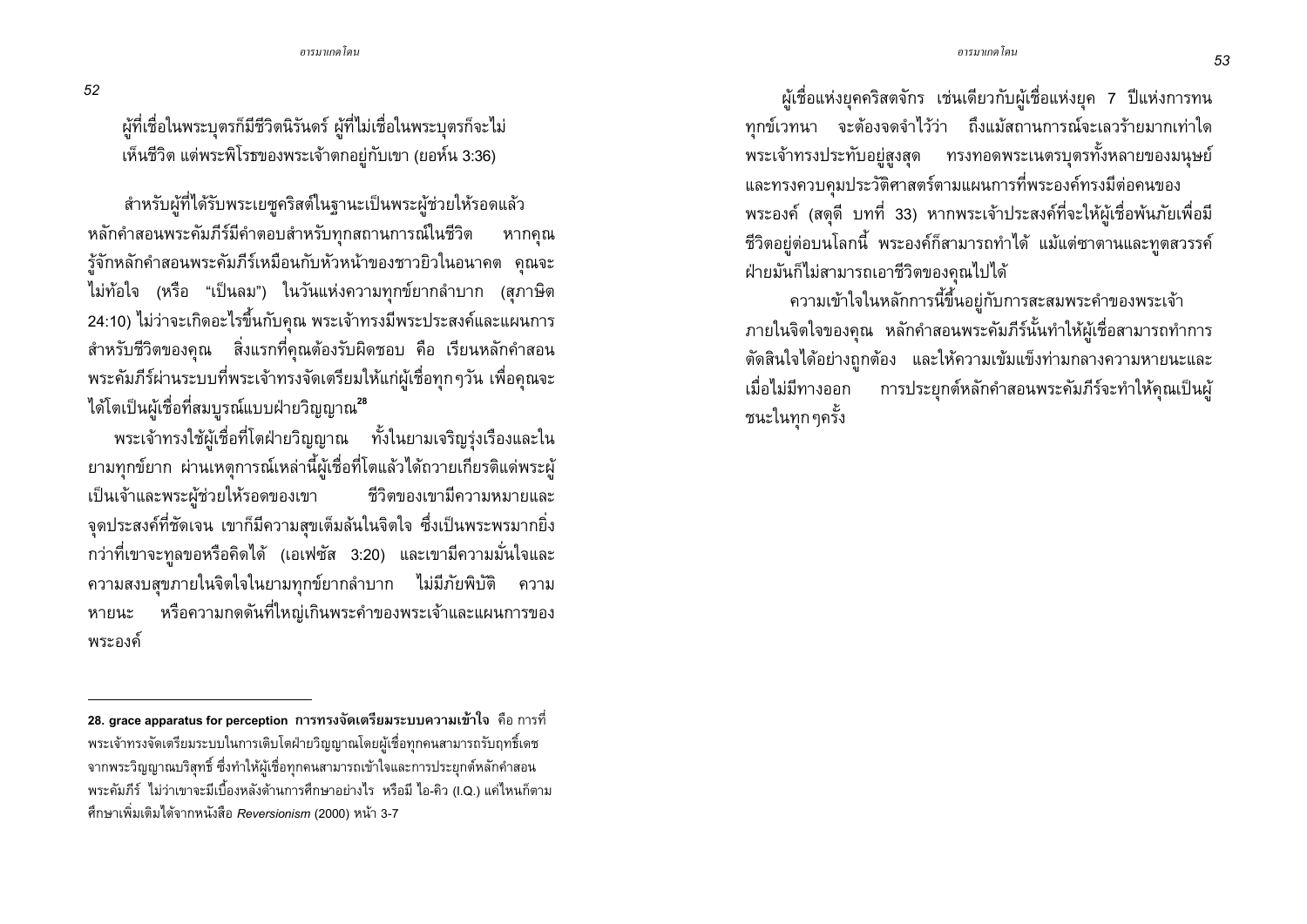#### ภาคผนวก

# หลักคำสอนพระคัมภีร์เรื่อง ซาตาน

## 1 ประวัติส่วนตัวของซาตาน

- ึก. ซาตานเป็นทูตสวรรค์ที่เคยรับตำแหน่งสูงสุด และเป็นผู้นำของ ิทูตสวรรค์ที่เลือกกฎต่อพระเจ้า (มัทธิว 9:34; 12:26; ลูกา  $11:18-19$
- ึ ข. พระเจ้าทรงสร้างซาตานก่อนที่พระองค์จะทรงสร้างมนุษย์ (สดุดี 148:5ข; โคโลสี 1:16)
- ึค. ซาตานได้ล้มลงทั้งสามครั้ง (อิสยาห์ 14; เอเสเคียล 28; วิวรณ์  $12, 20$
- ึง. ซาตานเข้ามามีอิทธิพลต่อโลกสองครั้ง (ปฐมกาล 3; วิวรณ์ 20)
- ึจ. ซาตานเป็นตัวการหลักที่ก่อสงครามฝ่ายวิญญาณขึ้น (ปฐม กาล 6; 1 เปโตร 3:18-22, 5:8; วิวรณ์ 12:4)
- ึฉ. ซาตานได้จัดตั้งองกรค์ (เอเฟซัส 6:12)
- ช. ซาตานเป็นฆาตกร (ยอห์น 8:44)
- ซ. ซาตานได้ต่อต้านหลักคำสอนพระคัมภีร์ (มัทธิว 13:19, 39)
- ฌ. ซาตานเป็นศัตรูของคริสเตียน (1 ทิโมธี 3:7; วิวรณ์ 2:9, 13, 24)
- 2. ซาตานเป็นเจ้าโลก (ลูกา 4:5-7; ยอห์น 12:31; 14:30; 16:11; 2 โครินธ์ 4:4: เอเฟซัส 2:2)
- 3. ยุทธศาสตร์ของซาตานที่มีต่อประเทศต่างๆ

ก. มันหลอกลวง (วิวรณ์ 12:9; 20:3, 8)

ีข. มันต่อต้านหลักการและกฎหมายต่างๆ ที่พระเจ้าทรงสถาปนา ไว้สำหรับสังคมที่สงบสุข และความเป็นเอกราชและความเป็นไทของ ประเทศชาติ

4. ยุทธศาสตร์ของซาตานที่มีต่อผู้ที่ไม่เชื่อ

ึก. ซาตานทำทุกอย่างตั้งแต่การทำจิตใจของมนุษย์ให้มืดบอดต่อ จนถึงการส่งเสริมการกระทำบาปและการอธรรมในทุก พระกิตติคณ รูปแบบ (ลูกา 8:12; 2 โครินธ์ 4:3-4; 2 เธสะโลนิกา 2:7-10; 2 เปโตร บทที่ 2: วิวรณ์ บทที่17)

ี ข. ศาสนาเป็นเครื่องมือที่ซาตานใช้ได้ผลมากที่สุด ซาตานได้ แต่งตั้งระบบศาสนาขึ้นมาเพื่อให้มนุษย์ตาบอดต่อพระคุณของพระเจ้าและ เชื่อในระบบการกระทำดีของมนุษย์แทน

5. ยุทธศาสตร์ของซาตานที่มีต่อผู้ที่เชื่อ (2 โครินธ์ 2:11) ึก. กล่าวหาผู้เชื่อ (โยบ 1:6-11; เศคาริยาห์ 3:1-2; วิวรณ์ 12:9-10) ข. ส่งเสริมการถอยหลังฝ่ายวิญญาณภายในคริสตจักร (1 โครินธ์ 10:19-21; 2 โครินธ์ 11:3, 13-15; เอเฟซัส 4:27) ุด ขัดขวางน้ำพระทัยของพระเจ้า - น้ำพระทัยของพระเจ้าต่อความคิด (เอเฟซัส 4:14) - น้ำพระทัยของพระเจ้าต่อสถานที่อยู่ (1 เธสะโลนิกา2:18)

- น้ำพระทัยของพระเจ้าต่อการกระทำ (ยากอบ 4:7-8)

ึง. ส่งเสริมความกระวนกระวายและบาปทางความคิดอื่นๆ ซึ่งทำ ให้ผู้เชื่อไม่สามารถประยุกต์หลักคำสอนพระคัมภีร์ได้ (1 เปโตร 5:7-9) ึจ. ทำลายมมมองที่คริสเตียนควรปักใจไว้กับพระคริสต์และหลัก คำสอนพระคัมภีร์

- ให้ปักใจกับคน (เยเรมีย์ 17:5)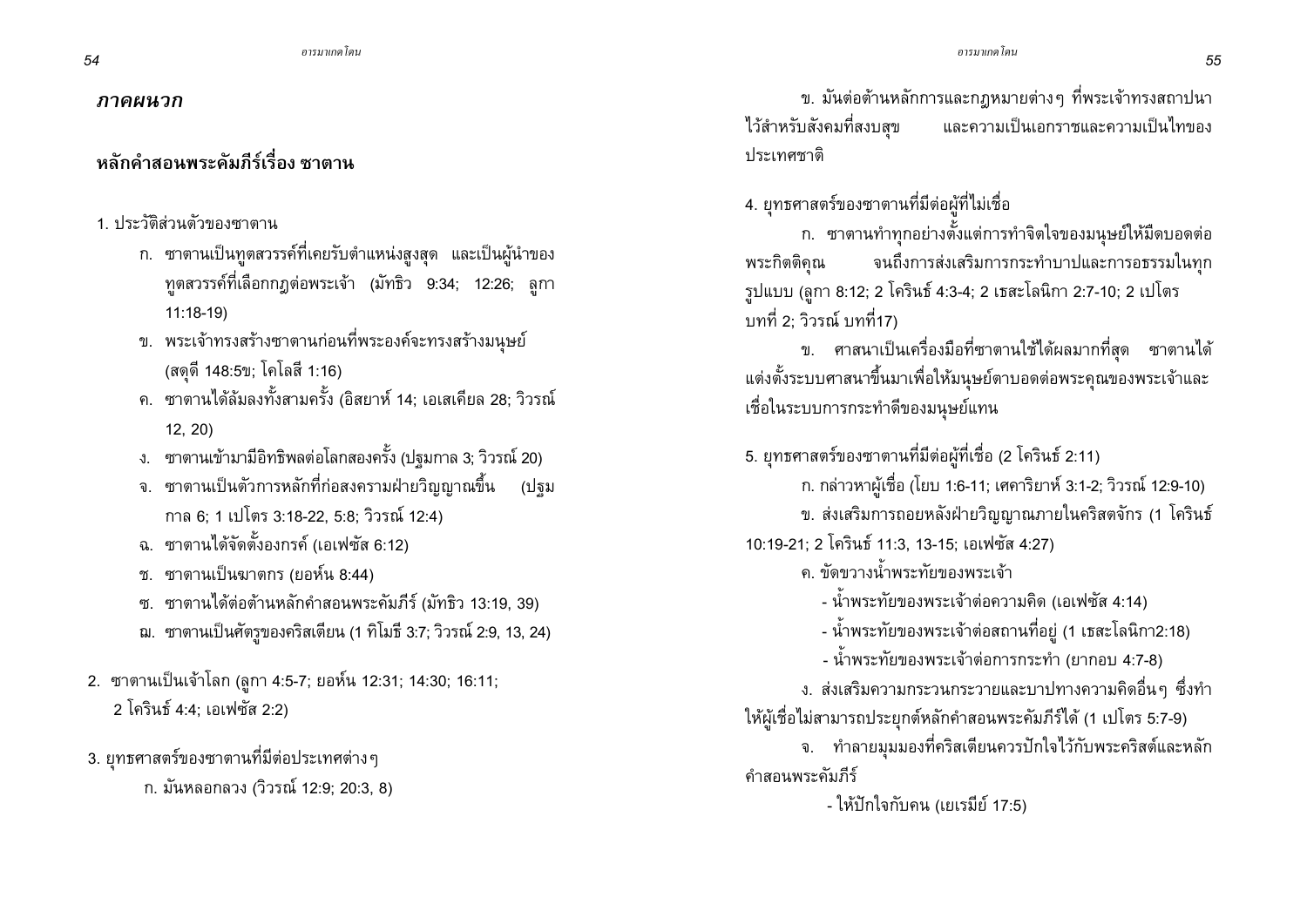- ให้ปักใจกับตัวเอง (1 พงศ์กษัตริย์ 19:10-14)

- ให้สนใจทรัพย์สินมากเกินควร (ฮีบรู 13:5-6)

ฉ. ให้ผู้เชื่อหลงกับกิจกรรมและโครงการที่จะทำให้โลกดีขึ้น (ซึ่ง เป็นโลกของซาตาน) เช่น โครงการที่บรรเทาความทุกข์ยาก โครงการ พัฒนาสิ่งแวดล้อมและบ้านเมือง การส่งเสริมระบบสังคมนิยม การประท้วง เพื่อสิทธิมนุษยชน และความช่วยเหลือแบบอื่นที่ไม่เล็งถึงพระกิตติคุณ หรือหลักคำสอนพระคัมภีร์

ช. ให้ผู้เชื่อกลัวความตาย (ฮีบรู 2:14-15)

6. ศาสนา เป็น แผนการของซาตาน เป็นกลอุบายที่มันได้เลียนแบบ แผนการของพระเจ้า ความเชื่อของคริสเตียน (ที่คนไทยมักจะเรียกว่าเป็น "ศาสนาคริสต์" ภาษาอังกฤษเรียกว่า Christianity) ไม่ใช่ ศาสนา แต่ว่า เป็นความสัมพันธ์กับพระเจ้าผ่าน ความเชื่อเพียงอย่างเดียว ในพระคริสต์ เพียงผู้เดียว (faith alone in Christ alone) ในทางตรงข้าม ศาสนา คือ ความพยายามที่จะกระทำให้พระเจ้าทรงพอพระทัยผ่านการกะทำความดี ทำบุญ และระบบพิธีกรรม ศาสนาได้แสดงถึงความอัจฉริยะอันชั่วร้ายของ ี ซาตาน ซึ่งปรากฏแก่โลกในระบบปลอมหลายรูปแบบดังต่อไปนี้

ึก. พระกิตติคุณปลอม (2 โครินธ์ 4:3-4)

ข. คนรับใช้พระเจ้าเทียมเท็จ (กิจการ 13:6-10; 2 โครินธ์ 11:13-15)

ค. หลักคำสอนพระคัมภีร์เทียมเท็จ (เอเฟซัส 5:6; 1 ทิโมธี 4:1)

ง. พิธีมหาสนิทเทียมเท็จ (ลูกา 4:31; 1 โครินธ์ 10:19-21)

จ. ชีวิตฝ่ายวิญญาณปลอม (1 โครินธ์ 3:18; กาลาเทีย 3:2-3)

ฉ. ความชอบธรรมปลอม (มัทธิว 19:16-28)

ช. การดำเนินชีวิตแบบหลอกตัวเอง (มัทธิว 23:13-36)

ซ. อิทธิฤทธิ์และหมายสำคัญเทียมเท็จ (2 เธสะโลนิกา 2:8-10)

ณ. พระเจ้าเทียมเท็จ (2 เธสะโลนิกา 2:3-4)

7. ผู้สอนพระวจนะเท็จเป็นเครื่องมือของซาตาน

ก. ผู้สอนเท็จหลอกลวงและหน้าซื่อใจคด (มัทธิว 7:15; โรม 16:18)

ข. ผู้สอนเท็จใช้วิธี "สร้างสัมพันธ์" และการป่าวประกาศที่จะดึง คนมาถึงคริสตจักร (2 ทิโมธี 3:5-7)

ค. ผู้สอนเท็จชอบเอาใจ ยกยอ และประจบประแจงผู้ฟัง เป็นการ เห็นแก่ความต้องการที่จะอวดดีและถือตนเองว่าสำคัญ (2 โครินธ์ 10:12)

ง. ผู้สอนเท็จส่งเสริมการไหว้รูปเคารพ (ฮะบากุก 2:18-19)

จ. ผู้สอนเท็จส่งเสริมการใช้ธรรมบัญญัติแทนชีวิตฝ่ายวิญญาณ และการถือตนเองชอบธรรมเพราะการกระทำ (1 ทิโมธี 1:7-8)

ฉ. ผู้สอนเท็จได้ปฏิบัติการตลอดเวลาแห่งยุคคริสตจักร ซึ่งเป็น ยุคสมัยที่ซาตานได้โจมตีผู้เชื่ออย่างหนักกว่ายุคสมัยก่อน (1 ยอห์น 4:1)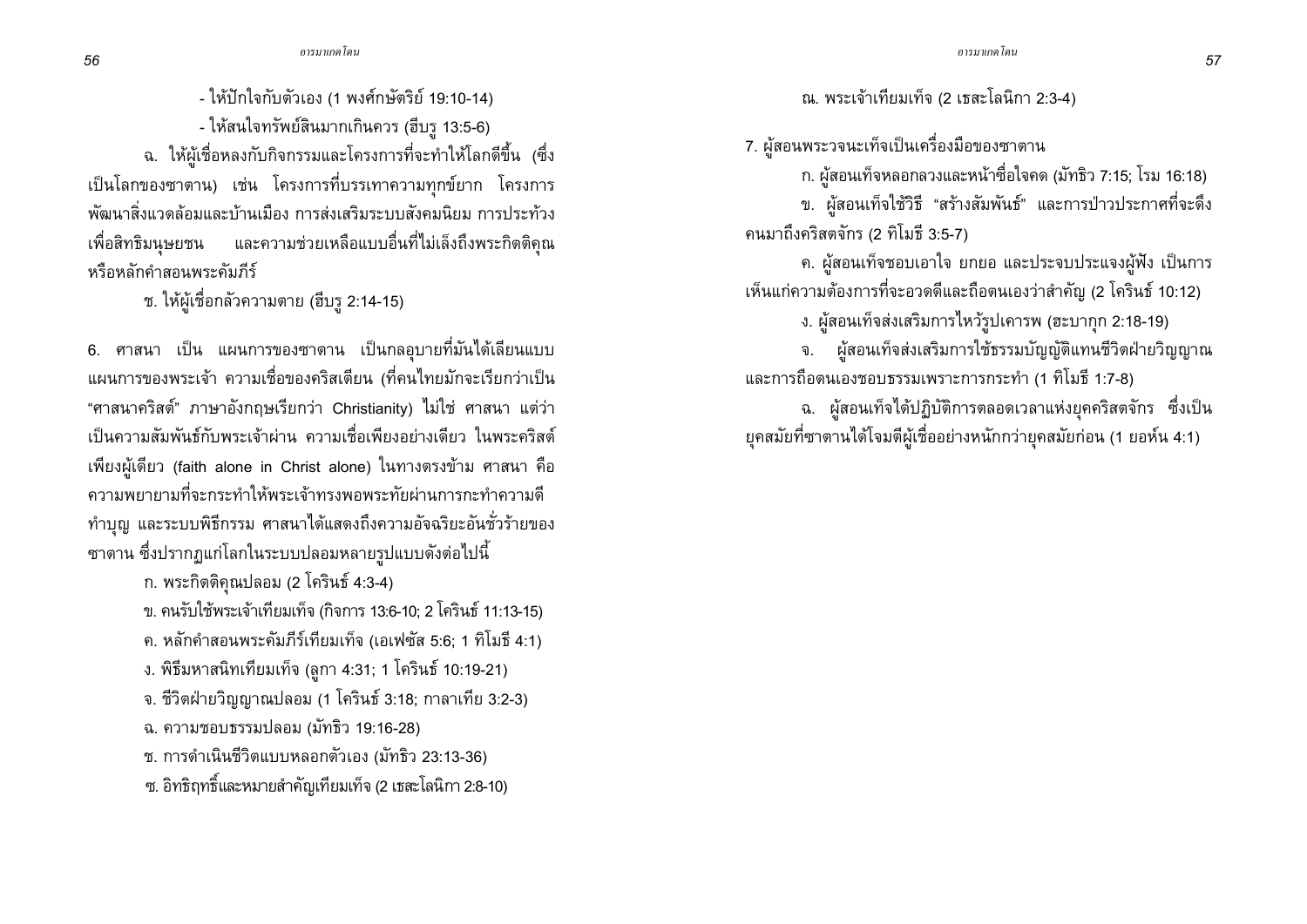## พระคัมภีร์เดิม

| ปฐมกาล          |
|-----------------|
|                 |
|                 |
|                 |
|                 |
|                 |
|                 |
|                 |
|                 |
|                 |
|                 |
|                 |
| อพยพ            |
|                 |
|                 |
|                 |
|                 |
| กันดารวิถี      |
|                 |
|                 |
| เฉลยธรรมบัญญัติ |
|                 |
| โยชูวา          |
|                 |
|                 |
| ผู้วินิจฉัย     |
|                 |
|                 |
|                 |
|                 |

| 1 ซามูเอล      |
|----------------|
|                |
|                |
| 2 ซามูเอล      |
|                |
|                |
|                |
|                |
| 1 พงศ์กษัตริย์ |
|                |
|                |
| 2 พงศ์กษัตริย์ |
| 23.29-3014     |
|                |
| 2 พงศาวดาร     |
|                |
|                |
| เนหะมีย์       |
|                |
|                |
| โยบ            |
|                |
|                |
| สดุดี          |
|                |
|                |
|                |
|                |
|                |
|                |

| สุภาษิต          |                         |
|------------------|-------------------------|
|                  | ź                       |
|                  | ć                       |
| อิสยาห์          | ă                       |
|                  | ŝ                       |
|                  | ć                       |
| $10:5$ 6         | ă                       |
|                  | ă                       |
|                  | ă                       |
|                  | ă                       |
|                  | Ś                       |
|                  | $\overline{\mathbf{r}}$ |
|                  | G                       |
|                  | ź                       |
|                  | ź                       |
|                  |                         |
|                  | ź<br>2                  |
| $34:16$ and $14$ | 7                       |
|                  | 7                       |
|                  | 7                       |
|                  | 7                       |
|                  | 7                       |
|                  | $\overline{1}$          |
|                  | 7                       |
| เยเรมีย์         | ٤                       |
|                  | ξ                       |
|                  | Š                       |
|                  | ç                       |
|                  | Ś                       |
|                  | Ś                       |
| เอเสเคียล        |                         |
|                  | Ś                       |
|                  | 1                       |

ี *- อารมาเกด โดน* 

| 38:914, 16 |  |
|------------|--|
|            |  |
|            |  |
|            |  |
|            |  |
|            |  |
|            |  |
| ดาเนียล    |  |
|            |  |
|            |  |
|            |  |
|            |  |
|            |  |
|            |  |
|            |  |
|            |  |
|            |  |
|            |  |
|            |  |
|            |  |
|            |  |
|            |  |
|            |  |
|            |  |
|            |  |
|            |  |
| $10.13$ 17 |  |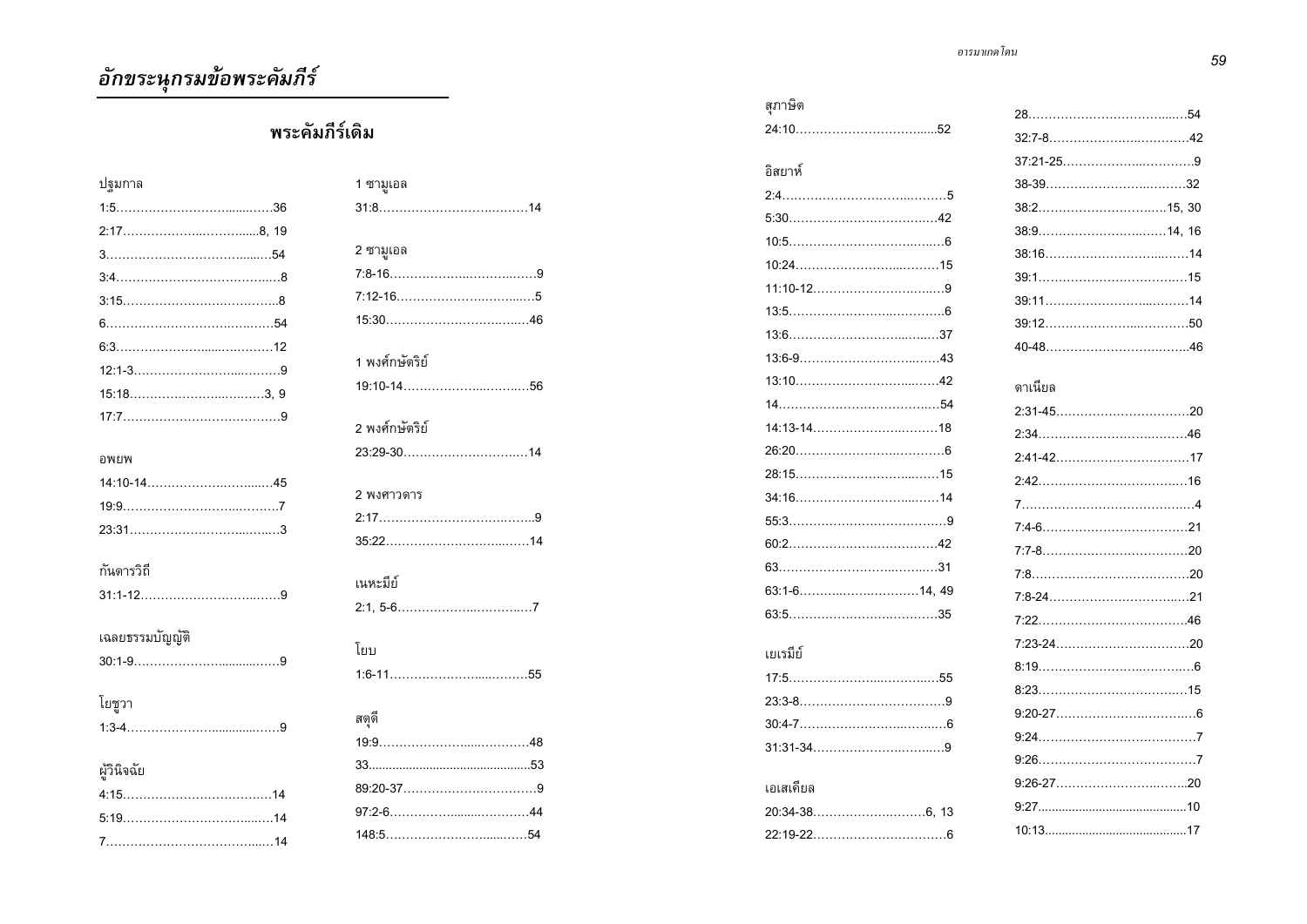| 11:36-3925  |
|-------------|
| 11:36-4022  |
|             |
|             |
| 11:4015, 27 |
| 11:40-4316  |
|             |
|             |
|             |
|             |
|             |
|             |
|             |
|             |
| โสเชยา      |
|             |
|             |
| โยเอล       |
|             |
|             |
|             |
|             |
|             |
|             |
| 2:18-2139   |
|             |

| อาโมส      |
|------------|
|            |
| ฮะบากุก    |
|            |
| เศคาริยาห์ |
|            |
|            |
| 11:15-1722 |
|            |
|            |
|            |
|            |
|            |
|            |
|            |
|            |
|            |
|            |
|            |
|            |
|            |
|            |
|            |
|            |
| มาลาคี     |
|            |

#### พระคัมภิร์ไหม่ *<sup>61</sup>*

| มัทธิว     |                  |
|------------|------------------|
| $3.11$ 13  |                  |
|            |                  |
|            |                  |
|            | ยอห์น            |
|            |                  |
|            |                  |
|            |                  |
|            |                  |
|            |                  |
|            |                  |
|            |                  |
|            | กิจการของอัครทูต |
|            |                  |
| $24.14$ 12 |                  |
|            |                  |
|            |                  |
|            |                  |
|            | โรม              |
|            |                  |
|            |                  |
|            |                  |
|            |                  |
|            |                  |
|            |                  |
| มาระโก     | 1 โครินธ์        |
| $13.32$ 10 |                  |
|            |                  |
|            |                  |
| ลูกา       |                  |
|            |                  |
|            | 2 โครินธ์        |
|            |                  |
|            |                  |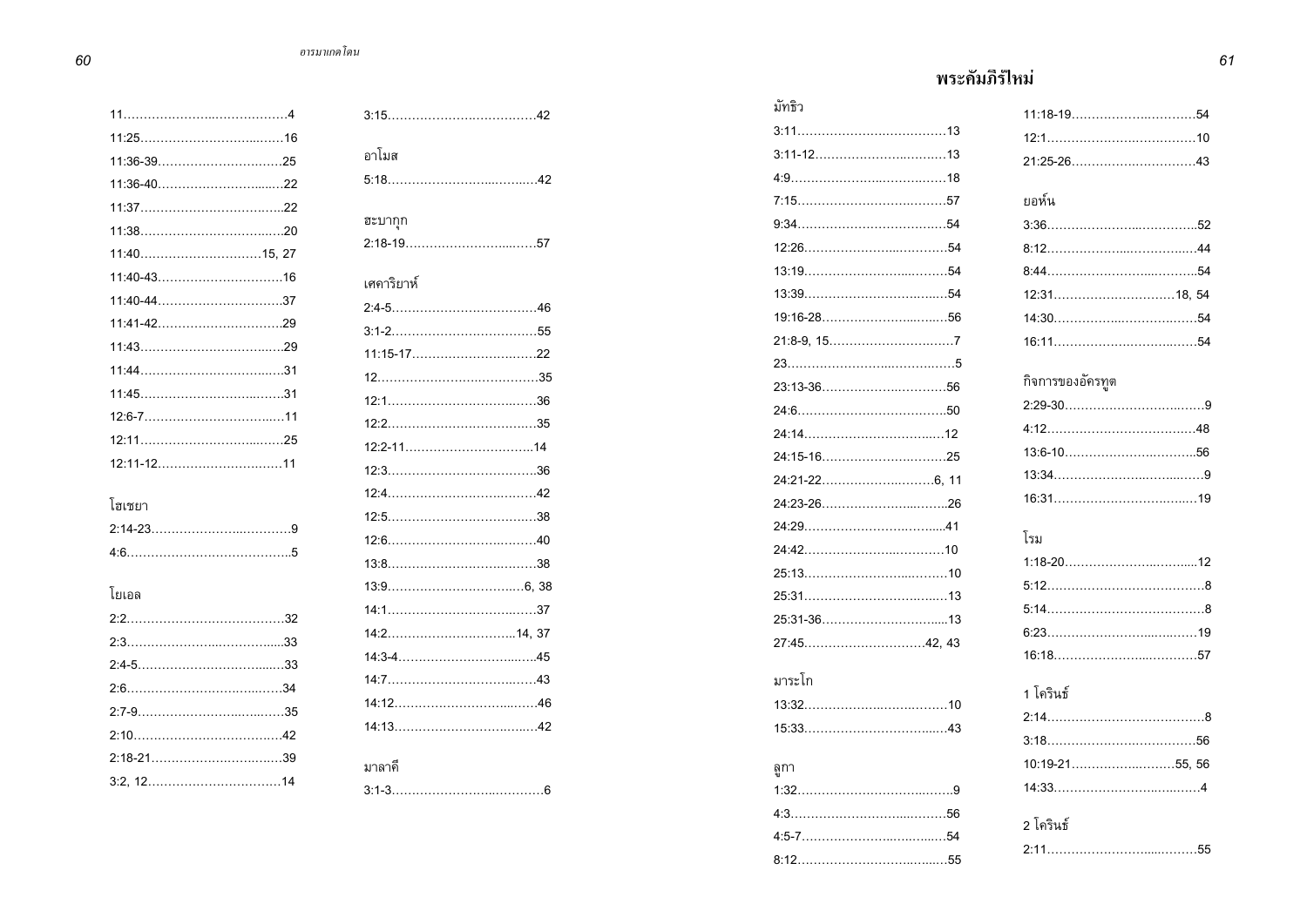*62*

|                       |     |                    | วิวรณ์              |                    |
|-----------------------|-----|--------------------|---------------------|--------------------|
|                       |     |                    |                     |                    |
|                       |     |                    |                     |                    |
|                       |     |                    |                     |                    |
|                       |     |                    |                     |                    |
|                       |     |                    |                     |                    |
|                       |     | 1 ทิโมธี           |                     |                    |
| กาลาเทีย              |     |                    |                     |                    |
|                       |     |                    |                     | 16:12-1612, 13, 37 |
| เอเฟซัส               |     |                    |                     |                    |
|                       |     | 2 ทิโมธี           |                     | 16:1413, 24, 35    |
|                       |     | $3.5 - 7 \dots 57$ |                     |                    |
|                       |     |                    |                     |                    |
|                       |     | ฮ็บรู              |                     |                    |
|                       |     |                    |                     |                    |
|                       |     |                    |                     | 20                 |
|                       |     |                    |                     |                    |
|                       |     |                    |                     |                    |
|                       |     | ยากอบ              |                     |                    |
|                       |     |                    |                     |                    |
| ฟิลิปปี               |     | 1 เปโตร            |                     |                    |
|                       |     |                    |                     |                    |
|                       |     |                    |                     |                    |
| โคโลสี                |     |                    | $13:7$ 20           |                    |
|                       | .54 |                    |                     |                    |
|                       |     | 2 เปโตร            |                     |                    |
| 1 เธสะโลนิกา          |     |                    |                     |                    |
|                       |     |                    |                     |                    |
|                       |     |                    |                     |                    |
|                       |     | 1 ยอห์น            |                     |                    |
|                       |     |                    |                     |                    |
| 2 เธสะโลนิกา          |     | ยูดา               | $14.6 - 7 \dots 12$ |                    |
| 2:3-4…………………………18. 57 |     |                    |                     |                    |

| 1 ทิโมธี |
|----------|
|          |
|          |
|          |
| 2 ทิโมธี |
|          |
| ฮ็บรู    |
|          |
|          |
|          |
| ยากอบ    |
|          |
| 1 เปโตร  |
|          |
|          |
|          |
| 2 เปโตร  |
|          |
|          |
| 1 ยอห์น  |
|          |
| ยูดา     |
|          |

| วิวรณ์       |                    |  |
|--------------|--------------------|--|
| $1:744$      |                    |  |
|              |                    |  |
|              |                    |  |
|              |                    |  |
|              |                    |  |
|              |                    |  |
|              |                    |  |
|              | 16:12-1612, 13, 37 |  |
| 11:2-311, 23 |                    |  |
|              | 16:1413, 24, 35    |  |
|              |                    |  |
|              |                    |  |
|              |                    |  |
|              |                    |  |
|              |                    |  |
|              |                    |  |
|              |                    |  |
|              |                    |  |
|              |                    |  |
|              |                    |  |
|              |                    |  |
|              |                    |  |
|              |                    |  |
|              |                    |  |
|              |                    |  |
|              |                    |  |
|              |                    |  |
|              |                    |  |
|              |                    |  |
|              |                    |  |
|              |                    |  |
|              |                    |  |

ี *- อารมาเกด โดน*